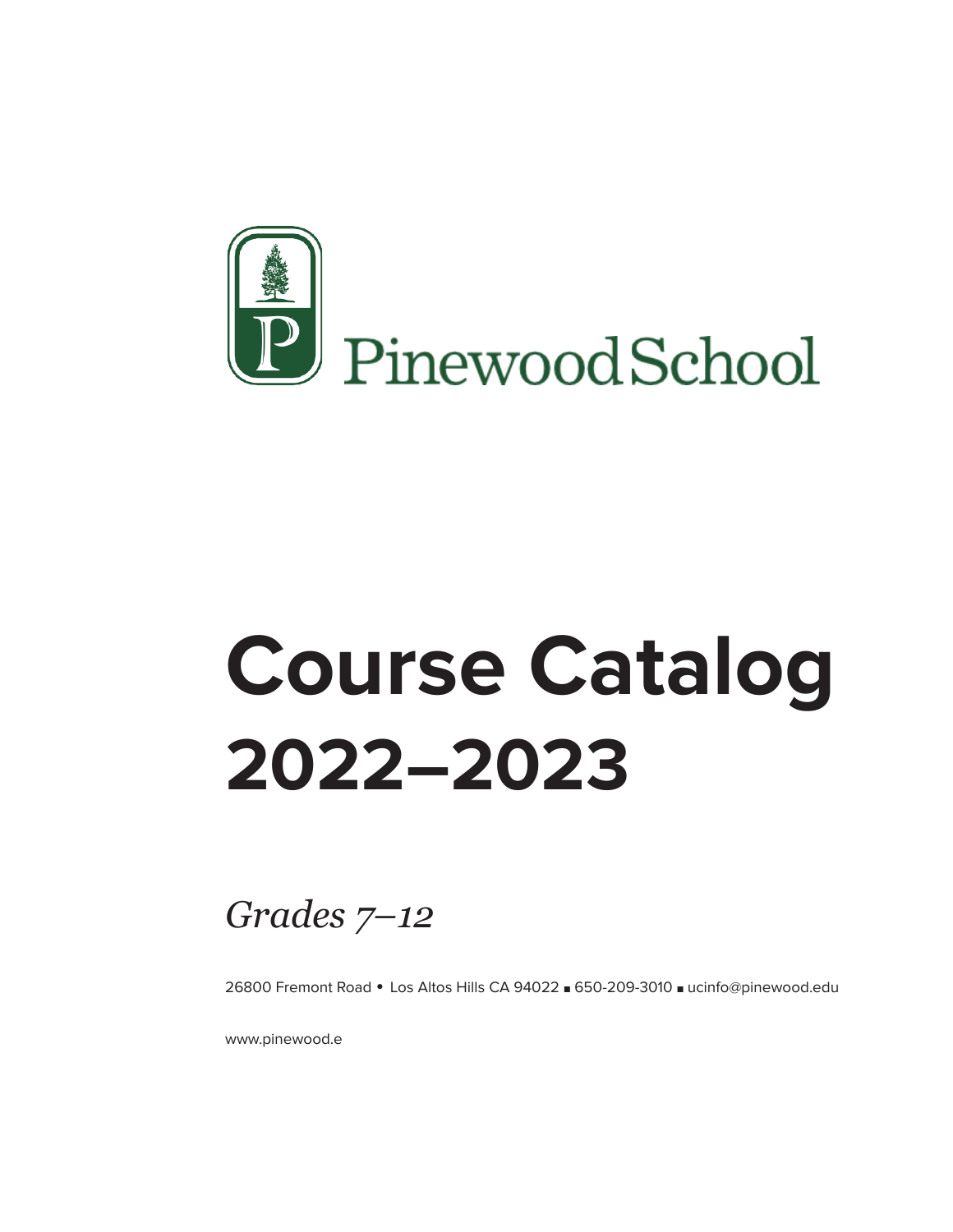## Course Catalog 2022–23

| <b>Mission Statement</b>                       |                |   |  |  |
|------------------------------------------------|----------------|---|--|--|
| <b>Statement of Mutual Goals and Standards</b> |                |   |  |  |
| <b>21st Century Learning</b>                   |                |   |  |  |
| <b>WISCRs</b>                                  |                | 4 |  |  |
| <b>Academics</b>                               |                |   |  |  |
| Curriculum                                     | 6              |   |  |  |
| AP & Honors Courses                            | 6              |   |  |  |
| Course Selection/Placement                     | $\overline{7}$ |   |  |  |
| Grades, Gradescale, and GPA Calculation        | 8              |   |  |  |
| <b>Graduation Requirements</b>                 |                |   |  |  |
| Grades $7 & 8$                                 | 9              |   |  |  |
| Grades $9-12$                                  | 9              |   |  |  |
| <b>Course Offerings by Grade</b>               |                |   |  |  |
| Grades $7 & 8$                                 | 12             |   |  |  |
| Grades $9-12$                                  | 12             |   |  |  |
| <b>Course Offerings by Department</b>          |                |   |  |  |
| Grades $7 & 8$                                 | 15             |   |  |  |
| Grades $9-12$                                  | 15             |   |  |  |
| <b>Course Descriptions by Department</b>       |                |   |  |  |
| English                                        | 17             |   |  |  |
| <b>Mathematics</b>                             | 23             |   |  |  |
| <b>Science</b>                                 | 27             |   |  |  |
| <b>Social Studies</b>                          | 32             |   |  |  |
| <b>World Languages</b>                         | 37             |   |  |  |
| <b>Visual and Performing Arts</b>              | 47             |   |  |  |
| Computer Science                               | 55             |   |  |  |
| Communications                                 | 58             |   |  |  |
| <b>Physical Education and Health</b>           | 60             |   |  |  |
|                                                |                |   |  |  |

## **Criteria for Advanced, Honors, & AP Recommendations 62**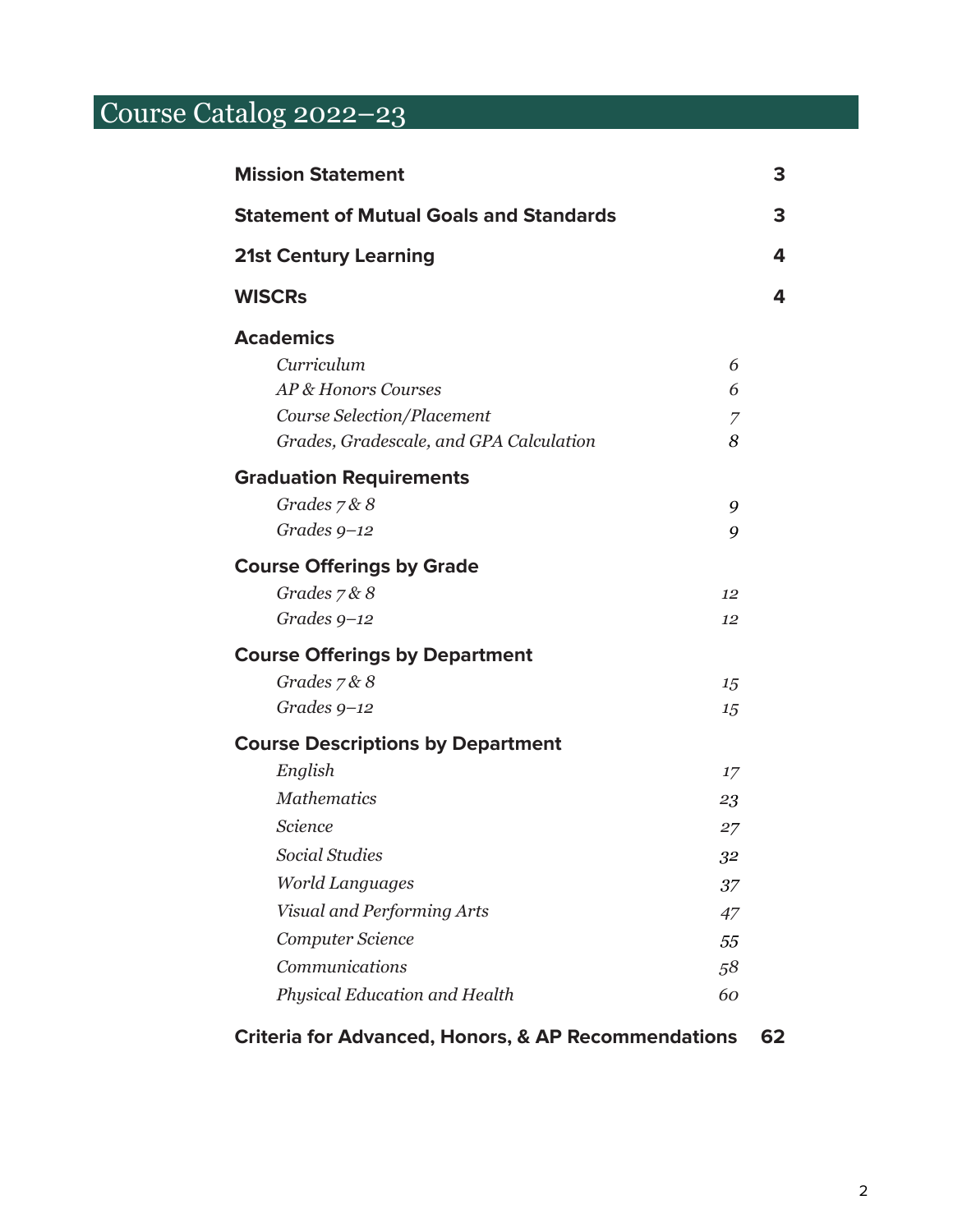## <span id="page-2-0"></span>Mission Statement

*Pinewood students seek knowledge, demonstrate character, build confidence, and experience joy in an uplifting community.*

Our mission statement reflects who we are and serves to quide our steps into the future. We accomplish our *mission by following our guiding principles:*

- to inspire joyful learning by cultivating curiosity, creativity, and character in our students..
- to provide a well-rounded and engaging experience led by teachers who motivate their students through a challenging, content-rich curriculum that promotes academic stamina.
- to foster empowering relationships that enable students to flourish as dignified and confident individuals.
- to help students develop upstanding behavior by learning core values based on respect.
- I use a high standard of language in and out of the classroom. Profanity and vulgarity detract from the positive atmosphere that I enjoy and will help maintain at Pinewood.
- to graduate students who are productive, purposeful, and compassionate citizens and active members of their current and future communities.

## <span id="page-2-1"></span>Statement of Mutual Goals and Standards

*All students accepting admission to Pinewood are asked to read and sign the following statement acknowledging their acceptance and support of our standards of behavior.*

- I hold human beings in high regard. I will treat teachers, coaches, parents and fellow students with respect and kindness.
- I will practice academic integrity and conduct myself with honor at all times. Plagiarizing and cheating on tests and homework are unacceptable to me.
- I will be a conscientious, responsible student and commit myself to honest and thorough completion of all assigned work.
- I want to attend a school that is alcohol, tobacco, and drug free, and I will actively support this standard.
- I use a high standard of language in and out of the classroom. Profanity and vulgarity detract from the positive atmosphere that I enjoy and will help maintain at Pinewood.
- <span id="page-2-2"></span>■ I support a conservative standard of daily attire and appearance. I appreciate the modesty and the degree of formality that help maintain Pinewood's positive teaching environment.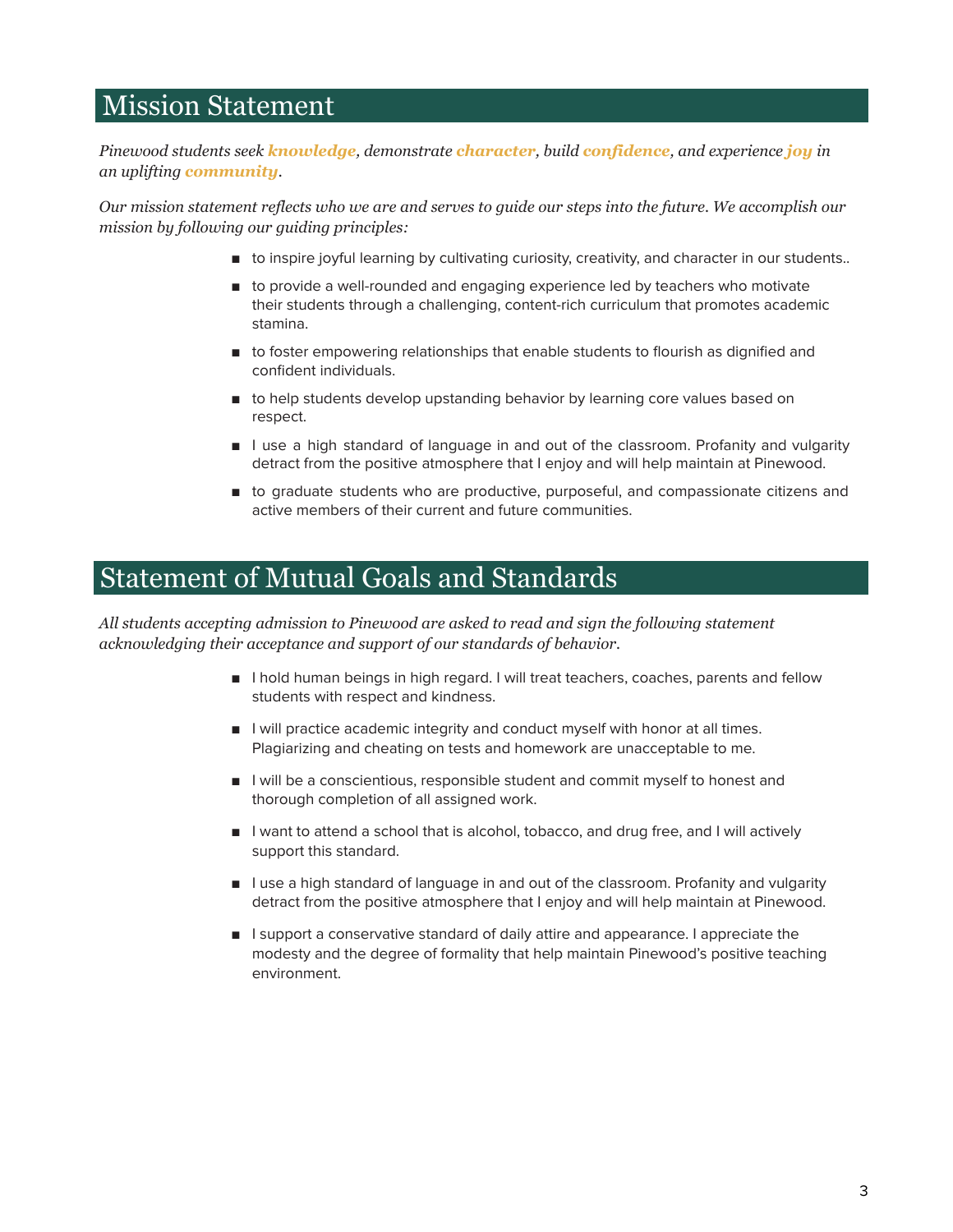## 21st Century Learning

*At Pinewood, we empower students to embrace and navigate the challenges faced in the technologically advanced, globally connected society of the 21st Century. Our curriculum includes a full breadth of college preparatory courses, and our extra-curricular of erings are extensive.*

*While mastering class content and pursuing potential interests, students become more creative, passionate, well-rounded, self-motivated, ethical, and insightful. As they encounter challenges and take risks, students build tenacity and resilience, becoming confident leaders and contributors inside and outside of the classroom. Our goal is for them to communicate with clarity and sensitivity, ultimately demonstrating cross-cultural awareness, understanding, and compassion. As Pinewood students are cultivating the ability to think deeply, read closely, speak confidently, and collaborate ef ectively across disciplines, they are also learning to use technology responsibly and innovatively. Master teachers foster all of these traits and abilities through state-of-the-art teaching techniques and technologies, high expectations, and consistent feedback. Above all, Pinewood teachers treat students with care and respect, nurturing their social, emotional, and physical wellbeing along with their academic growth.*

## **WISCR**

*An acronym chosen by the entire Pinewood Community in reference to our Panther mascot, WISCR summarizes Pinewood's Schoolwide Learner Outcomes (SLOs). The WISCRs were defined by the school community—students, parents, faculty, and staf —as a means to integrate the school's goals and objectives into the daily classroom environment. Through curricular and extracurricular programs Pinewood Students will be:*

#### *Well-rounded Individuals who:*

- explore and discover their strengths through participation in activities that interest them.
- attempt new academic and extracurricular challenges.
- honor their own individuality and respect the uniqueness of others.
- collaborate effectively across disciplines.
- work productively in a group setting, whether as leaders or contributors.
- become lifelong learners who continue their education in college and beyond.

#### *Insightful and Critical Thinkers who:*

- acquire, analyze, and apply information.
- maximize awareness of personal learning styles to fulfill academic potential.
- develop innovative ideas to evaluate, clarify, and solve problems.
- effectively and creatively utilize available resources and technologies.

#### *Self-motivated Individuals who:*

- assume responsibility with confidence.
- set high goals and standards.
- explore their interests and cultivate their passions.
- assess their progress on a continual basis, modifying practices as needed.
- take risks, see failure as opportunity, and work through challenges with tenacity.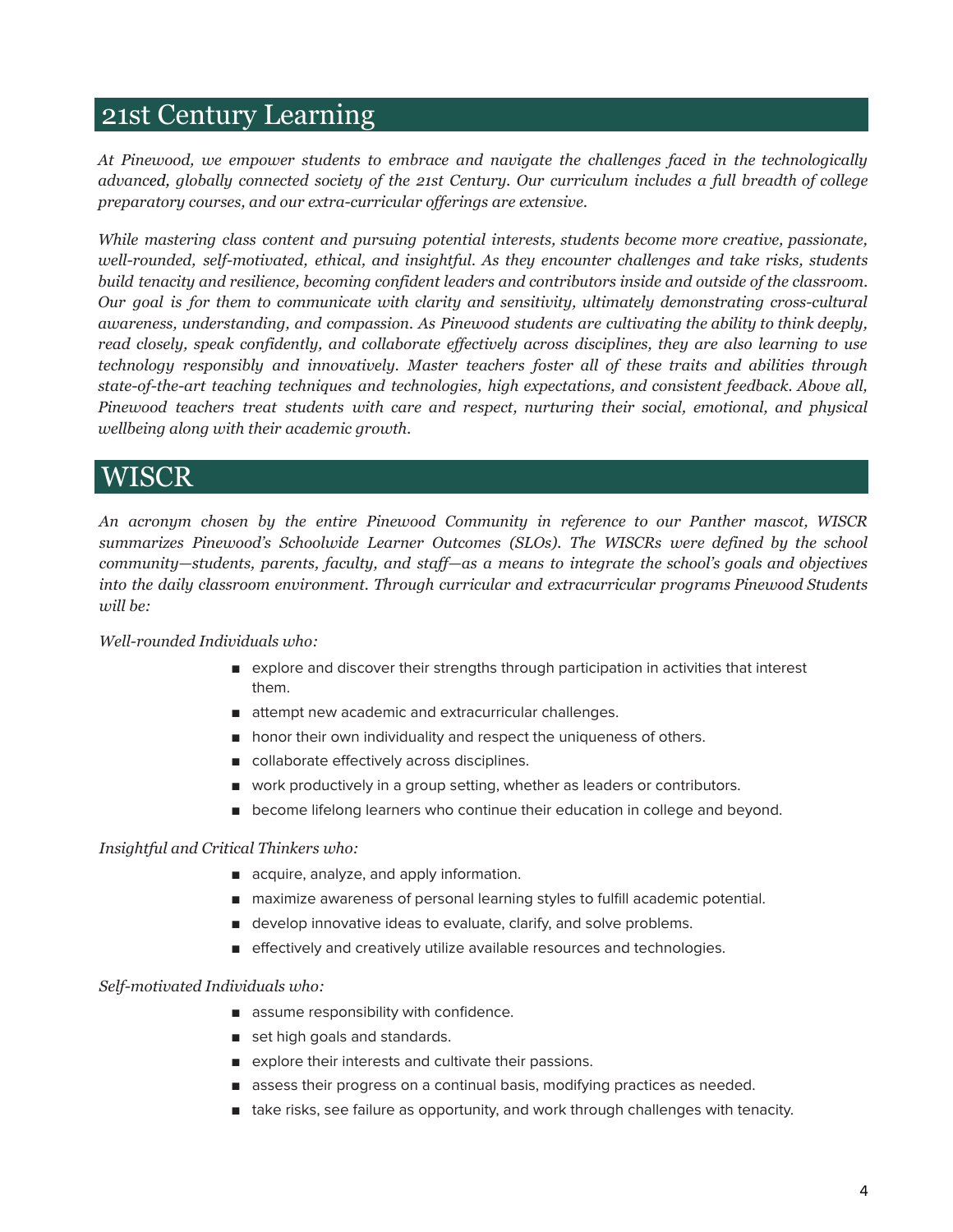#### *Clear Communicators who:*

- speak effectively in a variety of formats and venues.
- incorporate a variety of communication techniques and technologies.
- organize and present ideas in a logical and well-prepared manner.
- demonstrate appropriate written and verbal skills.
- understand, observe, and utilize proper social skills in real and virtual environments.

#### *Respectful Individuals of Character who:*

- understand and value personal differences.
- honor the rights of others to hold differing opinions.
- demonstrate integrity and accept responsibility for their actions both in the real world and online.
- listen to and consider constructive suggestions.
- promote kindness, compassion, and strength of character.
- resolve conflicts in a productive and mature manner.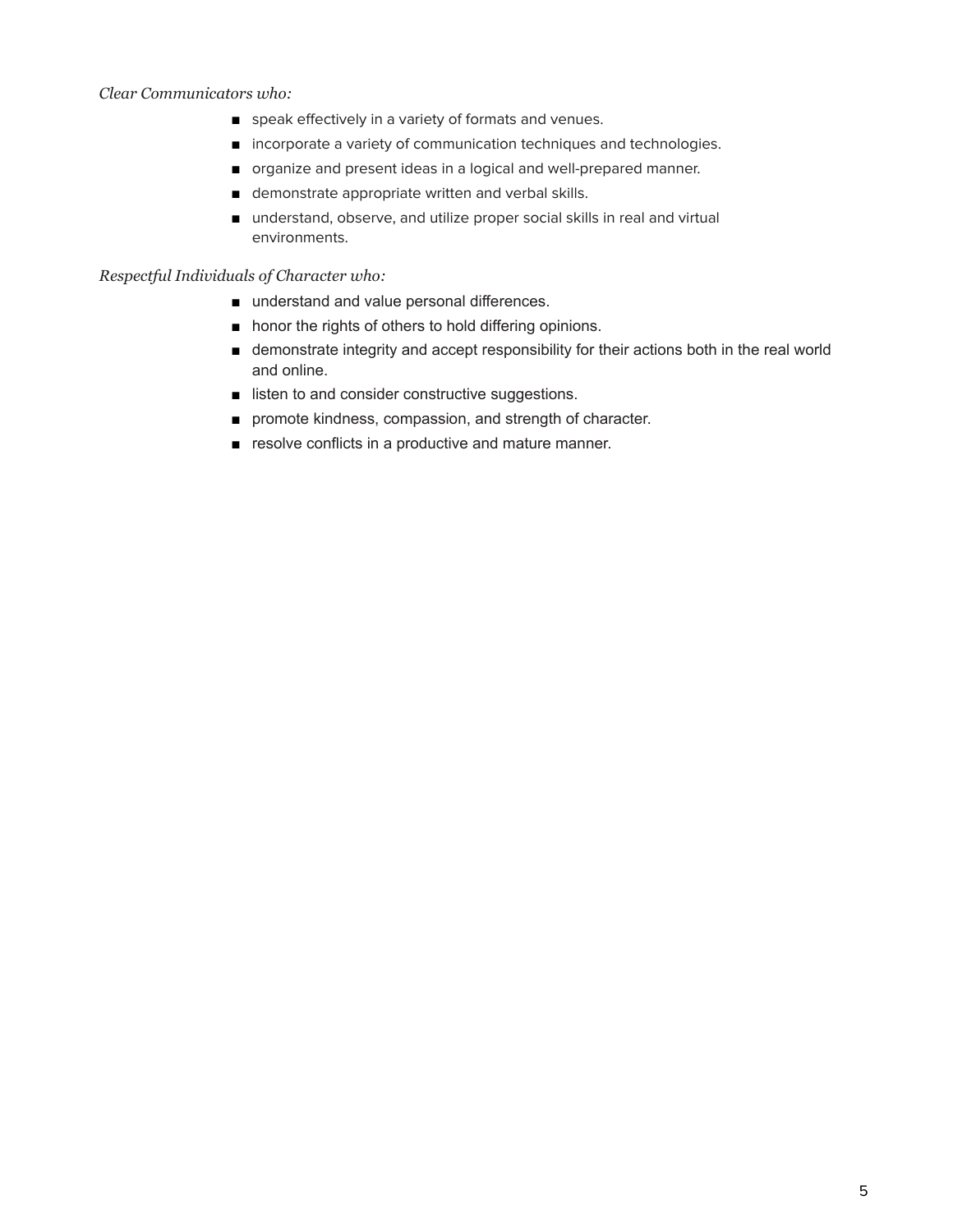## <span id="page-5-1"></span><span id="page-5-0"></span>Academics

#### **Curriculum**

As a college preparatory school, Pinewood's curriculum path is designed to meet or surpass the minimum course requirements for college/university admission. Regardless of potential college selectivity, a student's course load should reflect both academic ability and intellectual curiosity, keeping in mind that course selection, good grades, and high test scores do not necessarily ensure admission to any particular school. Individual courses of study may vary depending on student needs, interests and abilities.

Our core curriculum helps students develop academic stamina through the rigors of a classical education. Expert teachers employ proven methods while connecting with their students as individual learners. Pinewood's comprehensive college preparatory program ensures that students are ready for the next steps in their academic life.

### **AP and Honors Courses**

Pinewood offers a broad range of AP and Honors courses for qualified high school students. Admittance to these classes is primarily by teacher recommendation. However, students who feel strongly about taking an AP or Honors course and are not recommended may be admitted under a contractual agreement with the teacher. The maximum number of AP classes in which students may enroll is limited to five (5) AP classes for seniors, and four (4) AP classes for juniors. Honors courses are offered in Biology (1 and 2), Chemistry, Literature 11, Precalculus with Trigonometry, Spanish 4, and United States History. AP classes are offered in English Literature and Composition, English Language and Composition, Calculus AB and BC, United States History, United States Government and Politics, World History, Statistics, Chemistry, Physics C: Mechanics, French Language, Spanish Language, Computer Science Principles, Drawing, 2D Art and Design, and Art History.

All sophomores and juniors enrolled in AP classes are expected to take the corresponding AP Exams with the exception of juniors who will be counseled on an individual basis as to the appropriateness of taking the AP English Language exam. Seniors may opt out of taking an AP Exam with the approval of the College Counselor, the AP teacher, the student's parents, and a member of the administration.

#### **Course Selection and Placement**

#### *Grades 7 & 8*

With the exception of world language (French, Mandarin, or Spanish) and math courses, class selection for all students in grades 7 and 8 is determined by the school. For students entering 7th grade, placement in math is based on teacher recommendation and placement test score. Placement in a French, Mandarin, or Spanish class is based on prior experience, placement exam results and teacher recommendation. The course load in junior high is eight classes per semester.

Each spring, teachers make class placement recommendations. Once recommendations are complete, they are reviewed by the administration and then opened to parents and students through the Course Request page of the Student and Parent Portals. Parents and students are expected to review the recommendations and then print, sign and return the Course Request acknowledgment page.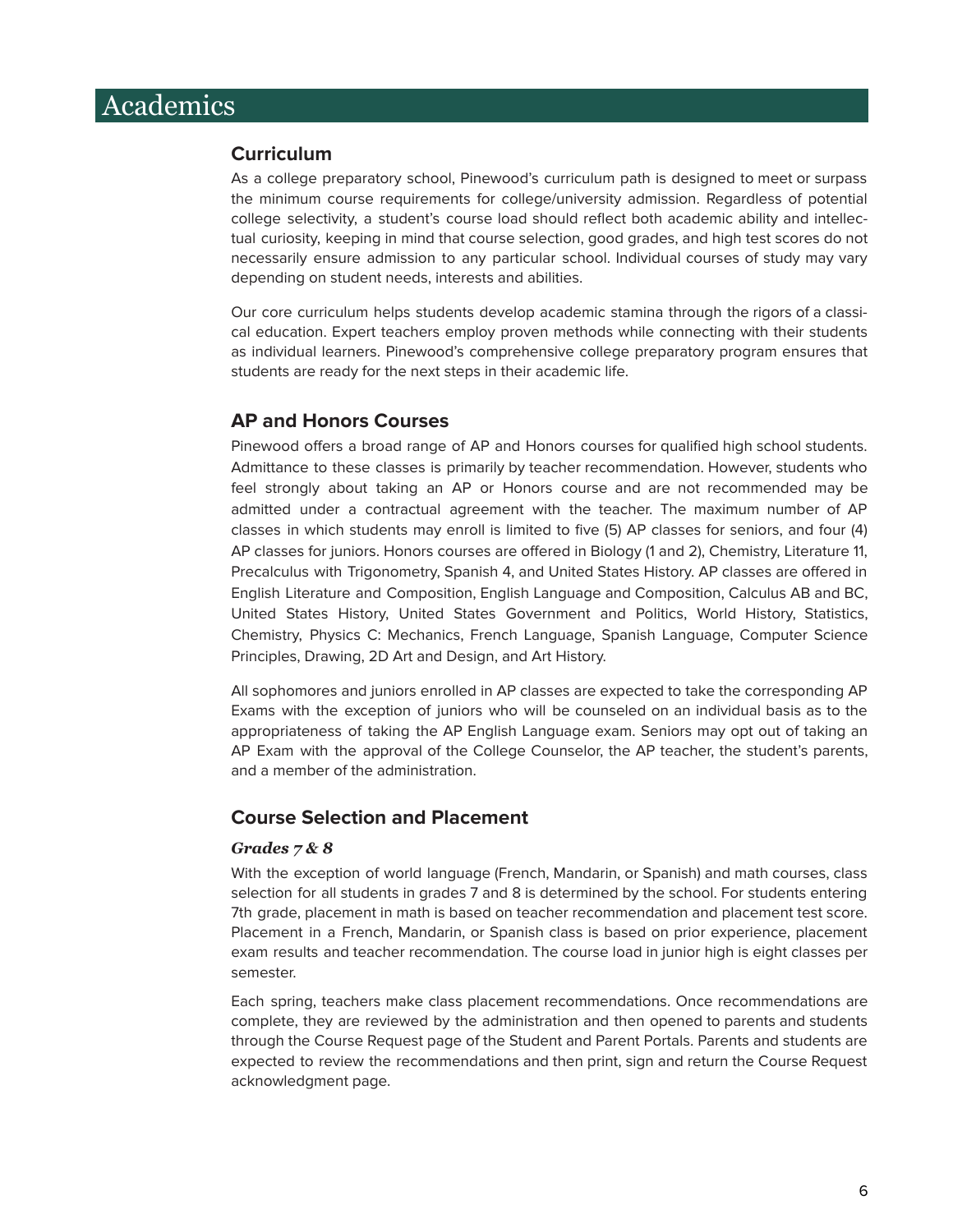#### *Grades 9–12*

Course placement in high school is based on grade level, fulfillment of graduation requirements, availability of classes, and student request. In 9th grade, course placement is the same for all students except for math and world language classes where placement is based on teacher recommendation, prior experience, and/or placement test when applicable. A similar placement pattern continues in 10th grade, but students have the opportunity to select an honors level class in Chemistry, Spanish 4, or Precalculus or an AP level class in World History with the respective recommendations. Placement in the majority of 11th and 12th grade classes is based on recommendation and completion of pre-requisite classes. The minimum high school course load per semester is six classes, five classes if the student is taking three or more AP classes.

Teachers make class placement recommendations every spring. Once recommendations are complete, they are reviewed by the administration and then opened to parents and students through the Course Request page of the Student and Parent Portals. Students who receive recommendations for Advanced, Honors, or AP level classes may keep those recommendations in place, or may choose to take the regular level class. Students who wish to take an Advanced, Honors, or AP level class, but were not recommended, must complete the course petition process and receive department/teacher approval before submitting the Course Request. 11th and 12th grade students also use the Course Request process to choose optional elective classes in science, social studies, and the arts. Parents and students are expected to review the recommendations and then print, sign and return the Course Request acknowledgment page by the specified deadline.

#### **Grades, Gradescale and GPA Calculation**

#### *Grades*

While teachers are free to set grading policies within their classes, overall grading policies and gradescale are consistent throughout the school, providing a benchmark for individual student assessment and an indication of the progress made by the class as a whole.

Students must achieve a grade of A to D- to receive credit for a class. Final exams/projects are required in some academic classes for students in 9th–12th grades and account for 20% of the semester grade. An incomplete may be given in cases of illness, emergency, or by previous arrangement, but will become an F if the work is not completed within four weeks of the date it was given. No credit will be given for an F grade. Grades are based solely on percentages; Pinewood does not grade on a curve. High school students should be aware that while Pinewood may consider a D,  $(D+, D)$  to be a passing grade, many colleges will not accept a D for admissions eligibility. It is recommended that students seriously consider repeating any class in which they receive a D.

#### *Gradescale*

Pinewood uses a graduated gradescale with the belief that it conveys a more accurate reflection of the grade earned—there is a significant difference between earning a B- and earning a B+. The Pinewood gradescale is:

|                          | % pts h/ap      % pts h/ap      % pts h/ap  |                                             |  |
|--------------------------|---------------------------------------------|---------------------------------------------|--|
| $A = 93 - 100$ 4.00 5.00 |                                             | $B+= 87-89$ 3.30 4.30 $C+= 77-79$ 2.30 3.30 |  |
| $A = 90 - 92$ 3.70 4.70  | $B = 83 - 86$ 3.00 4.00 C = 73-76 2.00 3.00 |                                             |  |
|                          |                                             | $B = 80-82$ 2.70 3.70 C- = 70-72 1.70 2.70  |  |
| $D+ = 67-69$ 1.30 2.30   | $F = 0 - 59$ 0.00 0.00                      |                                             |  |
| $D = 63 - 69$ 1.00 2.00  |                                             |                                             |  |
| $D = 60 - 62$ 0.70 1.70  |                                             |                                             |  |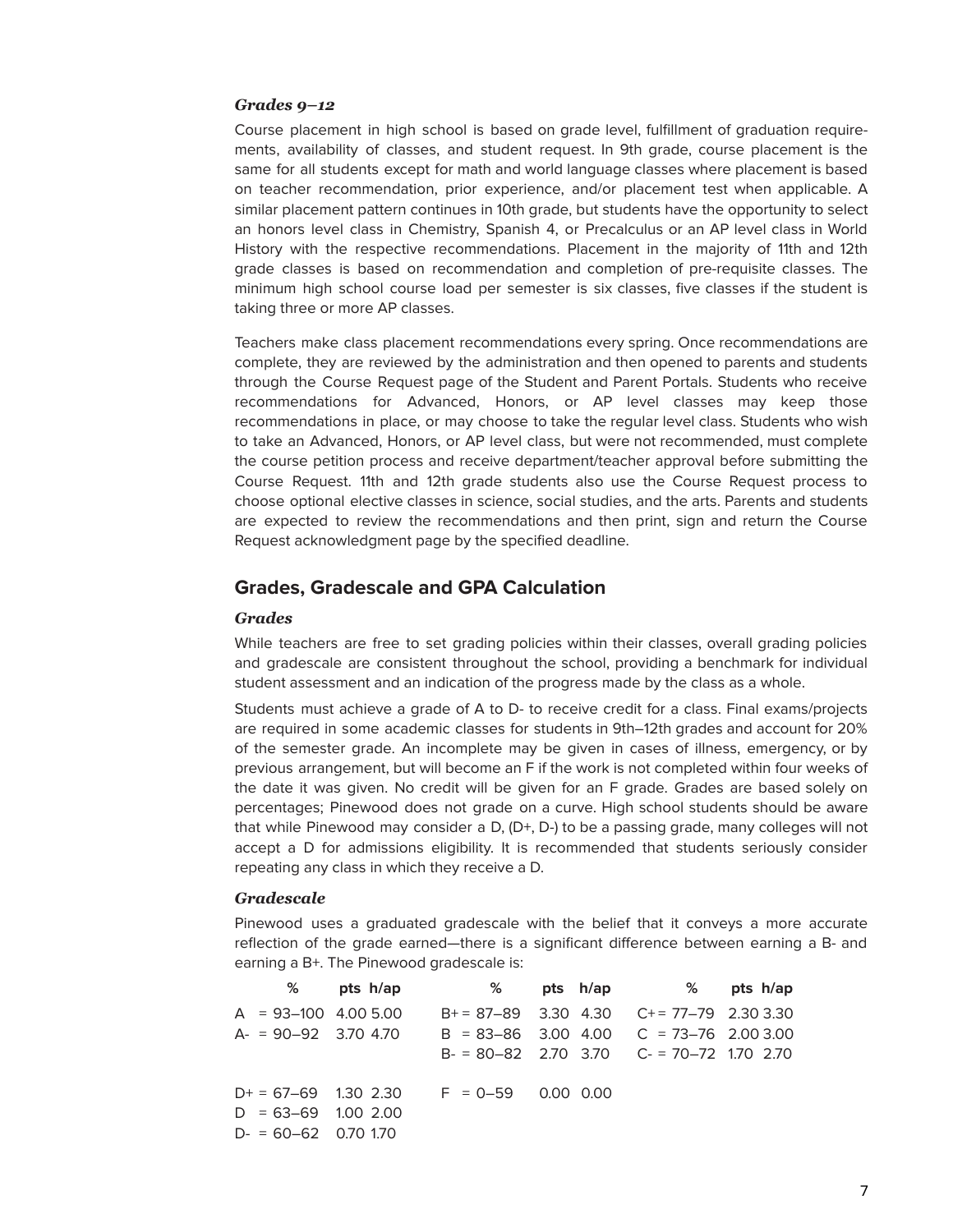#### *GPA Calculation*

High school GPA is weighted and calculated for all courses taken at Pinewood. Courses taken elsewhere may be included on a Pinewood transcript but are not calculated in the student's GPA. College prep classes receive 1.5 units per semester; PE and non-college prep classes receive 0.5 units per semester. Honors and AP courses receive an additional grade point in GPA calculation.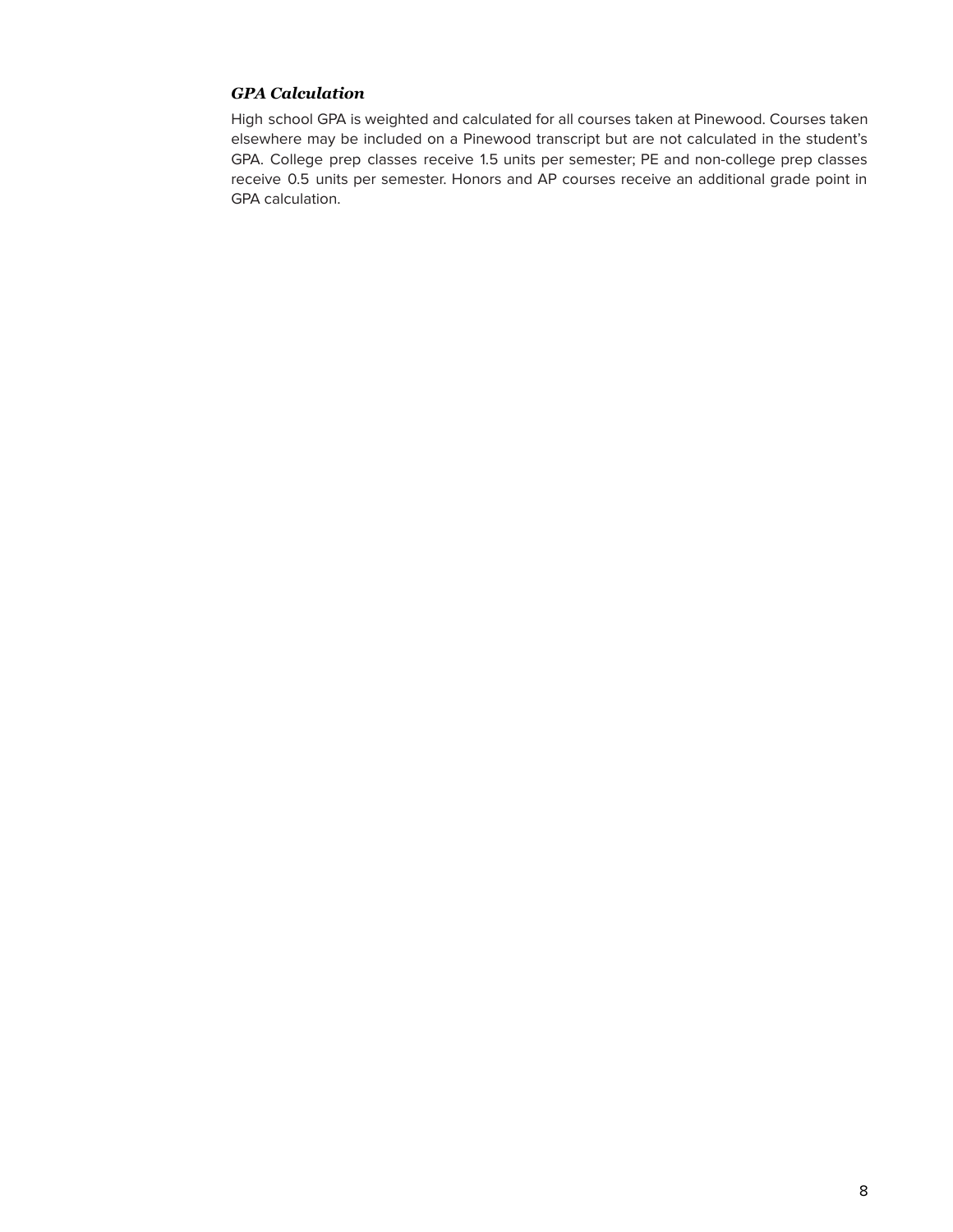## <span id="page-8-0"></span>Graduation Requirements

## <span id="page-8-1"></span>*Junior High: Grades 7 & 8*

### **Grades 7 & 8**

#### *English: Literature—2 years*

Literature 7 Literature 8

#### *English: Writing—2 years*

Writing 7 Writing 8

#### *Math—2 years*

Algebra 1A or Algebra 1 Accelerated Algebra 1B or **Geometry** 

#### *World Language—2 years*

French/Spanish/Mandarin 1A or Spanish 1 Accelerated French/Spanish/Mandarin 1B or Spanish 2 Accelerated

#### *Social Studies—2 years*

United States History 7 World History 8

#### *Science—2 years*

Science 7 Science 8

#### *Physical Education—2 years*

Physical Education/Health 7 Physical Education/Health 8

#### *Computer Science—1 year*

Computer Science, Technology, and Engineering 7 (one semester) Computer Science, Technology, and Engineering 8 (one semester)

#### *Arts Curriculum—1 year*

Art 7, Communications 7, and Musical Theatre 7 (one semester—6 week rotations) Art 8, Design and Engineering 8, or Musical Theatre 8 (one semester)

## *High School: Grades 9–12*

*Pinewood's high school graduation requirements are designed to ensure that all students meet minimum college eligibility standards. Students attending high school at Pinewood are expected to complete the courses* listed below. Students entering the school after the 9th grade will be expected to meet as many of these *requirements as possible.*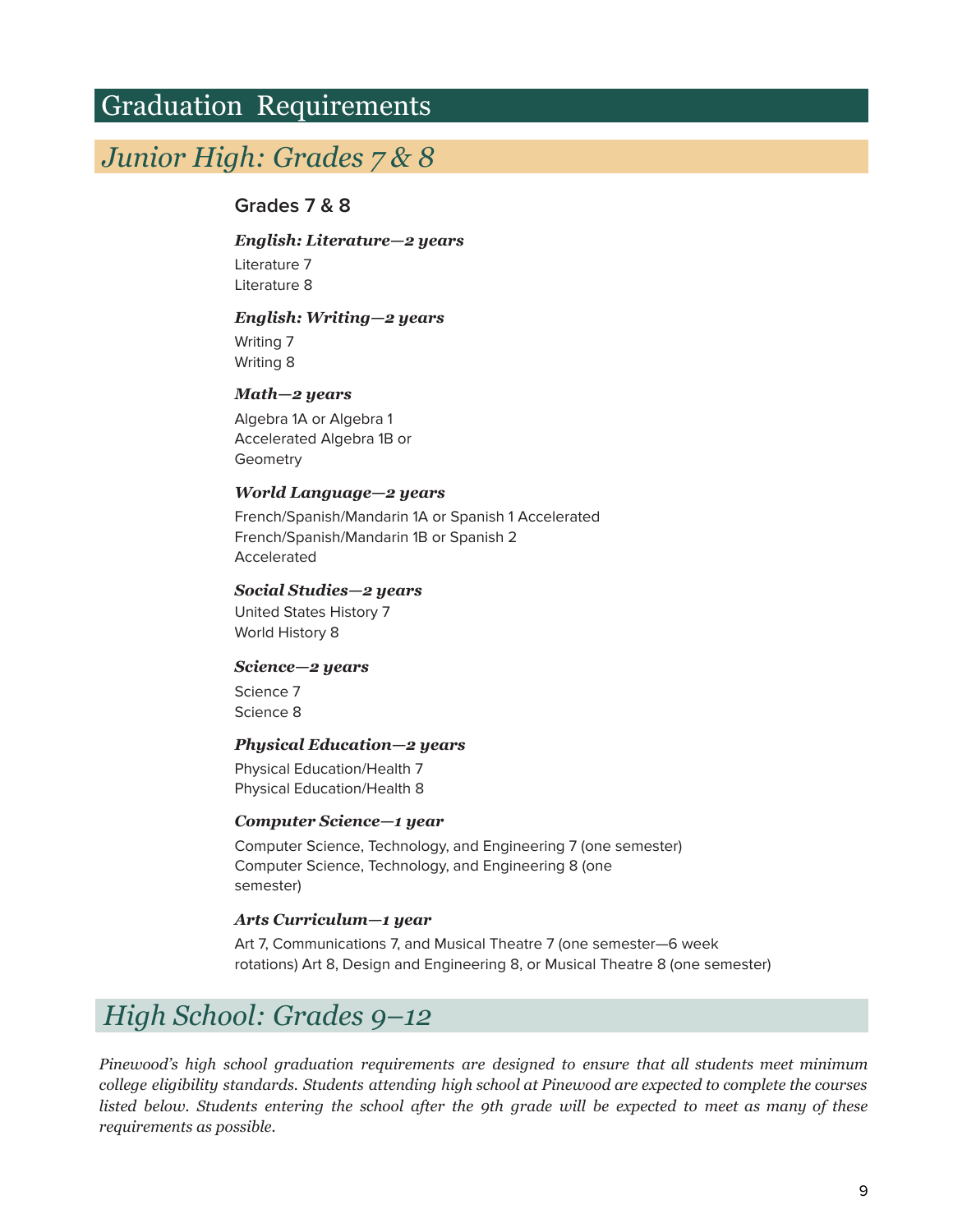### **Grades 9–12**

#### *English: Literature—4 years*

Literature 9: Myths and Motifs Literature 10: World Literature 11: American or Literature 11: American Honors Literature 12: British or AP English Literature and Composition

#### *English: Writing—1.5 years*

Writing 9 (one semester) Writing 10 (one semester) AP English Language and Composition (one semester)

#### *Mathematics—3 years*

Algebra 1 **Geometry** Algebra 2 or Algebra 2 Advanced *(it is strongly recommended that students go beyond the minimum requirement in math)*

#### *World Language—3 years*

French/Spanish/Mandarin 1 French/Spanish/Mandarin 2 or Spanish 2 Advanced French/Spanish/Mandarin 3 or Spanish 3 Advanced French/Spanish/Mandarin 4 or Spanish 4 Honors *(regardless of level, French, Spanish, or Mandarin must be taken in 9th and 10th grades)*

#### *Social Studies—3 years*

World Cultures and Religions (one semester) World History or AP World History United States History, United States History Honors or AP United States History American Government (one semester) or AP United States Government and Politics

#### *Science—3 years*

Physics and Lab Chemistry and Lab or Chemistry and Lab Honors Biology 1 or Honors Biology 1

#### *Physical Education—2 years*

Physical Education/Health *(2 semesters must be taken in 9th grade; 2 semesters can be satisfied by athletic team participation, one semester must be in 10th grade)*

#### *Visual and Performing Arts—1.5 years*

Humanities (one semester) Studio Art 1, Music Theory 1, or Theatre 1 (one semester) Studio Art 2, Music Theory 2, or Theatre 2 (one semester) *(both semesters must be completed in the same subject area)*

#### *Computer Science—1 semester*

Exploring Computer Science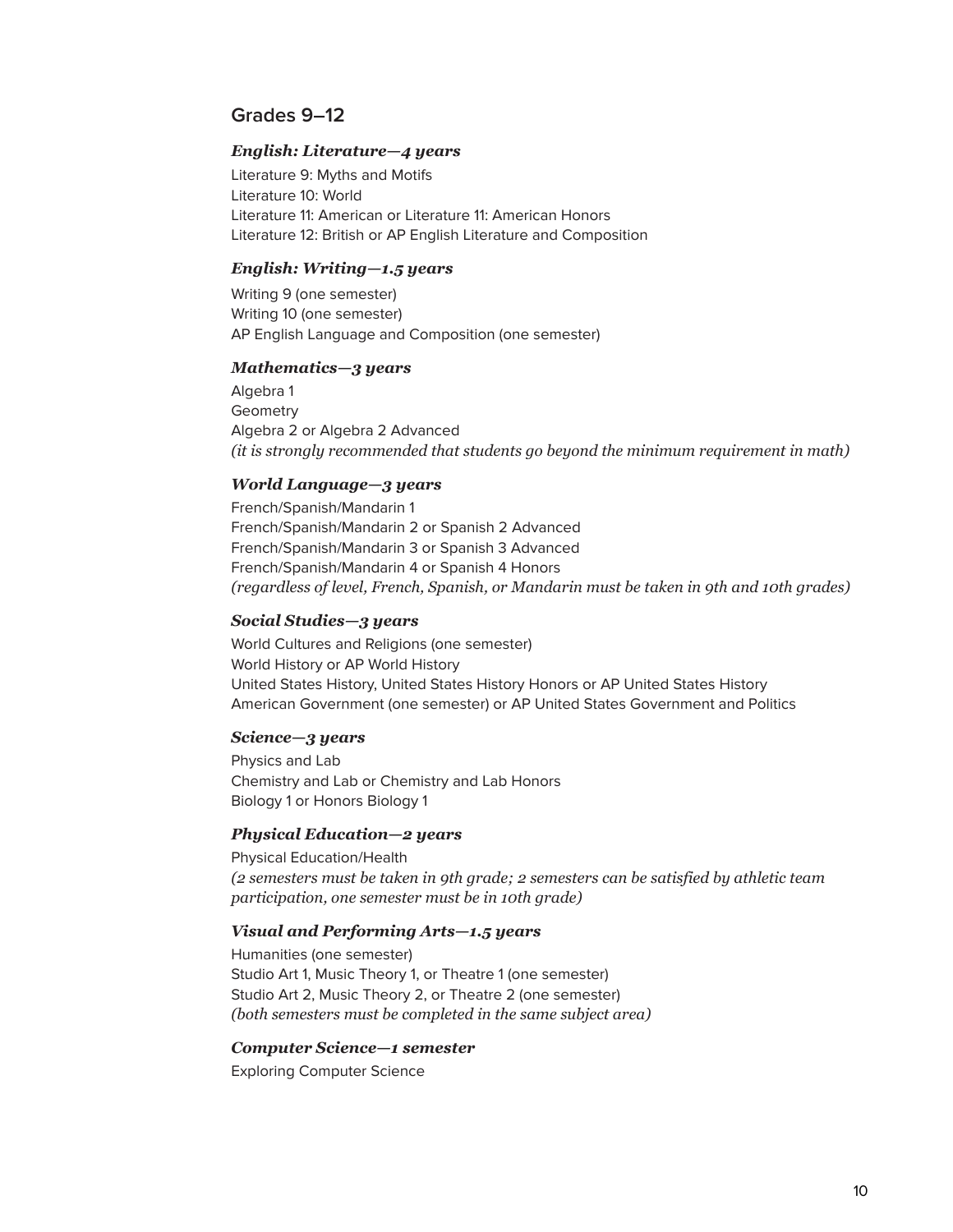#### *Upper Division Electives—2 courses from the following list*

Advanced Computer Science, Anatomy and Physiology, AP Computer Science Principles, AP Art History\*, AP Statistics, AP Drawing, AP 2-D Art and Design, AP Sciences when taken as a second science, Art History, Audio/Video Production, Digital Fabrication and Production, Digital Photography, Economics\*, Film as Literature, Fundamentals of Computer Science, Graphic Design 1 & 2, Marine Biology, Mobile App Development, Organic Chemistry\*, Psychology\*, Statistics, Stop Motion Animation, The 1060s: The Decade that Changed America, The US and Latin America

*\*course may not be of ered every year*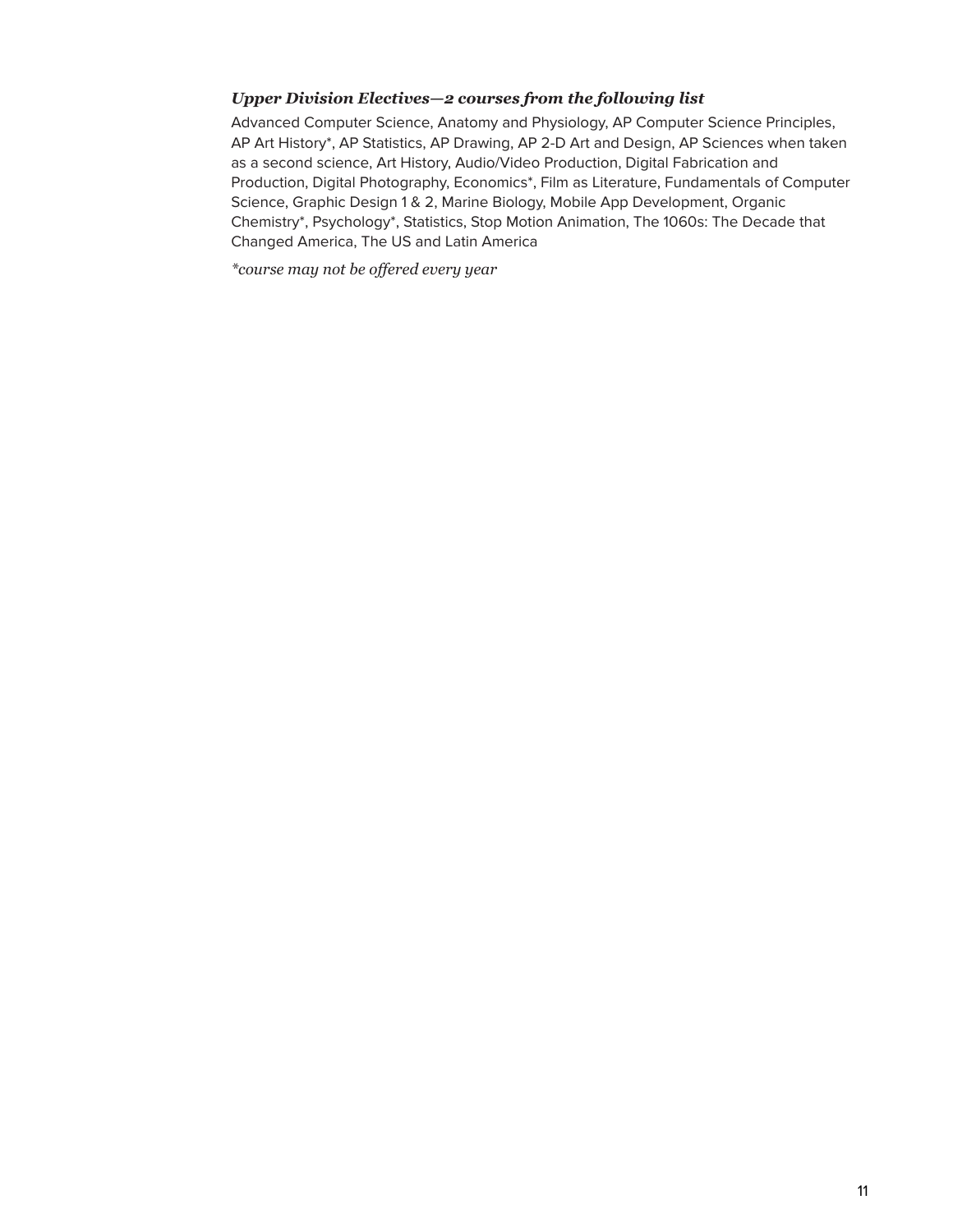## <span id="page-11-0"></span>Course Offerings by Grade

## *Junior High: Grades 7 & 8*

#### **Seventh Grade**

#### *required*

Literature 7 Writing 7 United States History 7 Algebra 1A or Algebra 1 Accelerated Science 7 French/Spanish/Mandarin 1A or Spanish 1 Accelerated Physical Education/Health 7 Computer Science, Technology, and Engineering 7 (one semester) Arts Curriculum (one semester)—Art 7, Communications 7, and Musical Theatre 7

#### *optional classes*

Junior High Chorus, Junior High Debate

### **Eighth Grade**

#### *required*

Literature 8 Writing 8 World History 8 Algebra 1B or Geometry Science 8 French/Spanish/Mandarin 1B or Spanish 2 Accelerated Physical Education/Health 8 Computer Science, Technology, and Engineering 8 (one semester) Arts Curriculum (one semester)—Art 8, Design and Engineering 8, or Musical Theatre 8

#### *optional classes*

Junior High Chorus, Junior High Debate

## *High School: Grades 9–12*

#### **Ninth Grade**

#### *required*

Literature 9: Myths and Motifs Writing 9 (one semester) Algebra 1, Geometry, or Algebra 2/Algebra 2 Adv Physics and Lab French/Spanish/Mandarin 1, French 2 or Spanish 2/2 Adv, or French 3 or Spanish 3/3 Adv World Cultures and Religions (one semester) Humanities (one semester) Exploring Computer Science (one semester) Physical Education/Health 9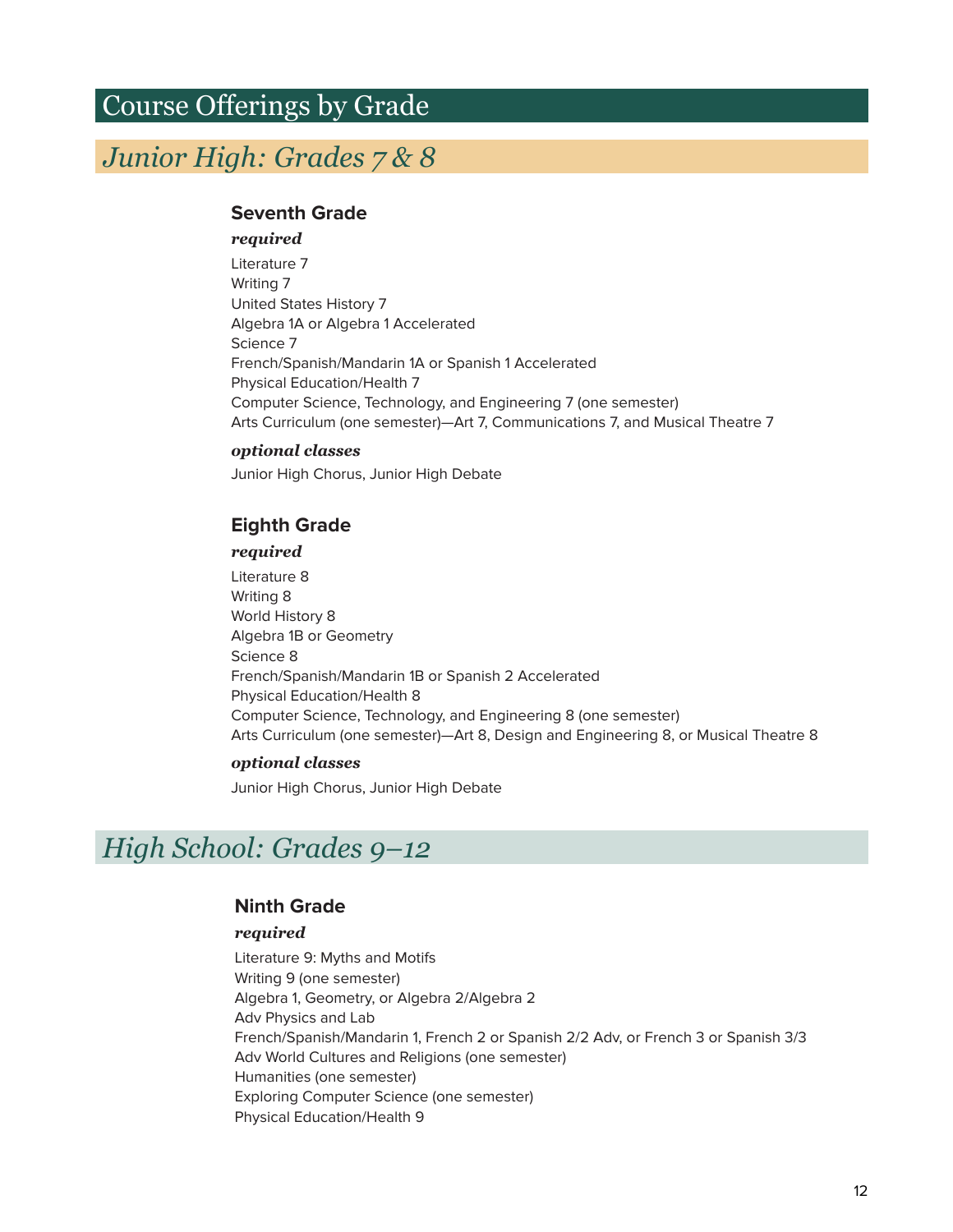#### *optional electives*

Art Independent Study, Drama, Journalism, Pinewood Singers, Women's Chorus, Technical Theatre, Yearbook

#### **Tenth Grade**

#### *required*

Literature 10: World Writing 10 (one semester) Geometry, Algebra 2/2 Adv, or Precalculus Trig/Precalculus Trig Honors Chemistry and Lab or Chemistry and Lab Honors French/Mandarin/Spanish 2 or Spanish 2 Adv, French/Spanish 3 or Spanish 3 Adv, or French/Spanish 4 or Spanish 4 Honors World History or AP World History Studio Art 1, Music Theory 1, or Theatre 1 (one semester) Physical Education/Health 10

#### *optional electives*

Art Independent Study, Drama, Journalism, Pinewood Singers, Women's Chorus, Technical Theatre, Yearbook

Students in Grades 11-12 must take a minimum of six (6) courses per semester, five (5) if taking three (3) or more AP classes. AP class enrollment is limited to four (4) classes per semester for juniors (not including AP *English Language) and five (5) classes per semester for seniors.*

#### **Eleventh Grade**

#### *required*

Literature 11: American or Literature 11: American Honors AP English Language and Composition (one semester) Algebra 2 (if not already completed) Biology 1 or Honors Biology 1 French/Mandarin/Spanish 3 or Spanish 3 Adv (if not completed by 10th grade) United States History, United States History Honors, or AP United States History Studio Art 2, Music Theory 2, or Theatre 2 (one semester)

#### *recommended*

Precalculus Trig/Precalculus Trig Honors, Calculus, or AP Calculus AB French/Mandarin/Spanish 4 or Spanish 4 Honors, French/Spanish 5, or AP French/Spanish Upper Division Elective (see below)

#### *optional electives*

see below

### **Twelfth Grade**

#### *required*

Literature 12: British or AP English Literature and Composition American Government (one semester) or AP United States Government and Politics Upper Division Electives if not completed junior year (see below)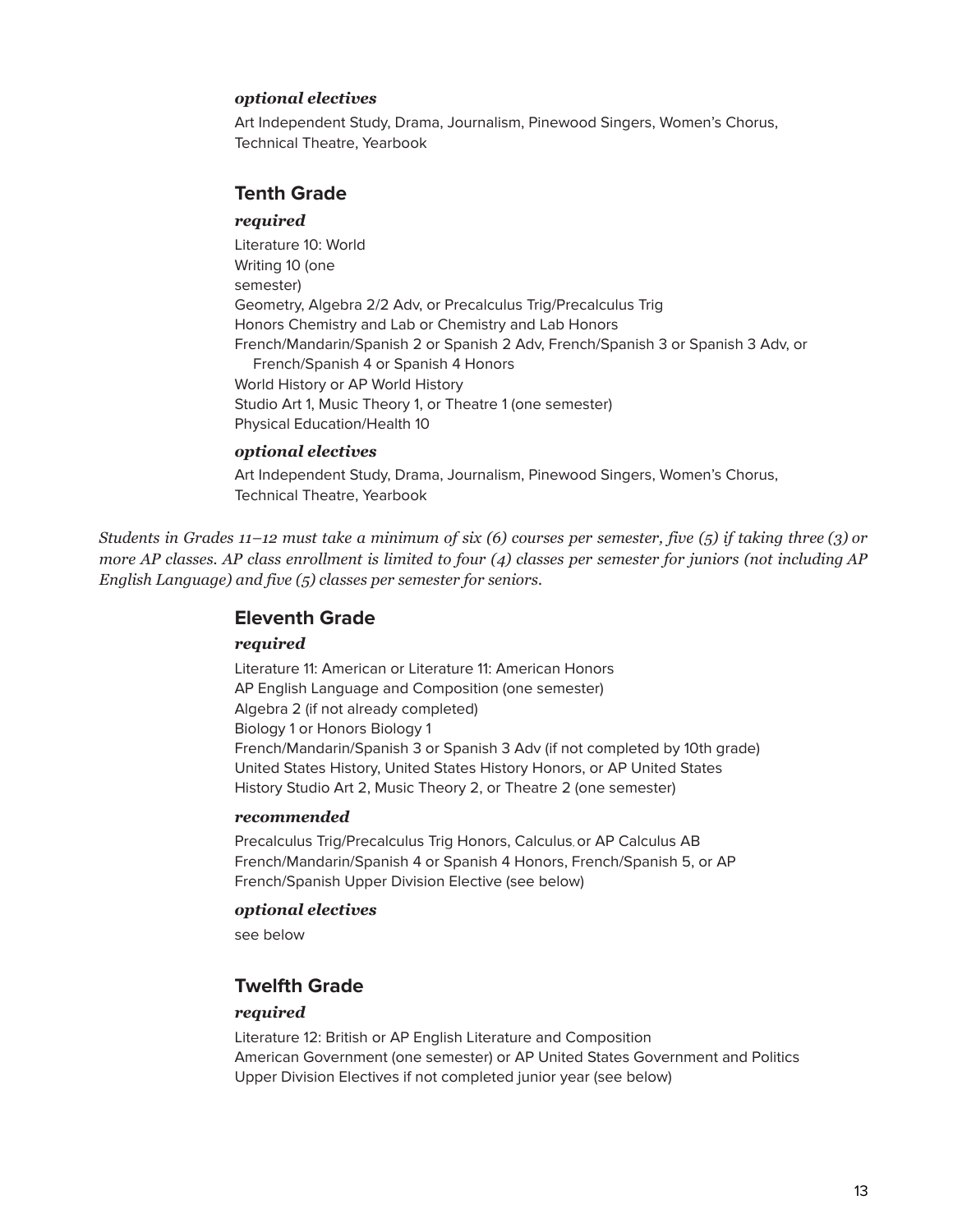#### *recommended*

Precalculus Trig/Precalculus Trig Honors, Calculus, AP Calculus AB, or AP Calculus BC French/Mandarin/Spanish 4 or Spanis /4 Honors, French/Spanish 5, or AP French/Spanish Honors Biology 2, AP Chemistry, AP Physics or science elective

#### *optional electives*

Advanced Computer Science\*, Anatomy and Physiology\*, AP Art History\*, AP Computer Science Principles\*, AP Statistics\*, AP Drawing\*, AP 2-D Art and Design\*, Art History\*, Audio/Video Production\*, Dance Fitness, Debate, Digital Fabrication and Production\*, Digital Photography\*, Drama, Economics\*, Film as Literature\*, French Film, Culture and Conversation, Fundamentals of Computer Science\*, Graphic Design 1 & 2\*, Hispanic Film and Culture, Journalism, Marine Biology\*, Mobile App Development\*, Organic Chemistry\*, Pinewood Singers, Psychology\*, Statistics\*, Stop Motion Animation\*, Technical Theatre, The 1060s: The Decade that Changed America\*, The US and Latin America\*, Women's Chorus, Yearbook.

*(\* satisfy the Upper Division Elective requirement. Note: not all electives are of ered every year or semester)*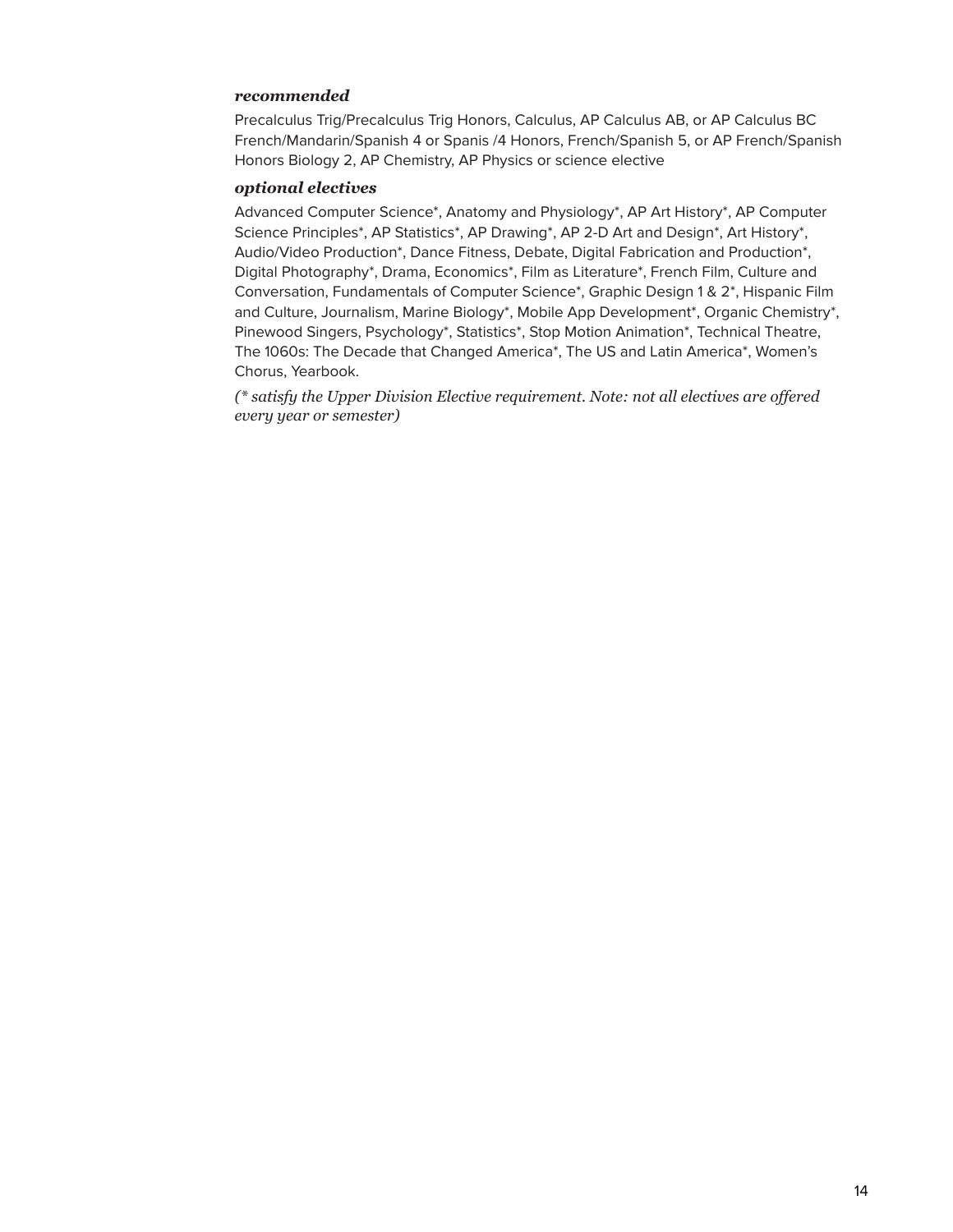## <span id="page-14-0"></span>Course Offerings by Department

## *Junior High: Grades 7 & 8*

Literature 7 Algebra 1A Literature 8 Algebra 1B Writing 8 Geometry

United States History 7 Communications 7

#### *Visual and Performing Arts World Languages*

Junior High Chorus

#### *Physical Education/Health*

Physical Education 7 Physical Education 8 Health 7 Health 8

## *High School: Grades 9–12*

Literature 9: Myths and Motifs Algebra 1 Writing 9 Geometry Literature 10: World Algebra 2 Writing 10 **Algebra 2 Advanced** Literature 11: American **Precalculus with Trigonometry** AP English Language Calculus Literature 12: British AP Calculus AB AP English Literature AP Calculus BC

#### *English Mathematics*

Writing 7 **Algebra 1 Accelerated** 

#### *Science Computer Science*

Science 7 Computer Science, Technology, and Engineering 7 Science 8 Computer Science, Technology, and Engineering 8 Design and Engineering 8

#### *Social Studies Communications*

World History 8 **Markor** Sunior High Speech and Debate

Art 7 **Art 7 French/Mandarin/Spanish 1A** Art 8 **Spanish 1 Accelerated** Musical Theatre 7 French/Mandarin/Spanish 1B Musical Theatre 8 Spanish 2 Accelerated

#### *English Mathematics*

Literature 11: American Honors Precalculus with Trigonometry Honors **Statistics** AP Statistics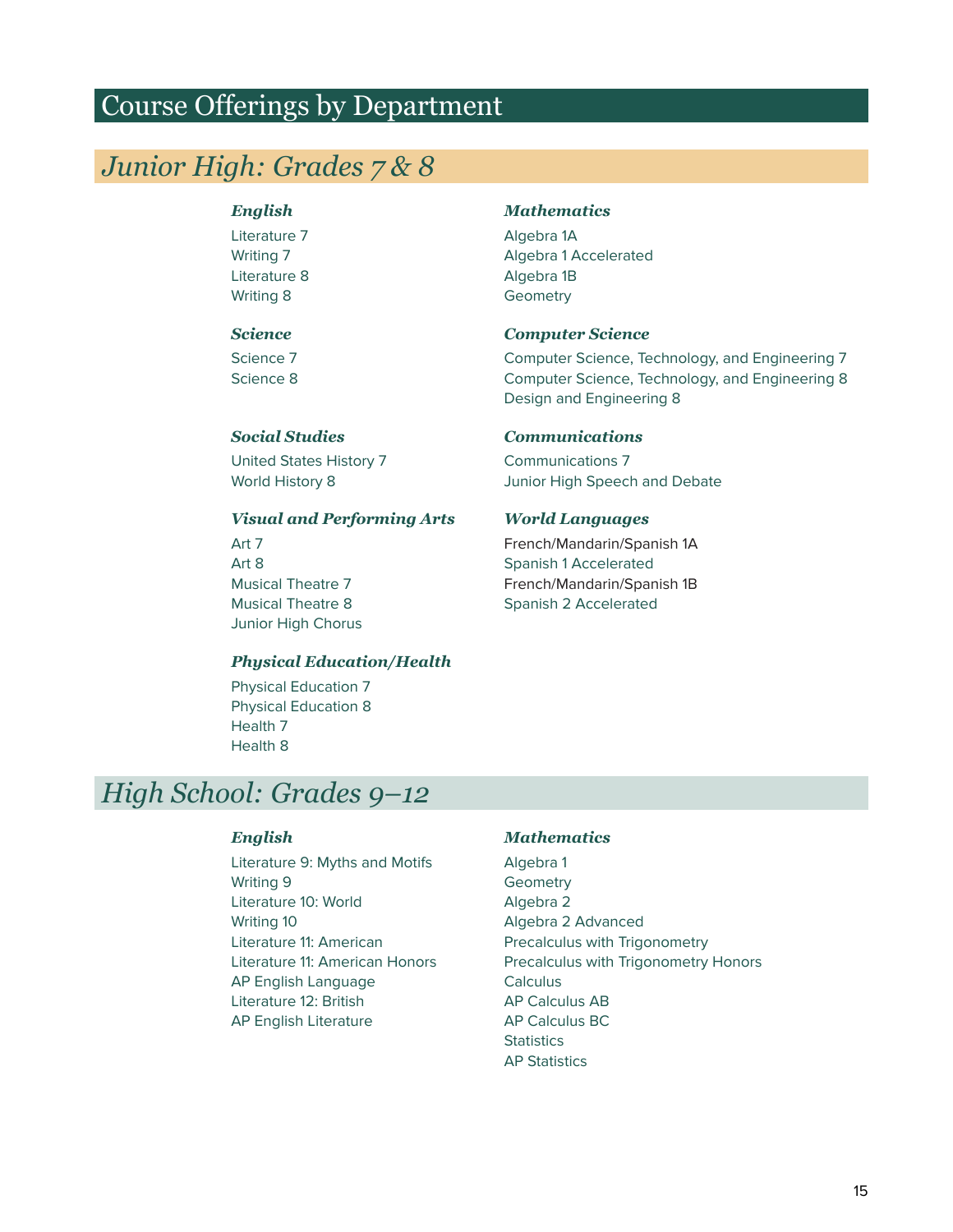Physics and Lab World Cultures and Religions AP Physics C World History Chemistry and Lab AP World History: Modern Chemistry and lab Honors United States History AP Chemistry United States History Honors Biology 1 **AP United States History** Honors Biology 1 **American Government** Anatomy and Physiology Social Entrepreneurship 1 and 2 Marine Biology **Psychology**\* Organic Chemistry\* **Economics**\*

#### *Visual and Performing Arts World Languages*

Humanities French\*/Mandarin/Spanish 1 Music Theory 1 and 2 Spanish 2 Advanced Graphic Design 1 and 2 Spanish 3 Advanced Stop Motion Animation Spanish 4 Honors AP 2-D Art and Design\* Dance Fitness Drama Technical Theatre

Exploring Computer Science Physical Education 9 Fundamentals of Computer Science Physical Education 10 Mobile App Development Health 9 Advanced Computer Science Health 10 AP Computer science Principles Dance/Fitness Digital Production and Fabrication

#### *Communications*

Speech and Debate **Journalism** Audio/Video Production Yearbook

*\*course may not be of ered every year*

#### *Science Social Studies*

Honors Biology 2: Advanced Topics AP United States Government and Politics 1960's, Decade of Change The US and Latin America

Studio Art 1 and 2 French/Mandarin/Spanish 2 Theatre 1 and 2 Theatre 1 and 2 Digital Photography French/Mandarin/Spanish 4 Film as Literature **Film Culture and Conversation** Art History\* The Mateur Hispanic Culture and Society AP Art History\* The Controller AP French Language and Culture AP Drawing\* The Communication of the Spanish Language and Culture

#### *Computer Science Physical Education/Health*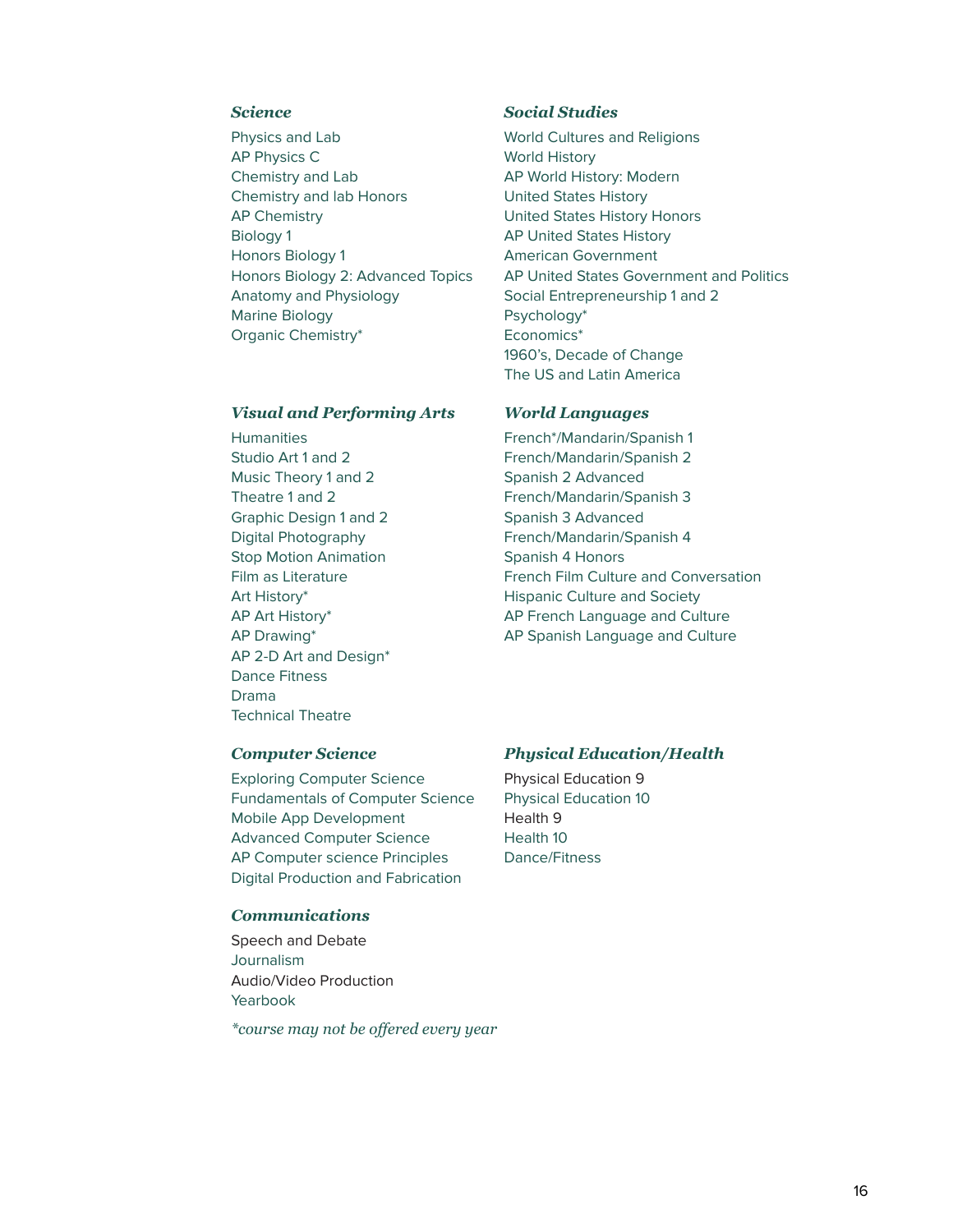## English Curriculum

The English curriculum offers separate writing and literature classes, giving students the chance to delve into both fields of study with greater depth and rigor. Literature courses explore poetry, drama, short stories, and *novels, ranging from the classical to the contemporary. Meanwhile, writing courses work intensively on composition strategies, grammar skills, and vocabulary development. Students learn and practice strategies for writing sophisticated, varied, and expressive sentences, cogent paragraphs, and clear and insightful essays in a variety of modes. Literature and writing courses provide students with an exceptional foundation for the reading and writing demands of college.*

*Junior High: Grades 7 & 8*

*Minimum requirement Grades 7 & 8: 2 years literature & 2 years writing*

#### **Literature 7**

#### *Grade 7 3 units, one year*

**Literature 7** provides a comprehensive introduction to literature study at Pinewood through the framework of coming-of-age novels. By examining texts through a historical-cultural lens, students develop an understanding of the shared human experience regardless of a person's background. The course focuses on discussion, highlighting, annotating, and writing as tools to contemplate and comprehend challenging texts. Students investigate how writers use plot structure and literary devices as tools to tell their stories. They also learn to write effective literary analyses with quotations to support their arguments.

#### **Course materials include the following:**

The Breadwinner, Deborah Ellis The Giver, Lois Lowry Mississippi Trial, 1955, Chris Crowe The House on Mango Street, Sandra Cisneros American Born Chinese, Gene Luen Yang Refugee, Alan Gratz

### **Writing 7**

#### *Grade 7 3 units, one year*

**Writing 7** helps students improve their writing skills in a collaborative and supportive environment. Throughout the year, students work on crafting effective sentences, paragraphs, and essays. They write both analytical and narrative works, practicing a range of writing styles. Students also study vocabulary and grammar, thereby enhancing their writing. As they explore the writing process, students engage in prewriting, drafting, revising, editing, and proofreading. Major projects include the personal narrative, the persuasive essay, and the short story.

#### **Course materials include the following:**

It's Trevor Noah: Born a Crime, Trevor Noah Brown Girl Dreaming, Jacqueline Woodson Farewell to Manzanar, Jeanne Wakatsuki Houston and James D. Houston Sadlier Vocabulary Workshop, Level C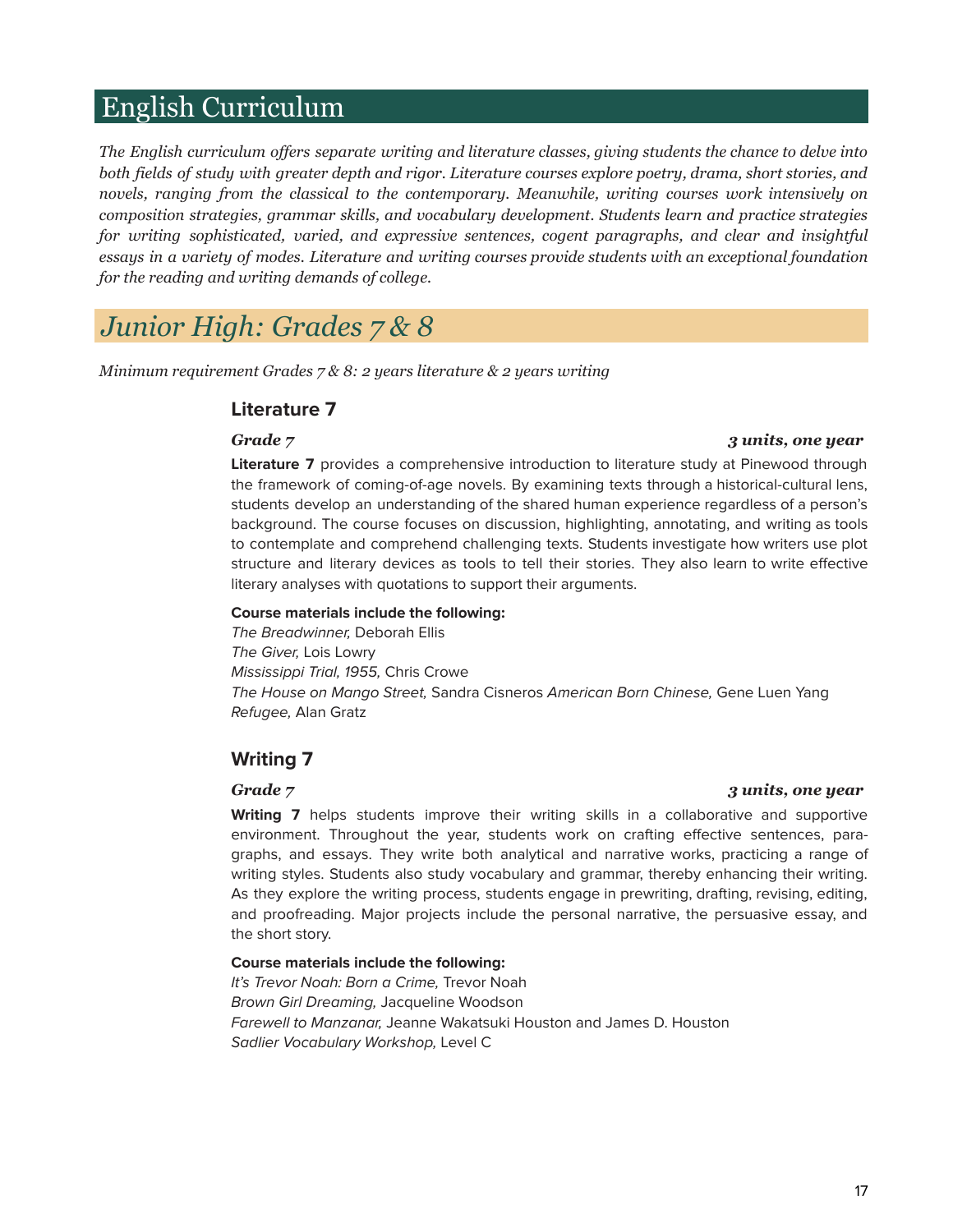### **Literature 8**

**Literature 8** students explore the following genres of literature: the novel/novella, short story, drama, and poetry. As they explore, students place both classics and contemporary works into social, political, and historical context. The analysis of the literature itself focuses on literary elements such as theme, characterization, symbolism, and figurative language. To integrate and process the concepts, students engage in presentations, papers, projects, and assessments.

#### **Course materials include the following:**

Little Women, Louisa May Alcott The Adventures of Tom Sawyer, Mark Twain Of Mice and Men, John Steinbeck Fahrenheit 451, Ray Bradbury In the Key of Nira Ghani, Natasha Dean Romeo and Juliet, William Shakespeare To Kill a Mockingbird, Harper Lee

### **Writing 8**

#### *Grade 8 3 units, one year*

**Writing 8** students study grammar, vocabulary, writing concepts, and writing modes. Students practice writing concisely with an emphasis on organization, clarity, and style. Students write essays in various genres such as descriptive, expository, and persuasive, while integrating grammar concepts and expanded vocabulary into their writing. They also practice the art of crafting creative short stories and lyric poetry. Throughout the year, students develop peer and self-editing skills, as well as listening and speaking skills through class presentations. One particular highlight of this course is a unit on advertising tech- niques, where students explore different methods of propaganda.

#### **Course materials include the following:**

Anne Frank: The Diary of a Young Girl, Anne Frank Sadlier Vocabulary Workshop, Level D Sadlier Grammar for Writing, Grade 9

## *High School: Grades 9–12*

*Minimum graduation requirement Grades 9–12: 4 years literature & 1.5 years writing*

#### **Literature 9: Myths and Motifs in Western Civilization**

### *Grade 9 3 units, one year*

**Literature 9: Myths and Motifs** introduces students to literature and composition at the high school level. Students continue their study of composition technique, literary analysis and interpretation, and literary terminology. The course includes a study of the hero's journey, or monomyth, and centers around developing understanding of some of the earliest myths and motifs in literature and how they are manifested in subsequent literary works, thus highlighting connections between ancient and contemporary stories. Students read and annotate texts, take assessments, collaborate on projects, and write essays.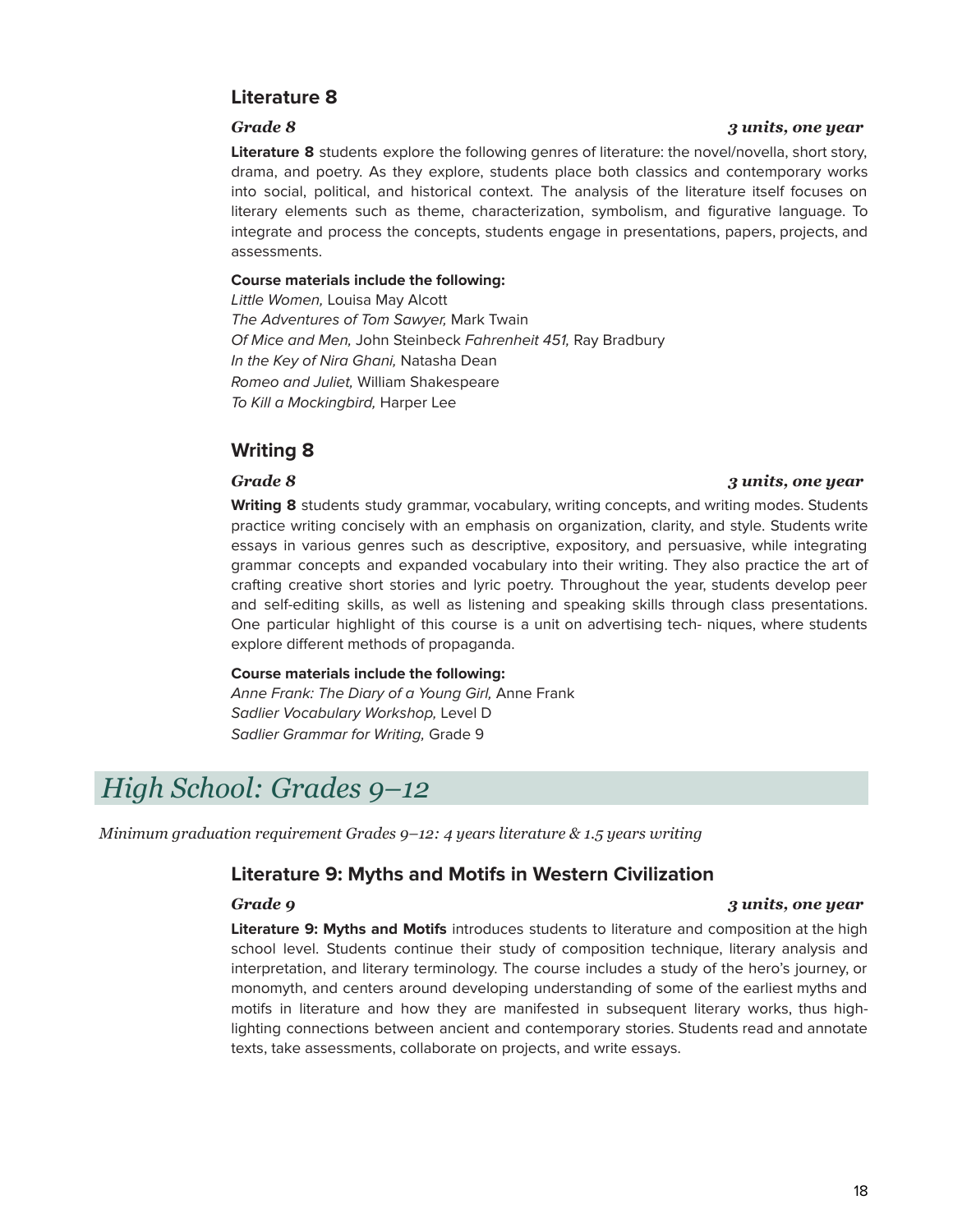#### **Course materials include the following:**

The Secret LIfe of Bees, Sue Monk Kidd Ender's Game, Orson Scott Card Lord of the Flies, William Gerald Golding Twelfth Night, William Shakespeare The Catcher in the Rye, JD Salinger The Book Thief, Markus Zusak Marcelo and the Real World, Francisco Stork The Poet X, Elizabeth Acevedo Haroun and the Sea of Stories, Salmon Rushdie Oedipus the King, Sophocles Selected Greek Myths

### **Writing 9**

#### *Grade 9 1.5 units, one semester*

**Writing 9** provides a comprehensive introduction to the study of writing at the high school level. The class is centered on three primary areas—conventions, vocabulary, and writing skills—and students are exposed to a wide range of materials in an effort to help them become more comfortable and confident with the craft. Through regular reading of model texts, students learn to identify patterns of argument, organization, and rhetorical devices they can mimic in their own writing. By the end of the semester, students will have produced a personal narrative, poetry, and at least two argumentative essays. They will also strengthen their research skills through a multifaceted research project that includes both a paper and a presentation on a self-selected topic (the Societal Awareness Project).

#### **Course materials include the following:**

Sadlier Vocabulary Workshop, Level E Student-selected nonfiction book related to the SAP

### **Literature 10: World**

**Literature 10: World** explores writings from around the globe. The thematic units cover the four basic genres of literature: poetry, drama, fiction (both short stories and novels), and nonfiction. The literature itself provides topics for discussion, as well as models for composition. The course also develops the necessary skills to write both analytical and personal essays, with emphasis on thesis and proof, structure and organization, and the elements of style. Students will make meaningful connections among diverse pieces of literature, where they can explore what it means to be a human being, understand how environment and cultural background impact one's life experience, and appreciate how cultural context influences how we read and interpret literature. As a result, students will recognize the nuances of societal expectations that cross cultures and time periods.

#### **Course materials include the following:**

Selections from World Literature (anthology), Holt, Rinehart, Winston, including "The Metamorphosis," and other short stories and Biblical passages Our Twisted Hero, Yi Mun-yol Chronicle of a Death Foretold, Gabriel Garcia Marquez The Memory Police, Yoko Ogawa Macbeth, William Shakespeare The Little Prince, Antoine de Saint-Exupery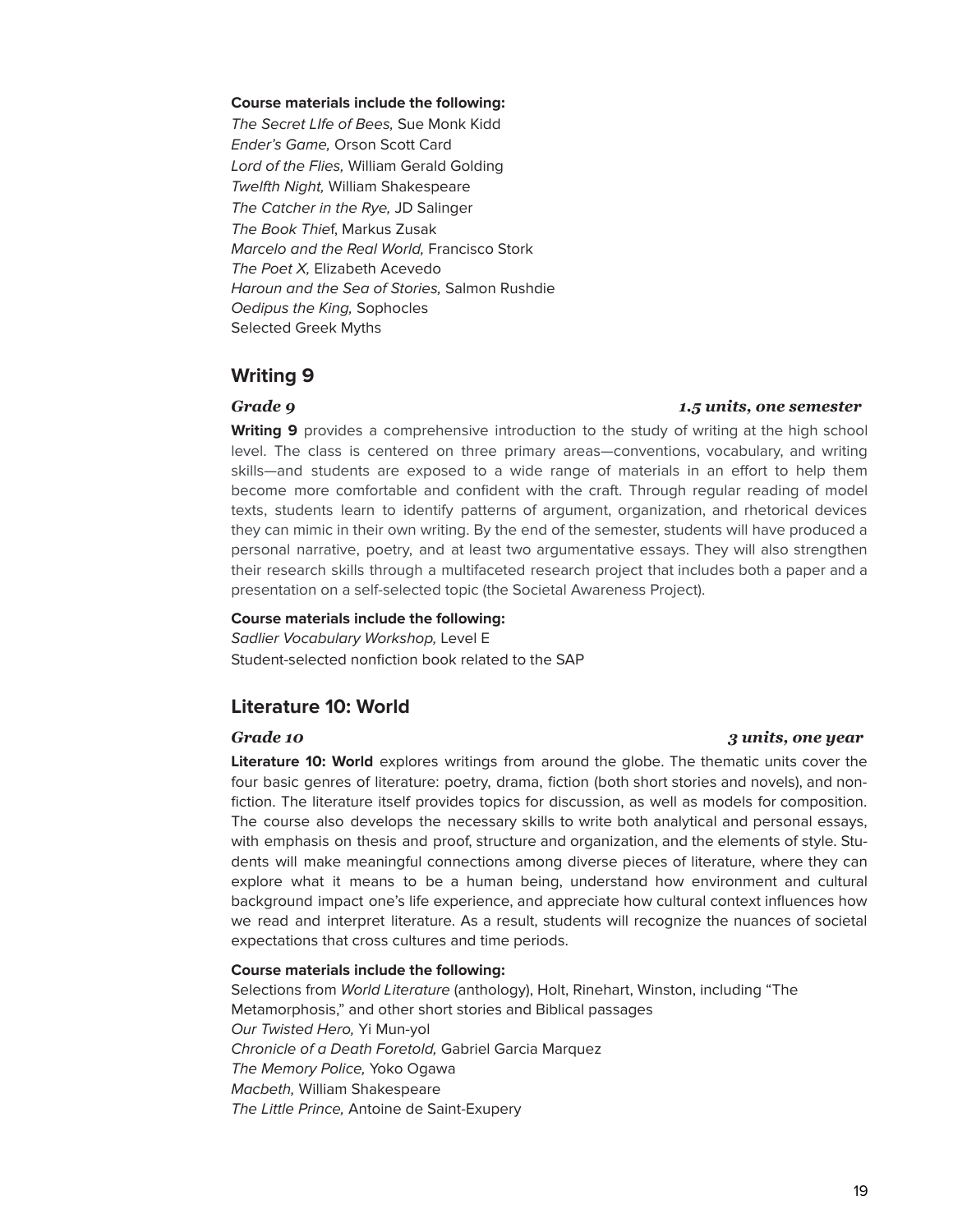The Joy Luck Club, Amy Tan

Things Fall Apart, Chinua Achebe

The Three Theban Plays: Antigone, Oedipus the King, Oedipus at Colonus, Sophocles short stories and poems

### **Writing 10**

#### *Grade 10 1.5 units, one semester*

**Writing 10** students work on the skills of analysis, synthesis, and argumentation. In their reading, students examine a range of nonfiction texts with the goal of analyzing what the texts mean and how meaning is constructed through the use of rhetorical strategies and devices. Students then apply rhetorical practices and strategies to their own writing and construct arguments on particular topics relevant to their lives and to the questions developed in their classwork. Assignments include essays of varied length focused on rhetorical analysis, personal narrative, and persuasive positions, as well as a major research paper on a justice issue, with the topic determined by the student and involving extensive critical inquiry. Students continue to hone their organizational and revision skills at the paragraph and essay level; in addition, they practice writing varied and sophisticated sentences, build mastery of complex syntax and grammar, and develop their vocabulary range and usage.

#### **Course materials include the following:**

Just Mercy, Brian Stevenson The Norton Reader (15th ed.) Sadlier Vocabulary Workshop, Level F

### **Literature 11: American**

#### **Literature 11: American** explores a wide range of American novels, plays, poetry, short stories and nonfiction and is organized thematically. The course probes the literary, cultural, and human significance of great works of American literature in order to promote an understanding of the works in their cultural/historical contexts. At the same time, students discuss and write about the enduring human values that unite these works. The course emphasizes critical thinking and writing for literary analysis.

#### **Course materials include the following:**

East of Eden, John Steinbeck The Nick Adams Stories, Ernest Hemingway The Glass Menagerie, Tennessee Williams The Adventures of Huckleberry Finn, Mark Twain The Great Gatsby, F. Scott Fitzgerald Death of a Salesman or The Crucible, Arthur Miller Their Eyes Were Watching God, Zora Neale Hurston The Bear, William Faulkner

### **Literature 11: American Honors**

#### **Literature 11: American Honors** provides a rigorous, thematically-organized exploration of American novels, plays, poetry, and nonfiction. The course emphasizes the study and consideration of the literary, cultural, and human significance of great works of American literature. An important goal of the class is to promote an understanding of the works in their cultural/historical contexts and of the enduring values that unite the works. This course requires a serious commitment to engaging in seminar-style discussions and gives special emphasis to advanced critical thinking and writing, including engagement with different

#### *Grade 11 3 units, one year*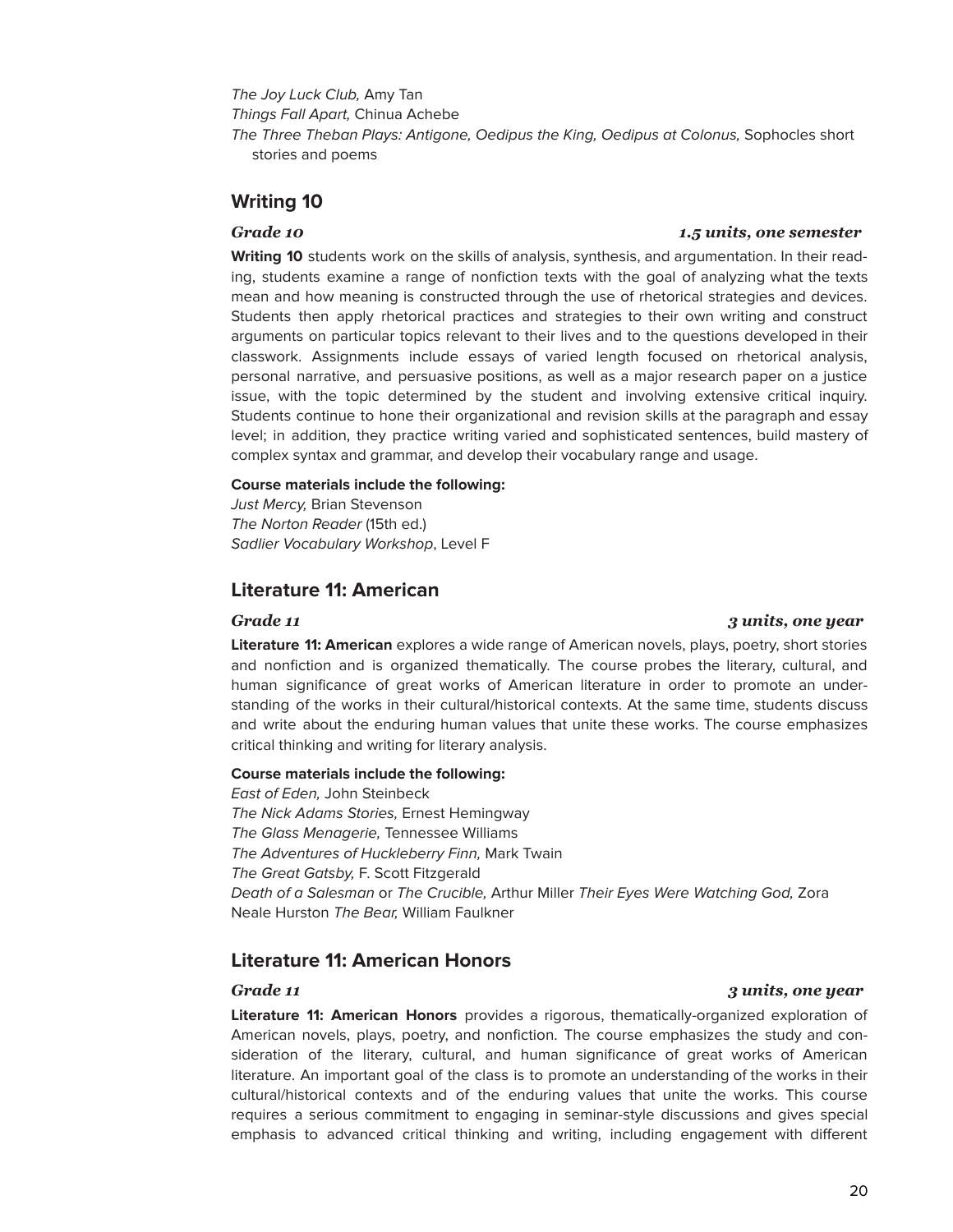schools of literary thought.

#### **Course materials include the following:**

East of Eden, John Steinbeck Interpreter of Maladies, Jhumpa Lahiri The Glass Menagerie, Tennessee Williams The Great Gatsby, F. Scott Fitzgerald Death of A Salesman, Arthur Miller Their Eyes Were Watching God, Zora Neale Hurston The Things They Carried, Tim O'Brien Ethan Frome, Edith Wharton The Sound and the Fury, William Faulkner

#### **AP English Language and Composition** *(taken by all students in 11th grade)*

#### *Grade 11 1.5 units, one semester*

**AP English Language** prepares students for the demands of the college writing environment. The skills developed in this class not only prepare students for the AP English Language and Composition Exam, they also cultivate students' abilities as critical thinkers, readers, and writers. The course is based on the philosophy that students learn to write by reading exemplary writing. Students think and write about the rhetorical and aesthetic choices that writers make in order to create and heighten meaning. As they hone their writing skills, they complete a variety of rhetorical analysis, argument, and synthesis essays, and nonfiction writing assignments. Students demonstrate how well they can integrate and apply the knowledge and skills discussed during class in their writing. Readings come from a variety of sources: letters, speeches, essays, and visual media.

#### **Course materials include the following:**

Selected readings from The Norton Reader The Right Stuff, Tom Wolfe Outliers, Malcolm Gladwell CliffsNotes AP English Language and Composition 5th Edition, Barbara V. Swovelin

#### **Literature 12: British**

**Literature 12: British** provides an introduction to major British literary works that are representative of the important eras in England's history. Students chronologically study a survey of British literature, beginning with the Anglo-Saxon epic Beowulf, and ending with selections of short fiction of the modern era. Instructional methods include: lecture, Socratic seminar, small group discussion and presentation, and in-class dramatic readings. Students regularly practice interpretive reading, expository writing, vocabulary building in context, and critical thinking skills. Additionally, students develop their literary criticism skills through oral commentaries.

#### **Course materials include the following:**

The Picture of Dorian Gray, Oscar Wilde Sir Gawain and the Green Knight Beowulf, Seamus Heaney translation Much Ado About Nothing, William Shakespeare Frankenstein, Mary Shelley Hitchhiker's Guide to the Galaxy, Douglas Adams Klara and the Sun, Kazuo Ishiguro the curious incident of the dog in the night-time, Mark Haddon Home Fire, Kamila Shamsie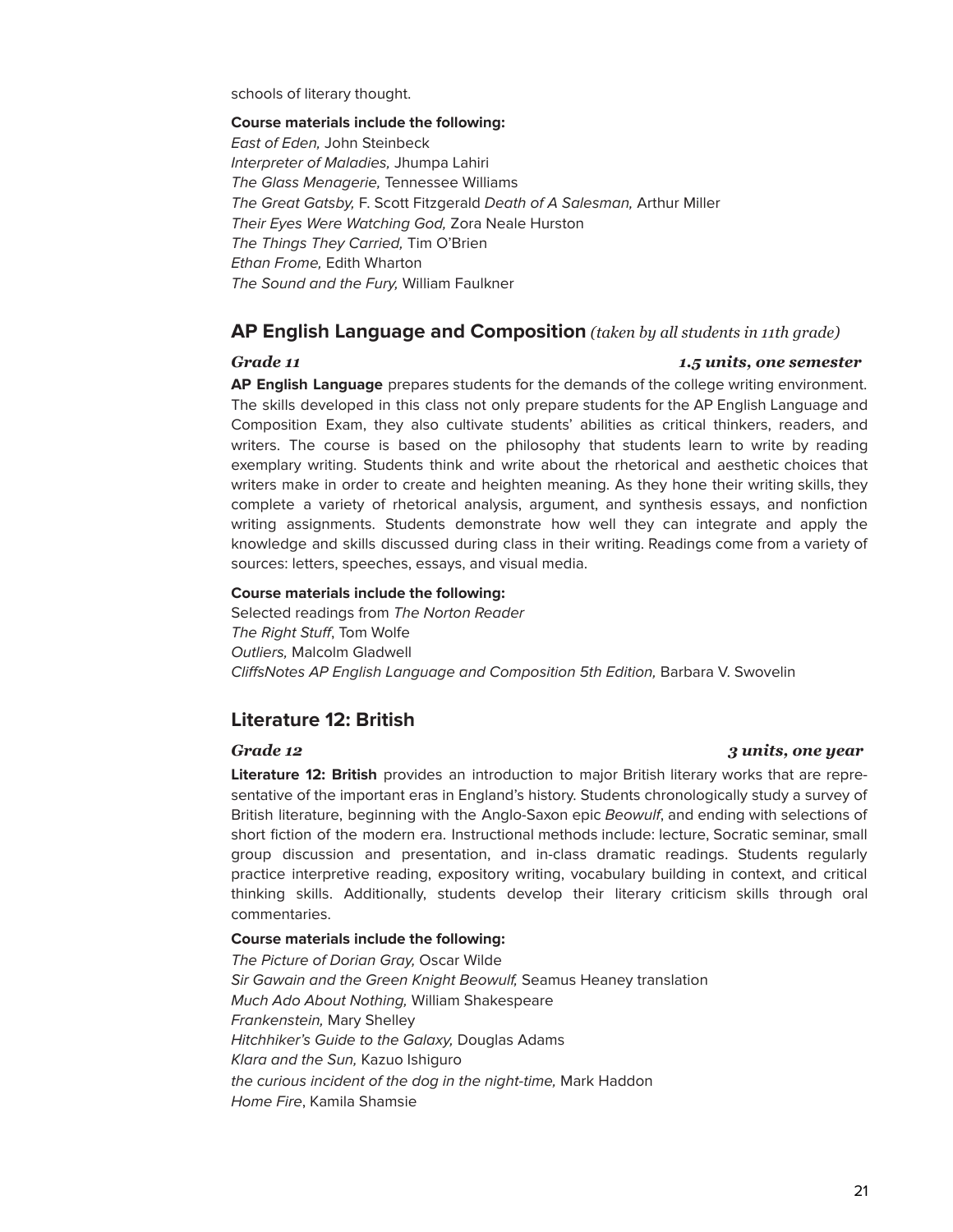### **AP English Literature and Composition**

#### *Grade 12 3 units, one year*

**AP English Literature** engages students in the careful reading and critical analysis of imaginative literature, from the 1600s to the present. Through the close reading of selected texts, students deepen their understanding of the methods writers use to provide both meaning and pleasure for their readers. As they read, students consider a work's structure, style and themes, as well as such elements as the use of figurative language, imagery, symbolism, and tone. An introduction to critical theory provides students with further analytical tools. This seminar course aligns to an introductory college literature course and requires thoughtful discussion and writing about representative works from various genres and periods, concentrating on works of recognized literary merit. Students also receive extensive practice in analytical, expository, and argumentative essays, both timed and untimed.

#### **Course materials include the following:**

Wuthering Heights, Emily Brontë Hamlet, William Shakespeare Handmaid's Tale, Margaret Atwood Beloved, Toni Morrison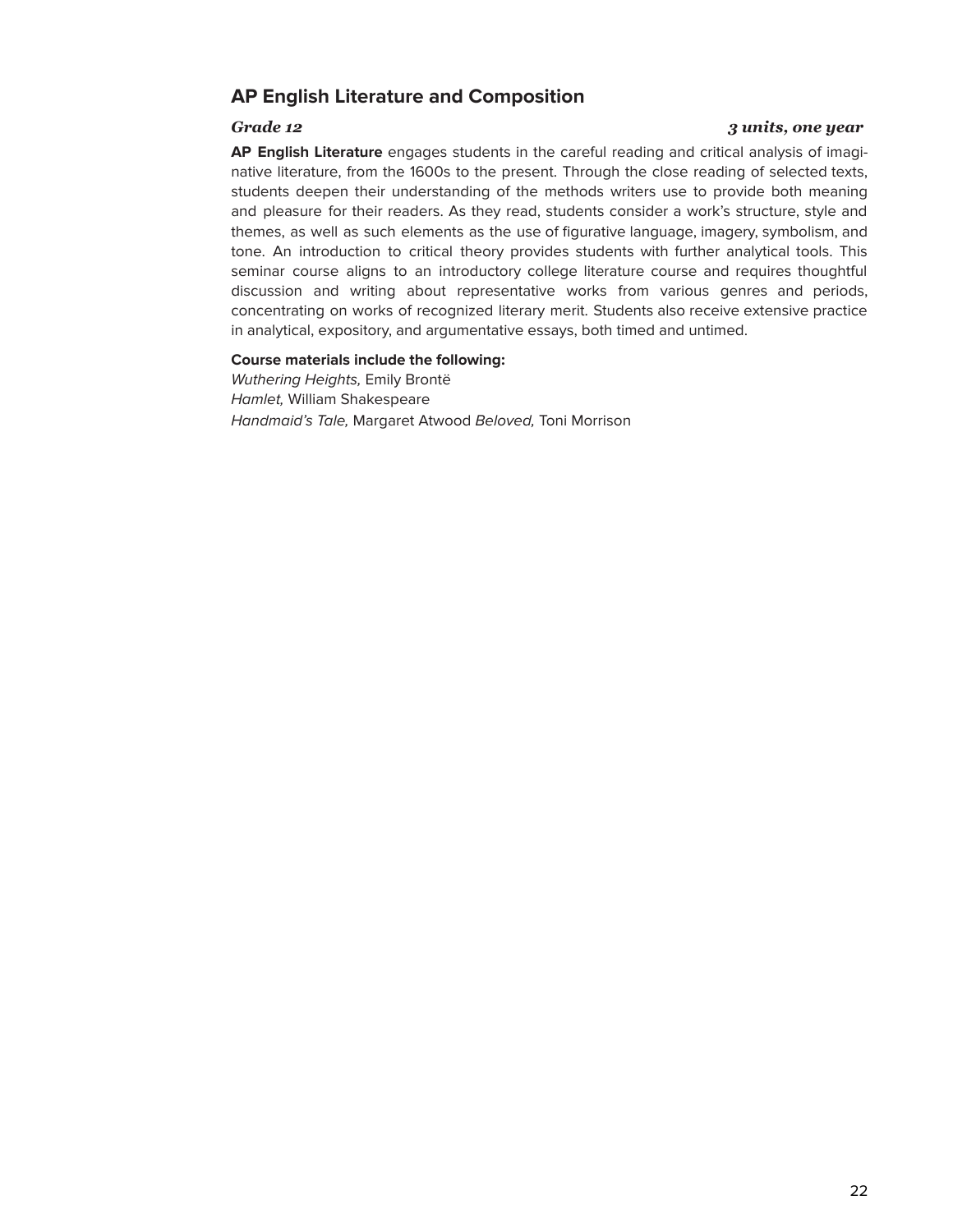## Mathematics Curriculum

*From Algebra 1A & 1B to AP Calculus BC and AP Statistics, the mathematics curriculum focuses on computational accuracy, mathematical communication, and practical applications. Using technology-based instruction, traditional lecture, cooperative learning, self-discovery, student-run presentations, and engaging* real-life problem solving, students develop a deep understanding of concepts as well as critical thinking skills. *In addition to the curriculum below, selected topics from statistics and probability are reviewed and taught across all non-AP class levels. At every level, the mathematics department creates an academically focused, supportive, and appropriately rigorous curriculum, enabling students to reach their fullest potential while preparing them for their future mathematics studies.*

## *Junior High: Grades 7 & 8*

*Requirement for Grades 7 & 8: 2 years*

### **Algebra 1A**

#### *Grade 7 3 units, one year*

**Algebra 1A** is the first half of a two-year course. Beginning with a review of signed integer operations as well as basic fraction, decimal, and percent skills, the course moves through the first half of the Algebra 1 curriculum applying skills learned in earlier mathematics courses. Students will define the major number sets, apply the order of operations, learn to simplify variable expressions, to solve equations and inequalities by applying the properties of real numbers, and work on word problems. Graphing and the three forms of a line will be taught as well as linear systems. There will be extensive teachings on the use of the Ti-84 graphing calculator to support derived results.

*Note: some Algebra 1A and Algebra 1B topics may switch depending on the order of chapters in the current textbook.*

### **Algebra 1 Accelerated**

**Algebra 1 Accelerated** is a rigorous course that covers many fundamental skills and concepts needed for all subsequent math courses. The course develops the skills to solve problems while emphasizing various ways to arrive at a solution. Students learn to write and simplify variable expressions, equations, and inequalities by applying order of operations and the properties of real numbers. Topics centered on linear equations will cover slope, sys- tems of equations, inequalities, an introduction to domain and range from a graph, and optimization for linear systems. Quadratic functions will introduce the concepts of factoring, the nature of roots, and applications of quadratic solutions. Students will also work with radical and rational functions and inequalities, considering domain and range, and algebraic restrictions. Learning will be enhanced through continued use of core functions of the TI-84 graphing calculator.

### **Algebra 1 B**

#### *Grade 8 3 units, one year*

**Algebra 1B** is the second half of a two-year course. Picking up where Algebra 1A left off, the course will complete the Algebra 1 curriculum starting with topics such as properties of integer exponents, naming, simplifying and factoring polynomials. Students will learn to simplify radical and rational expressions and solve radical and rational equations. Quadratics are introduced with factoring, graphing, and solving for real roots. Quadratic equations will be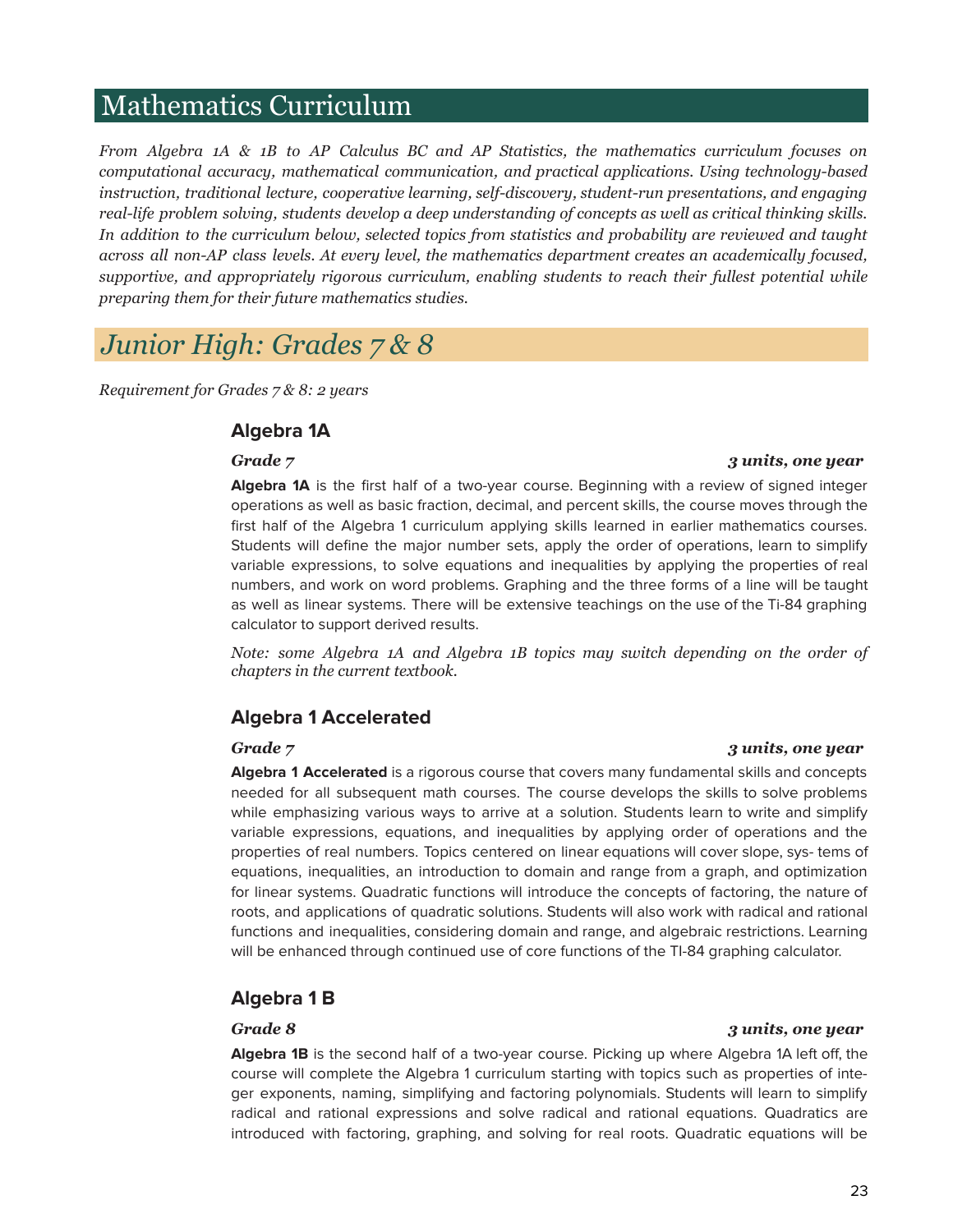solved by factoring using the greatest common factor, factoring trinomials, perfect square and difference of squares formulas, the quadratic formula, the square root property, and completing the square. The TI-84 graphing calculator will be used to support results and to find and check solutions.

*Note: some Algebra 1A and Algebra 1B topics may switch depending on the order of chapters in the current textbook.*

#### **Geometry**

#### *Grade 8 3 units, one year*

**Geometry** provides a complete introduction to the properties of two-dimensional figures. Topics will include angles, parallel lines, similar and congruent figures, quadrilaterals, right triangles, circles, volume, and area. Students will demonstrate constructions and will be expected to create two-column proofs, coordinate proofs, and paragraph proofs from scratch. iPad applications will be used to support results, demonstrate constructions, and to discover and verify geometric properties. Further topics include right-triangle trigonometry and the geometry of three-dimensional figures.

## *High School: Grades 9–12*

*Minimum graduation requirement Grades 9–12: 3 years (Algebra 1, Geometry, and Algebra 2)*

#### **Algebra 1**

#### *Grade 9 3 units, one year*

**Algebra 1** is a rigorous course that covers many fundamental skills and concepts needed for all subsequent math courses. The course develops the skills to solve problems while emphasizing various ways to arrive at a solution. Students learn to write and simplify variable expressions, equations, and inequalities by applying the order of operations and the properties of real numbers. Topics centered on linear equations will expand on graphing, slope and its applications, the three linear forms, and systems of equations and inequalities. Quadratic functions will introduce the concepts of factoring, graphing, the nature of roots, and applications of quadratic solutions. Students will solve linear, quadratic, radical, and rational equations. Learning will be enhanced through the introduction of core functions of the TI-84 graphing calculator.

#### **Geometry**

**Geometry** provides a complete introduction to the basic properties of two-dimensional figures. Topics include properties of angles, lines, segments, parallel lines, triangles and quadrilaterals, properties of similar and congruent figures, and the calculation of area, surface area, and volume. Proof and application of theorems will center on students' ability to draw and support logical conclusions. Students will complete and create two column and paragraph proofs. Further topics will include right-triangle trigonometry. iPad applications will be used to support results, demonstrate constructions, and to discover and verify geometric prop- erties.

### **Algebra 2**

#### *Grades 9, 10, 11 3 units, one year*

**Algebra 2** begins with a review of Algebra 1 concepts, then builds upon the core concepts

#### *Grades 9, 10 3 units, one year*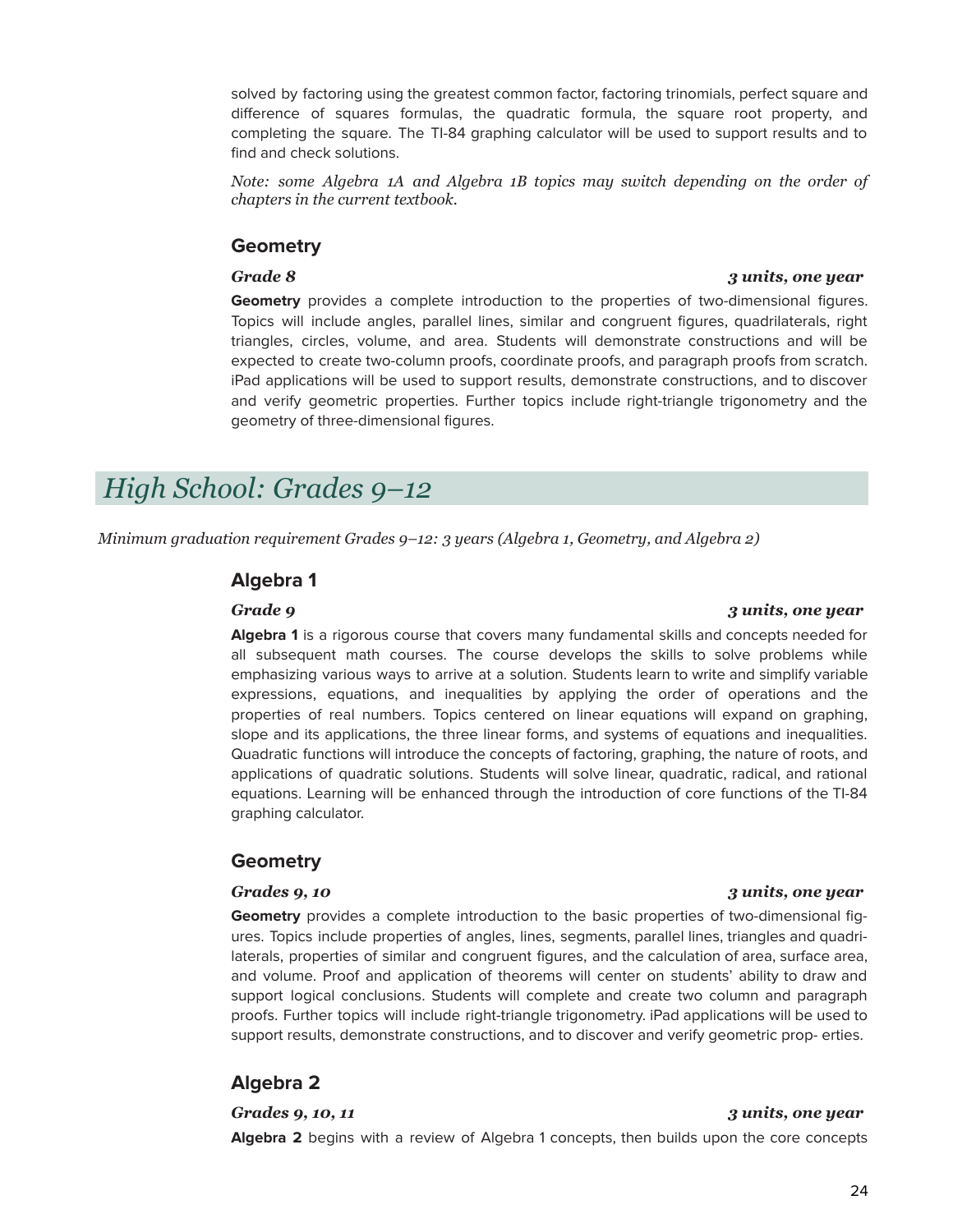25

from Algebra 1. The introduction of complex numbers will enable students to graph, factor, manipulate, find real and complex roots of quadratics, and determine the nature of zeros of higher order polynomial functions. Students graph functions including quadratic, cubic, absolute value, square root, cube root, reciprocal, rational, and piecewise using translations and transformations from parent functions; they expand on their understanding of the differences between functions and relations, and explore domain and range. Students are introduced to logarithms, then simplify and solve exponential and logarithmic equations. The TI-84 graphing calculator will continue to be used to solve basic and real-world problems, including through the introduction of several new programs.

### **Algebra 2 Advanced**

#### *Grades 9, 10, 11 3 units, one year*

**Algebra 2 Advanced** builds upon the core concepts from Algebra 1while deepening students' understanding of the representations and relationships of the main parent functions including linear, quadratic, cubic, absolute value, square root, cube root, radical, reciprocal, rational, piecewise, and inverse functions. The use of technology and the TI-84 graphing calculator will work to deepen students' understanding of graphing behaviors of relations. Further topics will include exponential and logarithmic functions, matrices, conic sections, sequences and series, probability, and an introduction to trigonometry including the unit circle.

### **Precalculus with Trigonometry**

#### *Grades 10, 11, 12 3 units, one year*

**Precalculus with Trigonometry** begins by reviewing concepts covered in Algebra 2 from a top-down approach that emphasizes students' analytical skills, while demonstrating with technology including the TI-84 graphing calculator. These concepts include functions, transformation and translations, inverses, and sequences and series. In the second semester, the course covers polynomial factoring and sketching, exponential and logarithmic functions. Students next study several trigonometry topics beginning with right triangle trigonometry before moving on to the six main functions and their inverses, the unit circle, solving equations, graphs and application problems.

### **Precalculus with Trigonometry Honors**

#### *Grades 10, 11, 12 3 units, one year*

**Precalculus with Trigonometry Honors** is the bridge between Algebra 2 Advanced and AP Calculus AB. Students review and expand on their prior knowledge of functions, inverses, including piecewise functions, and the use of the TI-84 graphing calculator to support their work. The course then goes deeper into high degree polynomial functions and introduces exponential and logarithmic functions. In the second semester, the six trigonometric functions are studied in depth, followed by vectors and solving systems of equations. After mastering these topics, students begin calculus with an introduction to limits.

### **Calculus**

**Calculus** Calculus begins with a review of the basic functions and the study of limits. The course then introduces derivatives of first and second order, indefinite and definite integrals, and their applications. Students calculate arc length and area under a curve. Other applications include distance, velocity, and acceleration problems. Calculus is a preparatory class for AP Calculus AB or college calculus classes and includes an introduction to topics from

#### *Grades 11, 12 3 units, one year*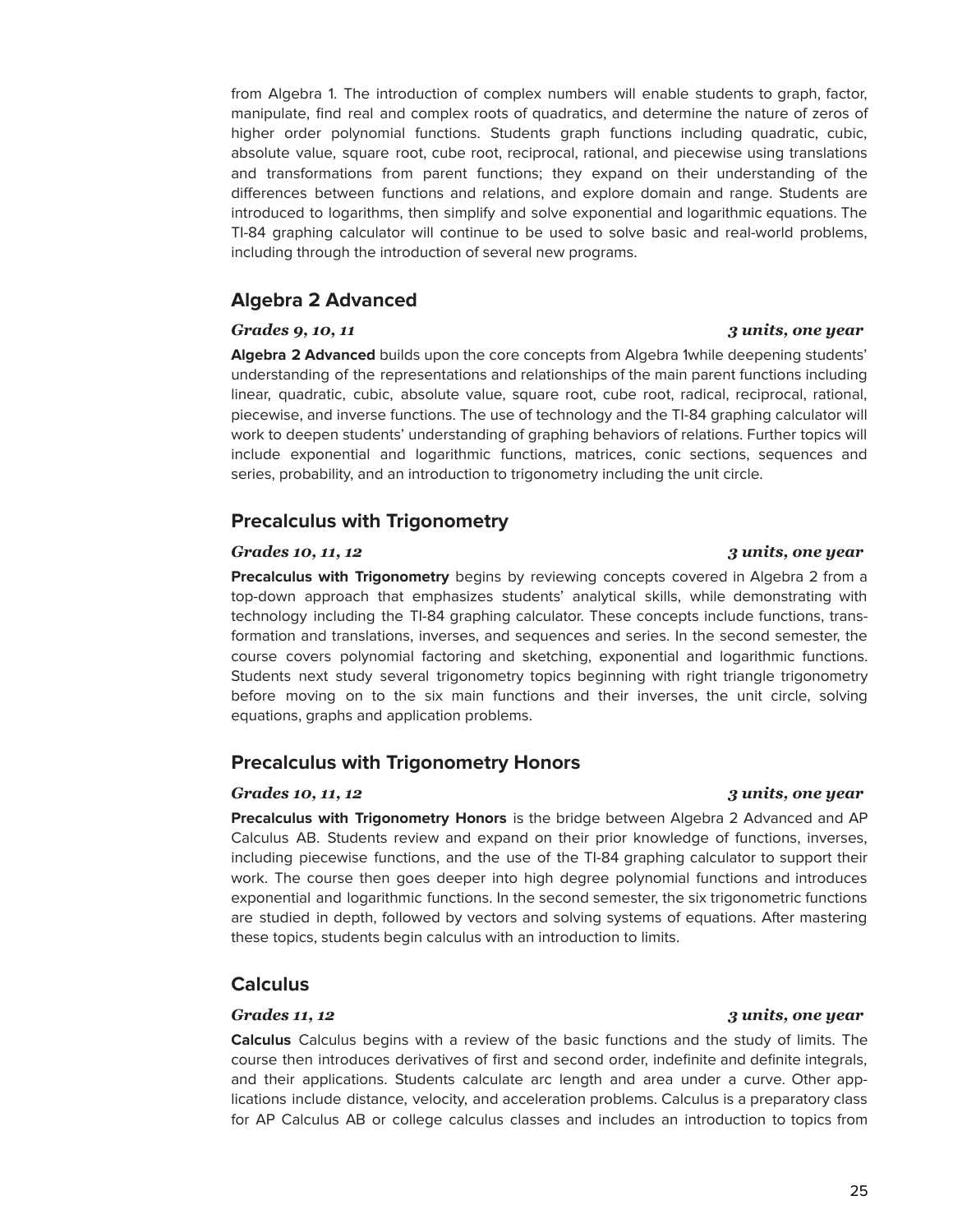both AP Calculus AB and AP Calculus BC. The TI-84 graphing calculator is used extensively.

### **AP Calculus AB**

**AP Calculus AB** teaches students to derive, understand and apply introductory calculus techniques. Students study limits, continuity, derivatives of first and second order, indefinite and definite integrals, and differential equations. Practical applications of differentiation, including optimization and related rate word problems are covered. Calculating area and volume provide opportunities to apply definite integrals in a useful way. Use of the TI-84 graphing calculator is highly stressed throughout the course.

### **AP Calculus BC**

#### *Grades 11, 12 3 units, one year*

**AP Calculus BC** gives students a deeper understanding of differential equations, introduces advanced integration techniques, infinite series, and their applications. Students apply calculus to parametric and polar equations, and explore several real-life science and engineering applications. Teachers stress the importance of complete solutions, precise notation, efficient use of technology and the ability to justify solutions using correct vocabulary. The TI-84 graphing calculator continues to be used throughout this course. The course includes techniques and topics beyond the AP syllabus, to prepare students for multivariate calculus and other advanced college math courses..

### **Statistics**

#### **Statistics** is the mathematics of collecting, analyzing, interpreting, and presenting data. The field is divided into several parts. Descriptive statistics is concerned with the presentation of data which already exists, while sampling and experimental design are concerned with the collection or the production of data. Inferential statistics is built on the foundation of probability and is concerned with drawing conclusions from the data This course introduces students to descriptive statistics and to sampling and experi- mental design. At the conclusion of the course, students apply their knowledge by designing and carrying out a statistical study. Students present their results both orally and in a written report.

### **AP Statistics**

#### *Grades 11, 12 3 units, one year*

**AP Statistics** is equivalent to two semesters of introductory, non-calculus based college-level probability and statistics. It is a fast-paced course that requires students to understand and apply both the theoretical and practical aspects of statistics. Students summarize data using charts, histograms, plots, regression, measures of central tendency and measures of dispersion. Students learn the basic principles of probability including independence, properties of distributions, the normal distribution, and the Central Limit Theorem, and they analyze data using confidence intervals, hypothesis tests, tests of means or proportions, tests of differences of means or proportions, chi-square tests for one and two-way categorical data, and regression analysis. Students learn to use technology to summarize and analyze data.

#### *Grades 11, 12 3 units, one year*

#### *Grades 11, 12 3 units, one year*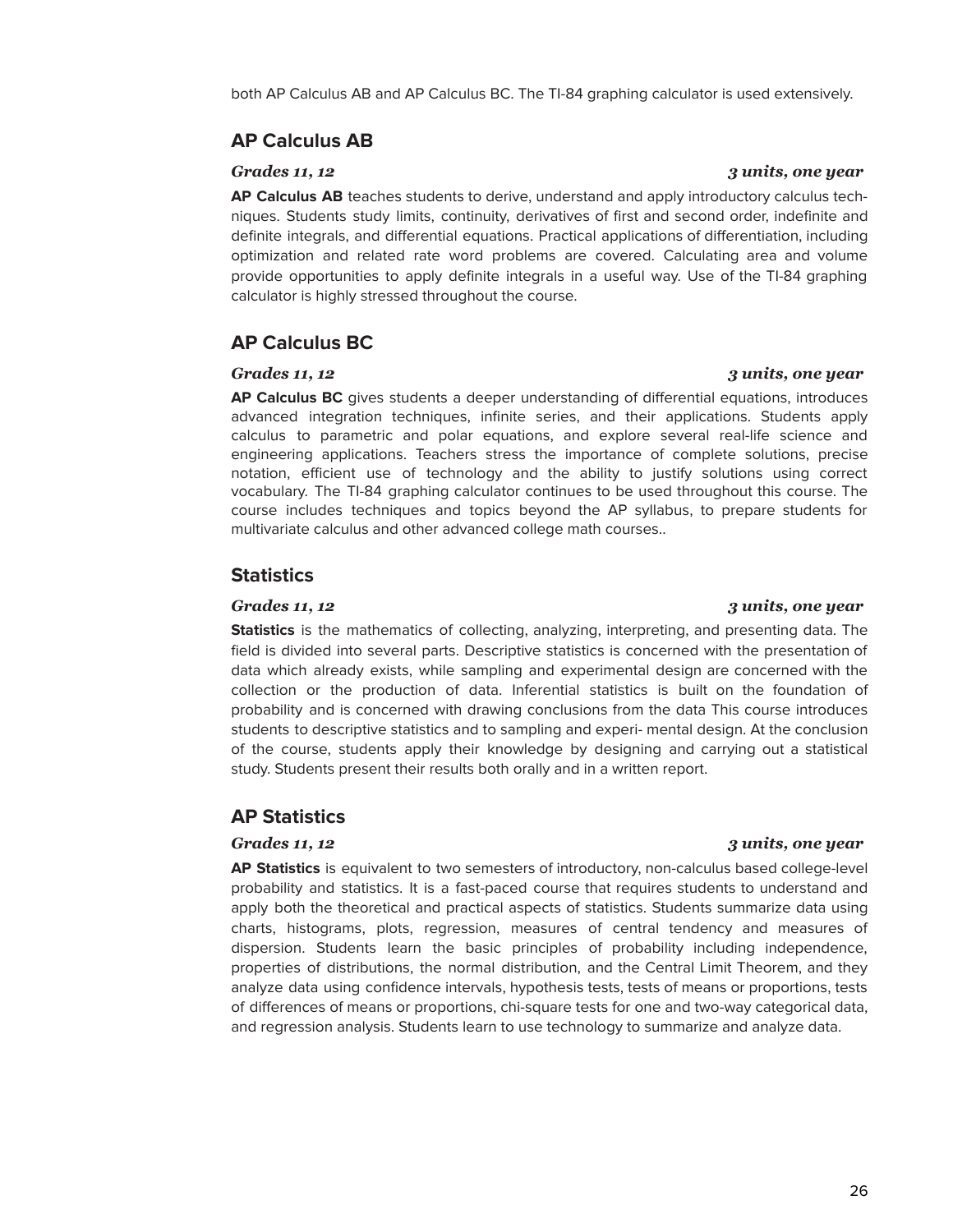## Science Curriculum

*The goals of the science curriculum are to develop strong analytical, critical thinking, and science skills. Students move through challenging courses building skills and knowledge as they progress through two years* of life and earth sciences in junior high followed by a minimum of three years of high school science including *physics, chemistry, and biology. Pinewood also of ers multiple science electives and Advanced Placement courses. All science courses aim to engage students in active learning through regular labs, group activities, field trips, science writing, experimental design, projects, and reading.*

*The Next Generation Science Standards (NGSS) are a set of science standards for grades K–12 designed with* the idea that students should have a science education that they can use in their lives. It should empower students to be able to make sense of the world around them and give them the critical thinking, problem solving, data analysis, and interpretation skills they can use in any career to help them make decisions that *af ect themselves, their families, and their communities.*

The NGSS call for science learning in which students do not just memorize a set of science facts, but rather engage in figuring out how and why things happen. Core ideas in life science, Earth science, physical science, and engineering, build their understanding over time, and they can see the connection between different ideas and across disciplines. Students engage in the same practices that real scientists and engineers do; to develop *and use models, analyze data, and make evidence-based arguments, use crosscutting concepts to make connections across dif erent areas of science and engineering.*

## *Junior High: Grades 7 & 8*

#### **Science 7**

#### *Grade 7 3 units, one year*

**Science 7** is a life science course that explores the living world. Each unit of the curriculum has students engage as scientists or engineers in making explanations or designing solutions as they figure out a real-world problem. Student scientists will examine the microbiome, metabolism, traits and reproduction, populations and resources, energy and matter in ecosystems, natural selection, and evolutionary history. Class activities will include breaking down information to examine each part, to examine the relationship of one part to another, and to examine the relationship of the parts to the whole. Science process skills are practiced through making inferences, constructing models, recording data, observing, naming and labeling, comparing and contrasting. Using their critical thinking skills, students will combine pieces of information in new ways to better develop their synthesis ability and identify cause and effect. Students will learn to continuously question their surroundings and their interaction with living things while developing a deep respect and understanding for the great diversity and necessary preservation of all Earth's life forms.

#### **Science 8**

**Science 8** focuses on the physical processes that shape the Earth and the universe. Each unit of the curriculum has students engage as scientists or engineers in making explanations or designing solutions as they figure out a real-world problem. Student scientists will examine the geology on Mars, plate motion, rock formations, the relationship between Earth, the moon and the sun, how the ocean, atmosphere and climate work together, weather patterns and Earth's changing climate. Students explore such diverse topics as the causes of the seasons, why weight changes on the North Pole compared to the Equator, and the source of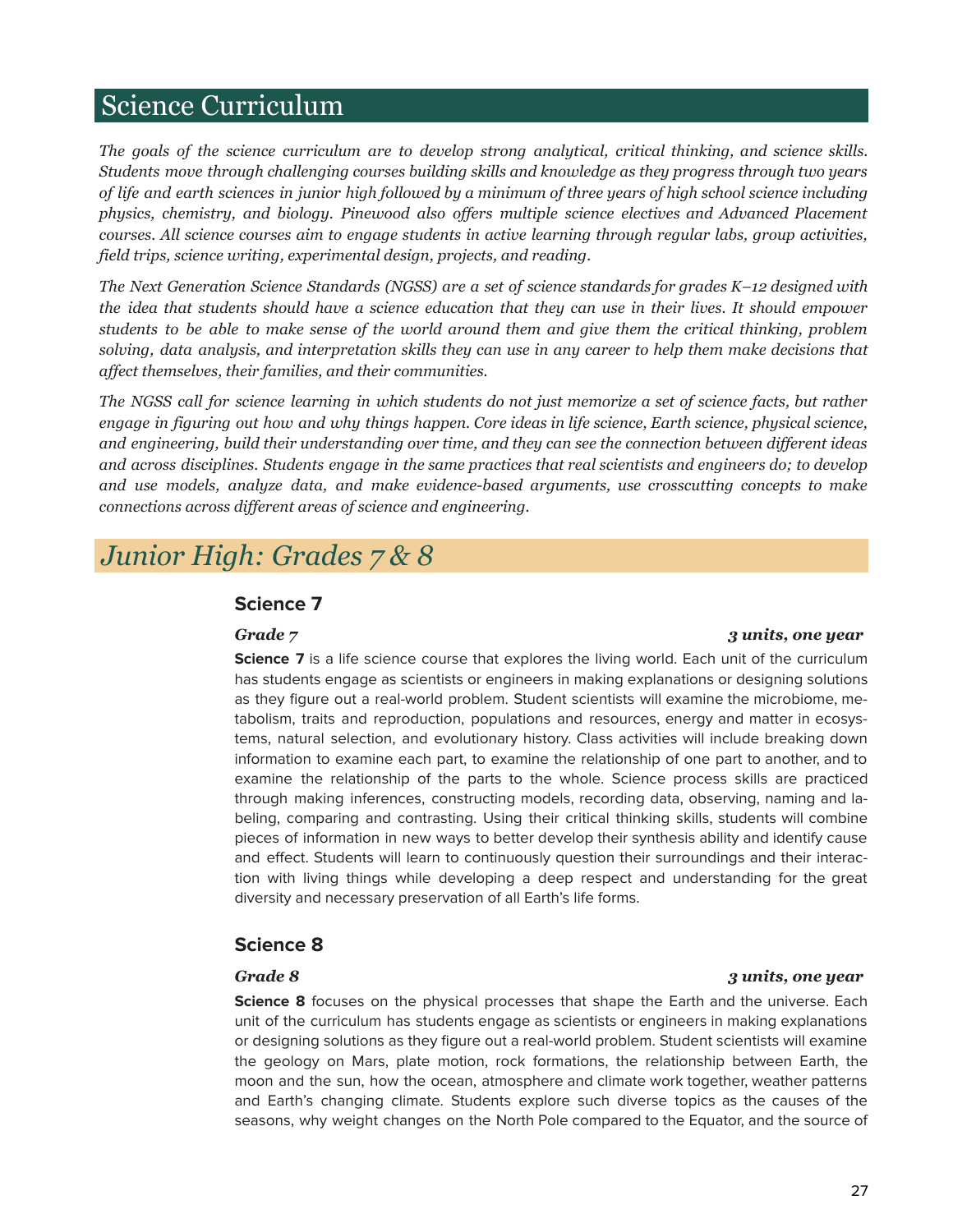electricity. Other topics include volcanoes, earthquakes, tsunamis, tornadoes, floods, the creation of geographical features, and the study of climatology. Science process skills are practiced through measuring, describing, explaining, classifying, and interpreting data, and learning to apply information in new contexts. Practices and content are combined in activities where students demonstrate, hypothesize, and predict outcomes related to geology, oceanography, meteorology and astronomy. Students continuously question their unique surroundings and interaction with the Earth while developing a deep respect and understanding for the history, origin, and processes that continually shape their one true home.

## *High School: Grades 9–12*

#### **Physics and Lab**

#### *Grade 9 3 units, one year*

**Physics and Lab** is the study of matter and energy. An understanding of physics concepts is vital to a richer understanding of the world and universe in which humans live. Students gain first person and hands-on experience with everyday phenomena and the knowledge to explain them with many opportunities to pursue their own interests in science and develop greater skills at science practices. Students study energy and motion, light and sound waves, and electricity and circuits through conceptual and quantitative models using math skills at the Algebra 1 level.

### **AP Physics C: Mechanics**

#### *Grades 11, 12 3 units, one year*

**AP Physics C: Mechanics** studies physical phenomena, from forces and energy through rotational and circular motion. This course introduces college-level physics using advanced algebra and trigonometry along with basic calculus. Students study motion, dynamics, energy, momentum, gravitation, and rotational motion. The scientific understanding and problem solving skills build on each other throughout the year as students work to understand mathematical relationships between various physical quantities and use sophisticated techniques to solve challenging problems. Students complete college-level labs inde- pendently and in small groups and use a lab notebook to record their activities and findings. Along with content knowledge, students develop a deeper appreciation for science and how it is a part of everyday life while preparing to take the AP Physics C Exam in May.

### **Chemistry and Lab**

**Chemistry and Lab** provides an understanding of the composition of matter and the changes that matter undergoes. Major concepts include atomic structure, chemical bonding, chemical reactions, gas laws, reaction rates and equilibrium, aqueous solutions, thermo- chemistry, and nuclear chemistry. Students develop problem solving skills which apply to both numeric and conceptual problems. The laboratory component of the course gives students hands-on experience with a variety of laboratory techniques. Students study how the kinetic molecular theory describes the motion of atoms and molecules, and explains the properties of gases. They gain an understanding of how energy is transferred or trans- formed in all chemical and physical changes.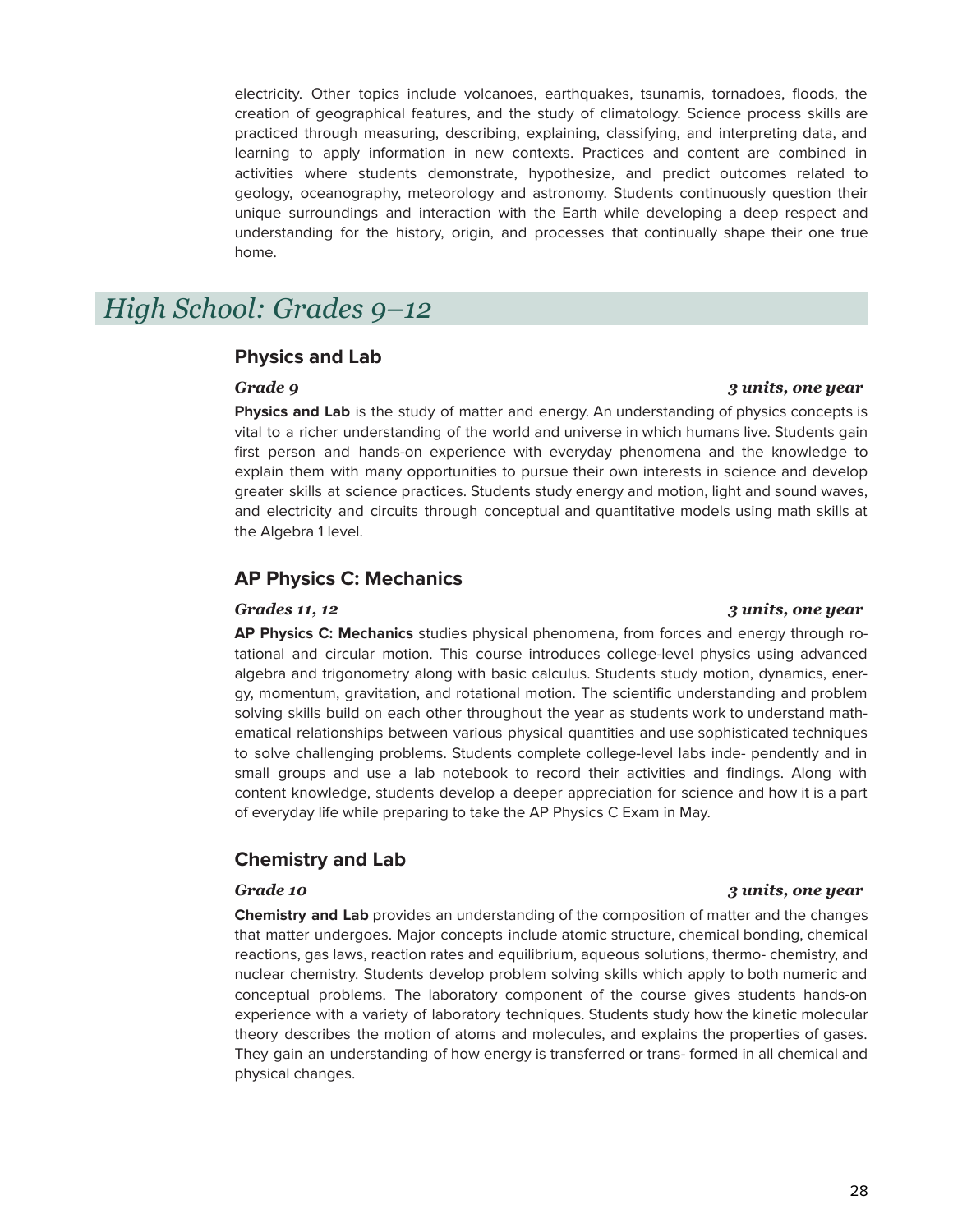### **Chemistry and Lab Honors**

#### **Chemistry and Lab Honors** is a rigorous and challenging course which provides students with an understanding of the composition of matter and the changes that matter undergoes. Major concepts include atomic structure, chemical bonding, chemical reactions, gas laws, reaction rates and equilibrium, aqueous solutions, thermochemistry, and nuclear chemistry. Students develop problem solving skills which apply to both numeric and conceptual problems. The laboratory component of the course gives students hands-on experience with a variety of laboratory techniques. Students study how the kinetic molecular theory describes the motion of atoms and molecules and explains the properties of gases. They gain an understanding of how energy is transferred or transformed in all chemical and physical changes.

### **AP Chemistry**

#### *Grades 11, 12 3 units, one year*

**AP Chemistry** is an extensive laboratory based course organized around six "Big Ideas." These themes include structure of matter, bonding and intermolecular forces, chemical reactions, kinetics, thermodynamics, and chemical equilibrium. The course contributes to the development of the students' abilities to think clearly and to express their ideas, orally and in writing, with clarity and logic. Students are involved in extensive laboratory work and are expected to keep a notebook using proper scientific documentation. They understand the language of chemistry necessary to write formulas and to balance chemical equations, and they know the different parts of a solution, how they can influence a solution's properties, and how to calculate the concentration of a solution. Students learn to predict the products of common chemical reactions: acid-base reactions, oxidation-reduction reactions, and precipitation reactions and use the study of kinetics to describe the rate and mechanism of a chemical reaction. They learn to understand how equilibrium relates to Le Chatelier's Principle, precipitation formation, and acid-base reactions. They use free energy, enthalpy, and entropy to describe the spontaneity of a chemical reaction. All of these skills prepare students to successfully complete the AP Chemistry Exam.

### **Biology 1**

**Biology 1** is a survey of prevailing concepts for student mastery of biological sciences at the high school level. Students study principles of cell biology, biochemistry, genetics, evolution, ecology and animal diversity. They learn to show competency of each discipline by demonstrating their knowledge through traditional assessment methods as well as laboratory work and projects. Labs provide opportunities for students to engage, hands-on, in the scientific process and practice analytical skills. Students practice their scientific writing skills throughout the year by completing formal lab reports and other written analyses.

### **Honors Biology 1**

#### *Grade 11 3 units, one year*

**Honors Biology 1** offers highly motivated students a chance to master an introductory biological sciences course at an advanced high school level. Students develop a strong conceptual framework for modern biology by studying principles of cell biology, biochemistry, genetics, evolution, ecology, and animal diversity. Lab activities and projects are an essential component of this course and are opportunities to develop science process skills. Science writing is particularly emphasized including writing laboratory reports,

#### *Grade 11 3 units, one year*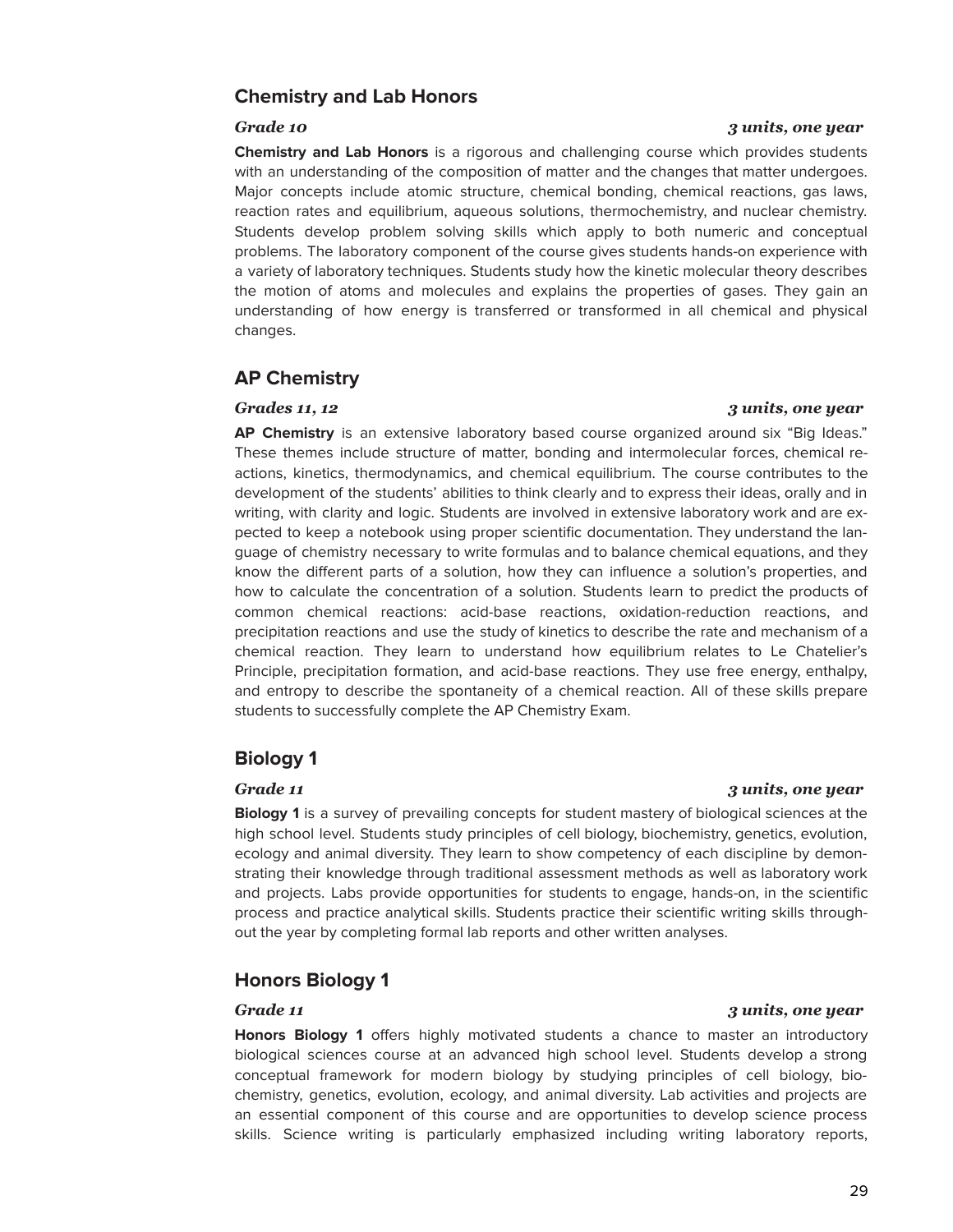conclusions, and analyses of laboratory results. Students demonstrate their mastery through a variety of assessment methods including projects, presentations as well as laboratory work. This course is a foundation for students who desire to continue with Honors Biology 2: Advanced Topics.

### **Honors Biology 2: Advanced Topics**

**Honors Biology 2: Advanced Topics** is a second-year course that focuses on advanced, indepth, and current topics in biology. Broad areas of study include evolutionary forces, genetics and biotechnology, ecology and global climate change, and cell biology and com munication. Building off prerequisites including Honors Chemistry and Honors Biology 1, students focus deeply within these units, strengthening science practices, and developing a more mature understanding of scientific models, interconnections within the broad fields of biology and the significance of recent discoveries and developments. Requirements include an original research project or meta-analysis paper of a research topic and communication of findings to the Pinewood community of fellow student scientists..

## **Anatomy and Physiology**

### *Grades 11, 12 1.5 units, one semester*

**Anatomy and Physiology** is an introductory, semester-long course that introduces students to the anatomy, histology, and physiology of several human body systems including the skeletal, muscular, digestive, nervous, special senses, cardiovascular, and reproductive systems, with the goal of gaining better understanding and insight into the functioning of their bodies. Students will also investigate how systems work together to maintain a healthy homeostasis. Projects will focus on making students scientifically literate about matters related to human health and disease. Instructional methods include lecture, discussion, field trips, video, and a large laboratory component comprising dissections, microscopy, and other relevant laboratory exercises. Students complete a final project focusing and expanding on one of the body systems covered in the course.

## **Marine Biology**

**Marine Biology** introduces current topics in the field of ocean science, including marine organisms, human influence, and ecosystems. Students participate in discussions, labs and field trips, as well as complete long-term group and individual projects. Labs include microscopy, observing specimens, dissections, and more. The coursework allows students to survey the wide diversity of marine organisms, understand complex ecosystems, and analyze how those organisms and ecosystems are affected by human behavior. Students engage in discussions about progressive ocean science documentaries and journal publications to increase their knowledge of current research. The class culminates with a final project and presentation.

## **Organic Chemistry**

### *Grades 11, 12 1.5 units, one semester*

The one-semester **Organic Chemistry** class will serve as an introduction to the chemistry of carbon containing compounds. It is appropriate for any student who anticipates taking organic chemistry in college, or who has particular interest in chemistry or biology. Completion of Chemistry or Chemistry Honors is a prerequisite. Major concepts include nomenclature,

#### *Grades 11, 12 1.5 units, one semester*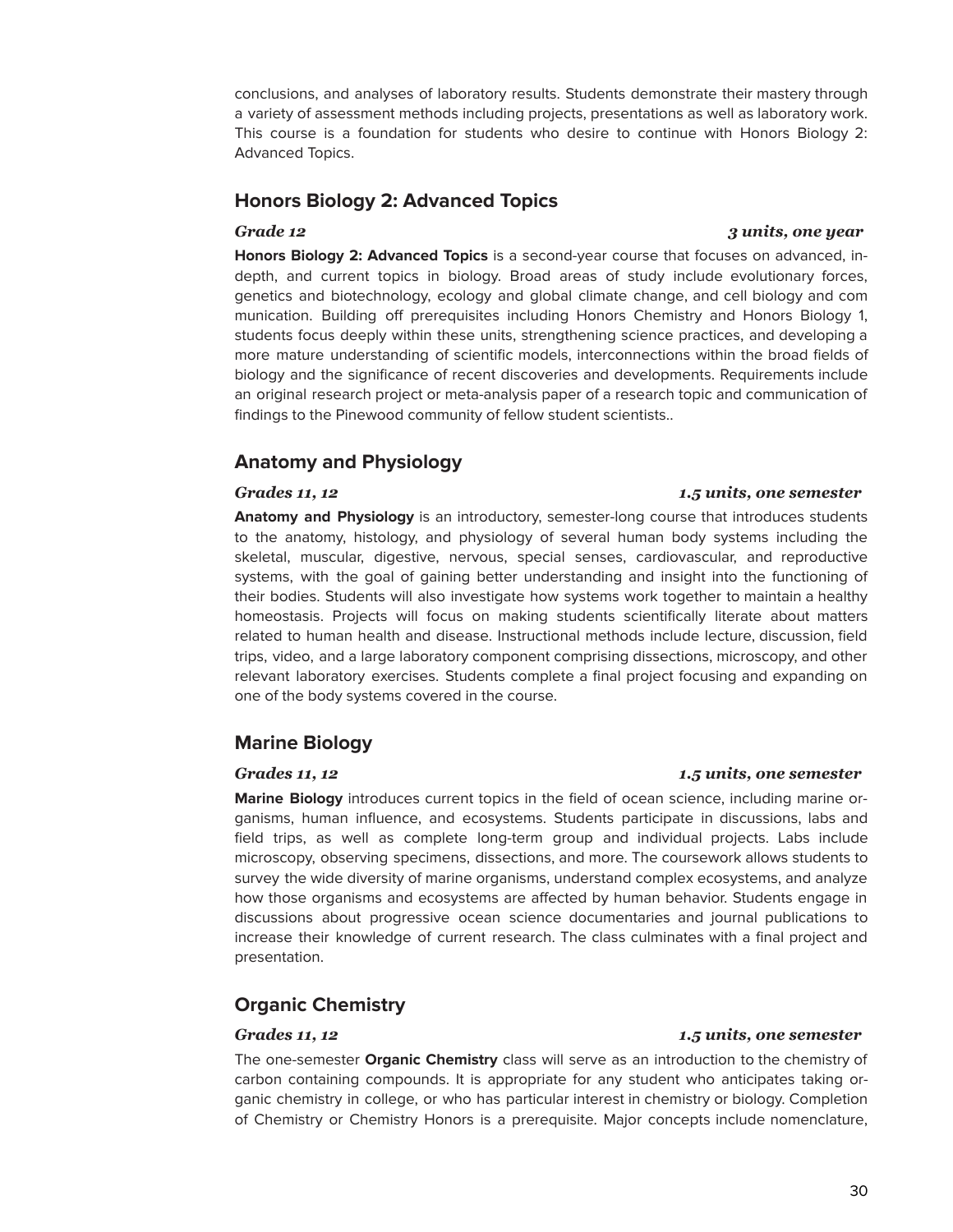bonding, drawing structures, functional groups and their properties, modern analytical techniques, stereochemistry, and synthesis. Students will develop problem-solving skills throughout the course. The laboratory component of the course will provide students with hands-on experience with common synthetic pathways.

*(course is not of ered every year)*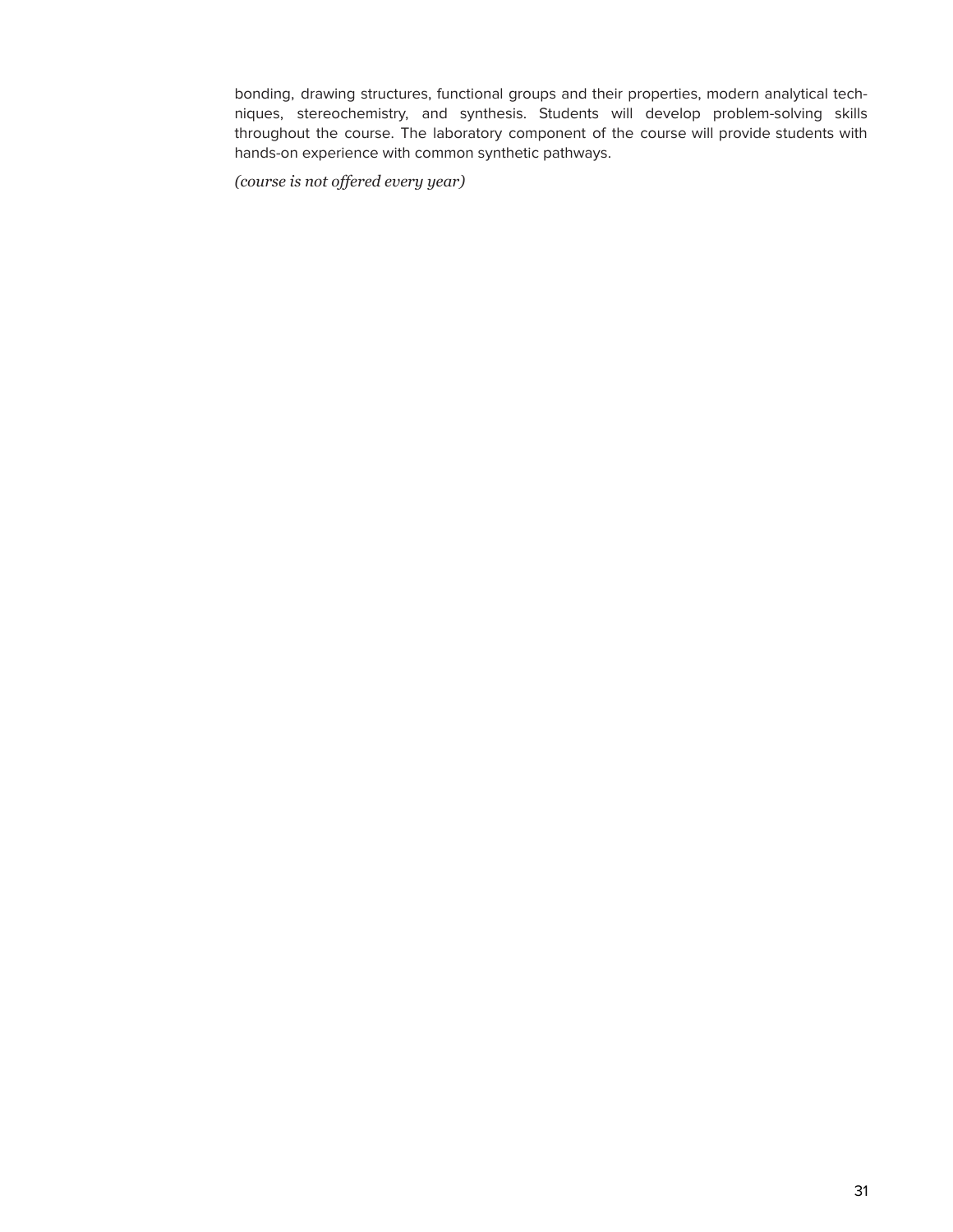## Social Studies Curriculum

*The social studies curriculum is designed to provide students with a deep understanding of contemporary domestic and global issues as well as the historical forces which shaped the present. Additionally, the curriculum prepares students for success in college by emphasizing research, writing, and critical thinking skills. Department courses provide a strong foundation in United States History, World History, and United States Government, and teachers continually relate historical material to contemporary issues. Simultaneously, students are taught to engage in research using primary and secondary sources, to write research and thesis papers with proper documentation, and to hone their debate, presentation, and analytical skills. Project-based learning and service learning opportunities are integral components of a number of social studies courses.*

## *Junior High: Grades 7 & 8*

*Minimum requirement Grades 7 & 8: 2 years*

#### **United States History 7**

#### *Grade 7 3 units, one year*

**United States History 7** is a year-long survey course with a focus on important historical and social events in United States history. The course begins with the founding of the nation and continues chronologically through the 20th century, covering major topics throughout the eras. In addition, students learn organizational and study skills that are crucial to success in junior high and beyond. Students continually hone their communication and analytical skills through writing, presentations, analysis of primary documents, research, and project-based learning.

### **World History 8**

#### *Grade 8 3 units, one year*

**World History 8** focuses on how geography influences the founding and development of civilizations, how and why civilizations rise and fall, and what makes each culture or civilization unique. This course focuses on major civilizations, cultures, and events from the ancient period to about 1500 C.E. The 8th grade curriculum builds on the skills from the 7th grade but also develops more complex essay writing and research skills, as well as primary source analysis in preparation for high school. Students continue to engage in project-based learning and further develop their presentation skills.

## *High School: Grades 9–12*

*Minimum graduation requirement Grades 9–12: 3 years*

### **World Cultures and Religions**

#### *Grade 9 1.5 units, one semester*

**World Cultures and Religions** is a semester-long course that covers the major world religions of Hinduism, Buddhism, Judaism, Christianity, and Islam in historical context. The course focuses on the origins, spread, sacred texts, central themes and contemporary aspects of these major world religions and the cultural impact of each religion on current society. Students elevate their essay writing and research skills and their analysis of primary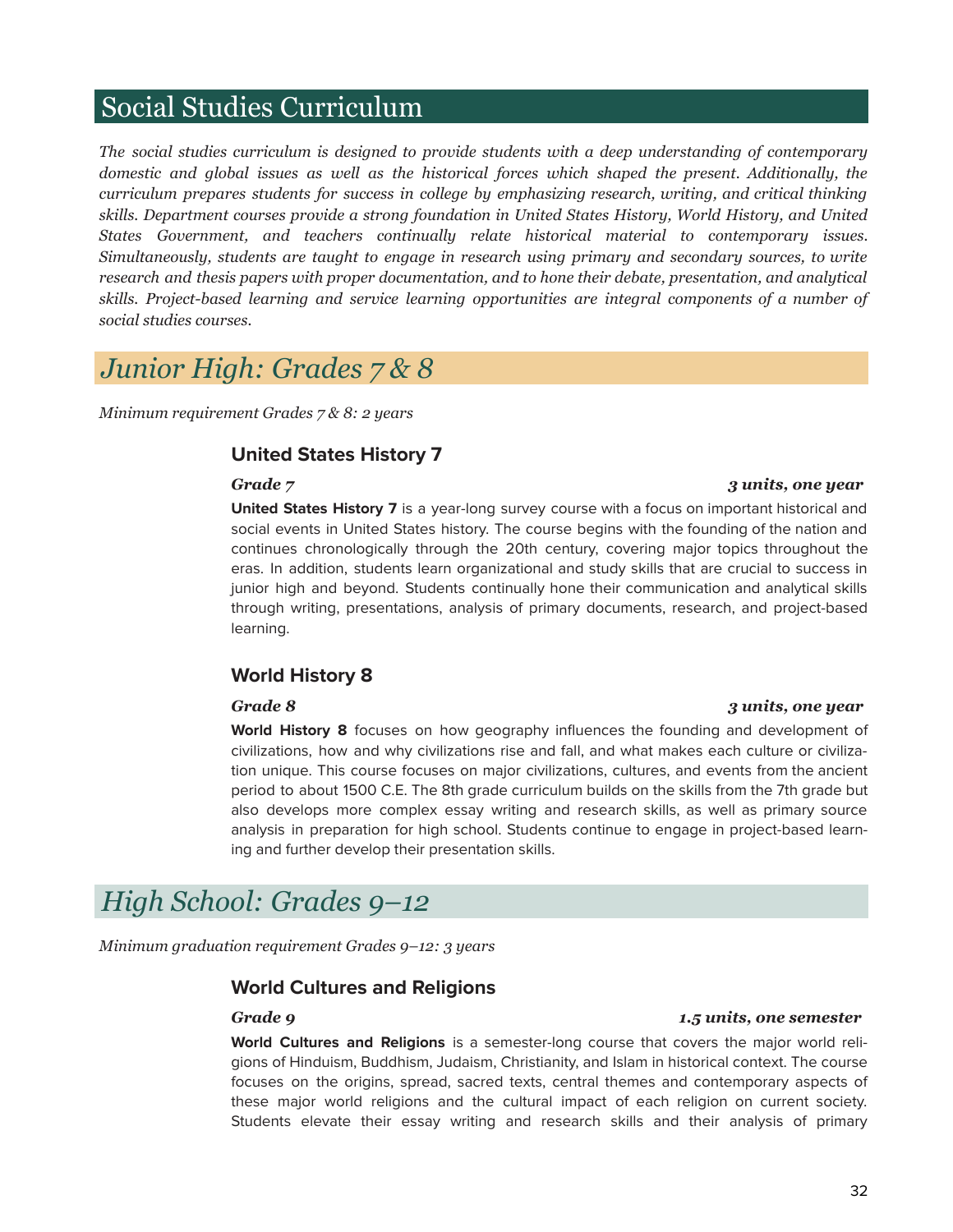documents, and they also engage in project-based and group learning.

### **World History**

#### *Grade 10 3 units, one year*

**World History** is a year-long survey course which covers the early modern period to the present (1450–2001 C.E.). The course is chronological and covers the social, political, economic, and technological developments of a selection of world societies. Students develop a broad understanding of movements in world history as well as gain more in-depth knowledge of major global events during the time period. Students continue to hone their analytical, research and writing skills by completing in-class essays, document based questions (DBQs), a major research paper, and project-based learning assignments.

### **AP World History: Modern**

#### *Grade 10 3 units, one year*

**AP World History:** Modern is a rigorous college-level, year-long survey course which covers from roughly 1200 C.E. to the present. The course is chronological and covers many important societies around the world. A major focus of the course is the interaction between various societies, how global forces impact societies in different or similar ways, and how various societies react to external forces. Major skills emphasized include historical argumentation, using relevant historical evidence to prove arguments, cause and effect in history, and comparison and contextualization of historical developments. The course also prepares students to take the AP World History exam through document-based questions (DBQs), in-class essays, and multiple-choice exams. Project-based learning augments the AP World History course.

### **United States History**

**United States History** is a year-long chronological survey course which covers the major events and developments in United States history. Major skills emphasized in U.S. History are research methodology, writing skills, thesis development, reading and interpreting primary and secondary sources, as well as speech and debate. Students apply those skills to produce and present a college-level research paper in the second semester of the course. Project-based learning and group projects are interwoven into the curriculum to incorporate 21st century technology skills and foster collaboration. Class participants are encouraged to put the events of history in context by considering conflicting viewpoints. Students compare past events to the present day to foster social awareness and to become active political participants.

### **United States History Honors**

**United States History Honors** is a year-long chronological survey course which encourages students to develop an understanding of the heritage of their nation as they study the interrelation- ships among political, social, economic, and intellectual forces that have shaped America. As part of the Pinewood Scholars program, U. S. History Honors seeks to teach participants to develop advanced research skills, and to learn project management through historical investigation. U.S. History Honors students will produce and present a college-level research paper based around local history in the first semester of the course. In the second semester, students will plan and participate in field trips to the local historical sites they have

#### *Grade 11 3 units, one year*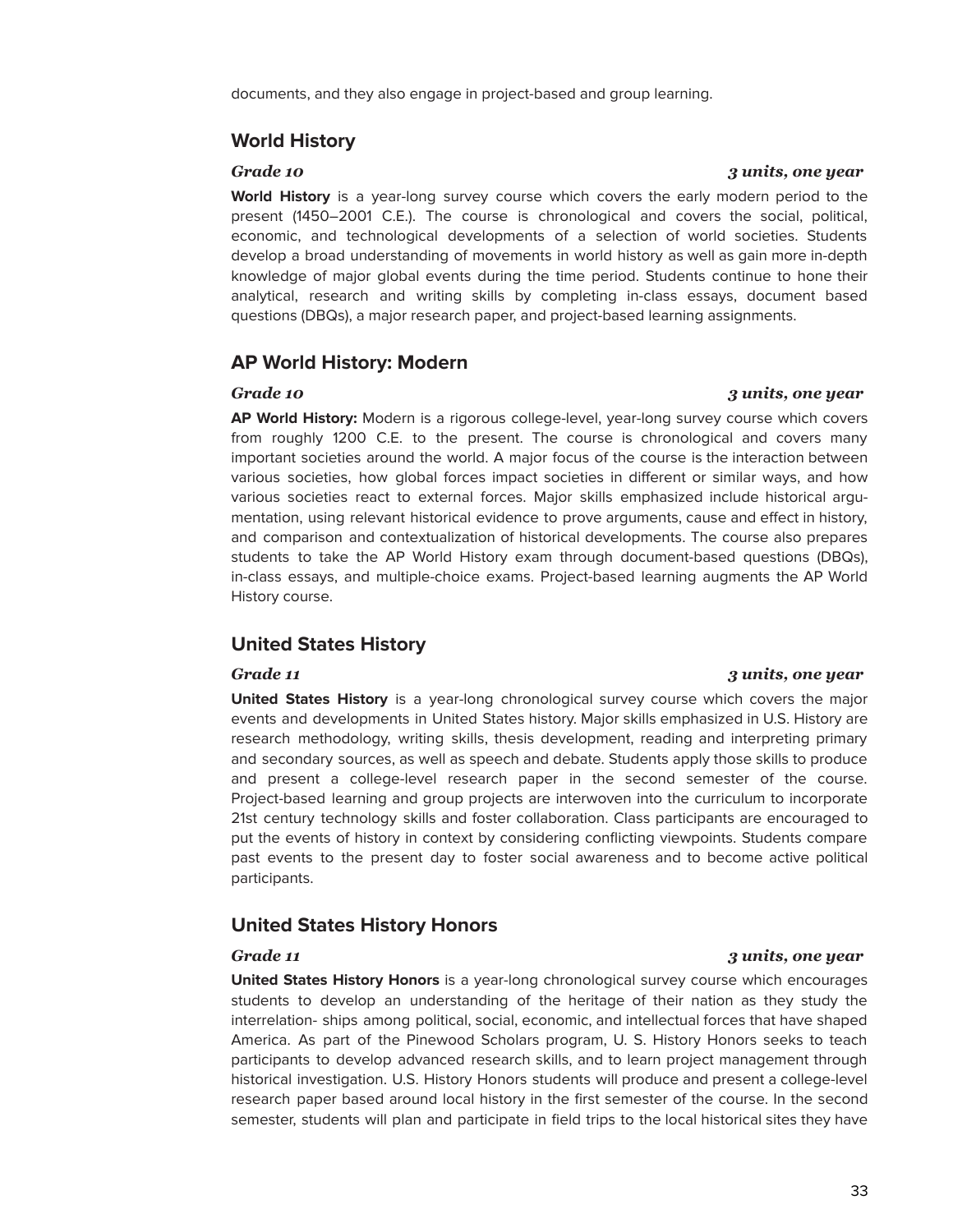researched in order to build upon their project management skills. Another goal of the project is to develop community partnerships and show the connection between historical events and the present day. Students enrolled in U. S. History Honors will also take Social Entrepreneurship, where the goal is to create personal projects that benefit their community.

#### **AP United States History**

#### *Grade 11 3 units, one year*

**AP United States History** is a rigorous, year-long college-level survey class which covers roughly the colonial period through the present in a chronological framework. The course covers the political, social, cultural, economic, and diplomatic history of the United States and its impact on other societies. Major skills emphasized include historical argumentation, in-class essay writing, critical thinking, and research. Students produce a college-level research paper derived from primary and secondary sources. Project-based learning, service learning, and group projects are interwoven into the curriculum to incorporate 21st century skills and foster collaboration. The course also prepares students to take the AP United States History Exam through preparation and perfection of document based questions (DBQs), in-class essays, short answer questions, and multiple-choice exams in the revised AP format.

### **American Government**

#### *Grade 12 1.5 units, one semester*

**American Government** spotlights the major features of American government, electoral politics, and constitutional developments. The semester-long course prepares students to be active and aware citizens with an understanding of the way their government functions and how that has changed over time. Students continue to perfect their essay writing, analytical, critical thinking, and research skills in preparation for college. Class participants produce a major college level research paper based on a constitutional issue of their choosing derived from primary and secondary sources and also engage in a political activism project.

### **AP United States Government and Politics**

**AP United States Government and Politics** provides an in-depth study of American government, electoral politics, constitutional developments, social, economic, and foreign poli- cy. The course prepares students to be active and aware citizens with an understanding of the way their government functions and how that has changed over time. Through free response and multiple-choice practice exams in the AP format, the course prepares students to take the AP exam in May. Students continue to perfect their essay writing, analytical, critical thinking, and research skills in preparation for college. Additionally, the course requires students to produce a major, college-level research paper on a constitutional issue of their choosing derived from primary and secondary sources. Students also complete a political activism project in order to apply what they have learned.

### **Social Entrepreneurship 1**

#### *Grade 11 1.5 units, one semester*

**Social Entrepreneurship 1** engages students in the process of exploring significant global problems and developing innovative solutions that drive transformative social change. The course helps students understand some of the strategies that social entrepreneurs employ to create high-impact ventures, highlighting unique models for social problem-solving that offer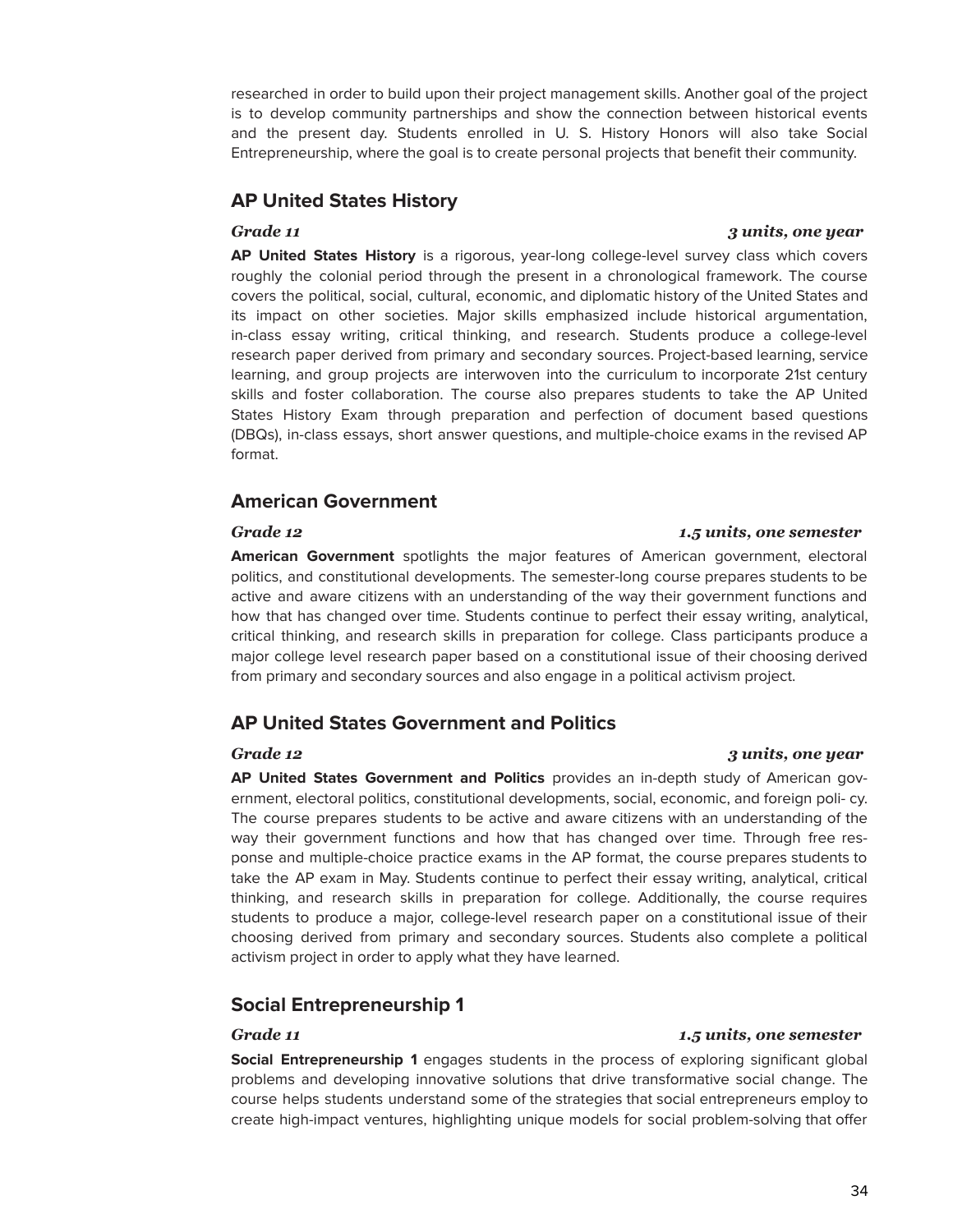bold solutions to complex and entrenched societal issues. Students will learn about real organizations and interact with entrepreneurs leading this work. Case studies, complemented by articles and guest speakers, will show different approaches to social entrepreneurship and illustrate the strengths and weaknesses of various models and strategies. The course demands active participation from each student and includes written assignments where students apply the methodological frameworks presented in each unit.

### **Social Entrepreneurship 2**

#### *Grade 12 3 units, one year*

Social Entrepreneurship is more than a set of tools and techniques for starting and growing a business. It's a mindset, a way of looking at things that is problem/opportunity focused and creative. It's about students finding passion doing what they love. It's about creating wealth in all its forms: economic value, social innovation and sustainability, and making a difference in the communities Pinewood students serve. This course asks students: what matters to me, and what do I want to do about it?

**Social Entrepreneurship 2** introduces students to both theory and practice of social entrepreneurship through highly experiential, interactive, and collaborative workshops. In Social Entrepreneurship 1, students worked in a team and on a social issue they cared about. As seniors, students will build upon the skills and the lessons learned in their junior year and apply them to a new, individual, social impact project. Students will learn system thinking skills, entrepreneurial mindset, skills, and tools to start up their own social venture to make a difference in the world.

### **The US and Latin America**

#### *Grade 12 1.5 units, one semester*

**The US and Latin America** will examine the relationship between the US and Latin America, both past and present, through three case studies: neocolonial economics, immigration, and organized crime. Students will analyze a mixture of primary and secondary sources, as well as current events from the region, to form a cohesive understanding of the changes and continuities of the last three centuries of dealings between the United States and the many countries of Latin America.

*(course may not be of ered every year)*

### **The 1960s: the Decade That Changed America**

#### *Grade 12 1.5 units, one semester*

**The 1960s, the Decade That Changed America** will analyze one of the most turbulent, unique, and impactful decades in American history: the 1960s. Students will analyze a wide range of events and the precedents set by them, including the civil rights movement, the anti-war and student movements, and the birth of the counterculture. Students will use both primary and secondary sources to determine how and to what extent modern trends and events stem from the decade that changed America, the 1960s.

*(course may not be of ered every year)*

### **Economics**

#### *Grades 11, 12 1.5 units, one semester*

**Economics** focuses on selected topics from microeconomics, macroeconomics, and global economics that provide students with a broad survey of the study of economics. The course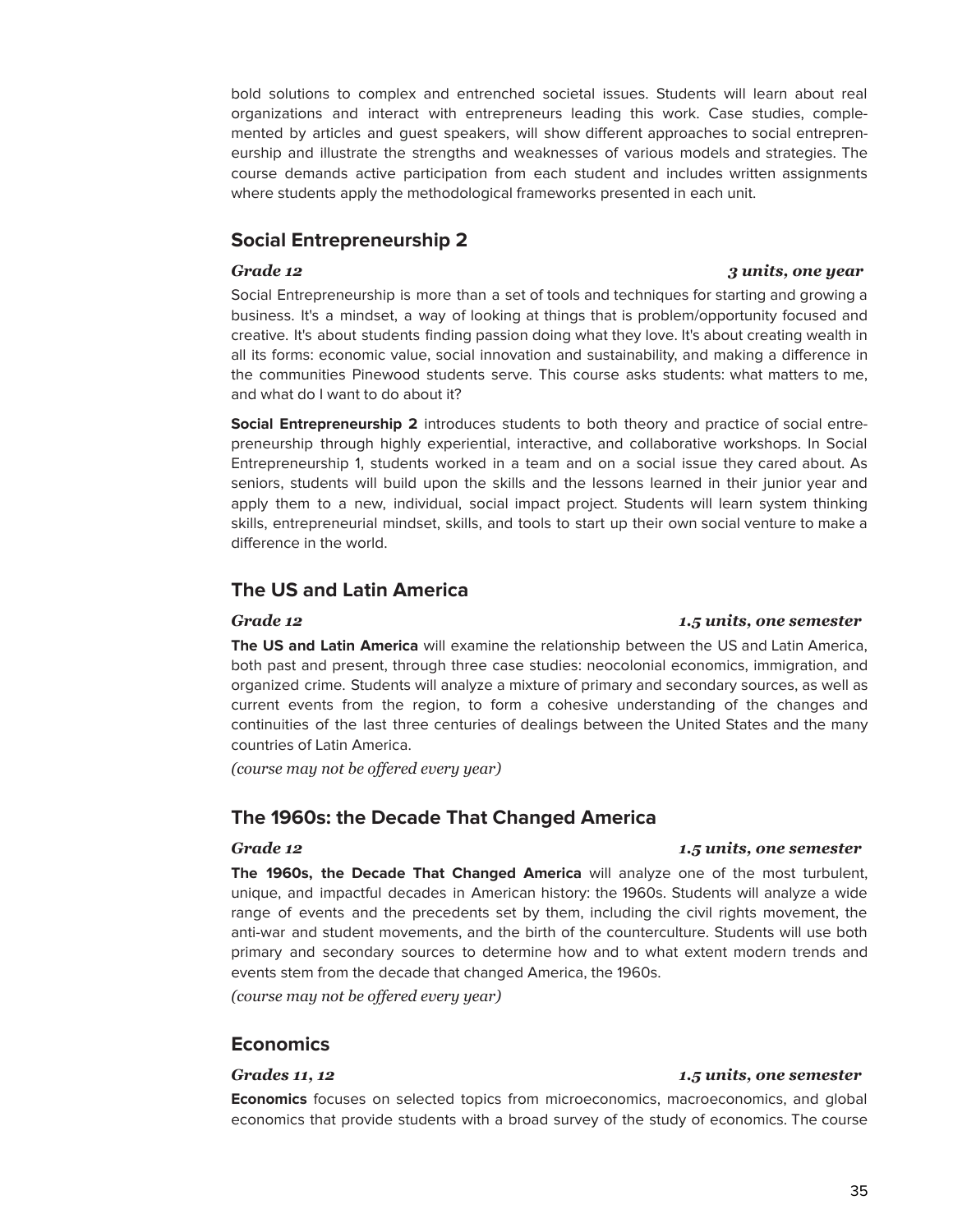prepares students to communicate in the language of economics, to apply what they have learned to contemporary issues, and to understand how economics impacts their personal lives. The course gives students an introduction to the study of economics and sparks future interest in the subject.

*(course may not be of ered every year)*

### **Psychology**

#### *Grades 11, 12 1.5 units, one semester*

**Psychology** introduces students to the scientific study of human behavior and mental processes. Grounded in science, psychology offers applications to everyday life. While considering the psychologists and studies that have shaped the field, students explore and apply psychological theories, key concepts, and phenomena associated with such topics as the biological bases of behavior, sensation and perception, learning and cognition, human development, motivation, emotion, and personality, positive psychology, social psychology, psychological disorders, and clinical psychology. Instructional methods include class discussions, lectures, videos, surveys, and experiential activities. The class culminates with student-led lessons on topics of interest such as sports psychology, ethical decision-making, and emotional wellness.

The course will be broken into two one-semester classes. Students can opt to take one or both semesters in either order.

*(course may not be of ered every year or of ered both semesters)*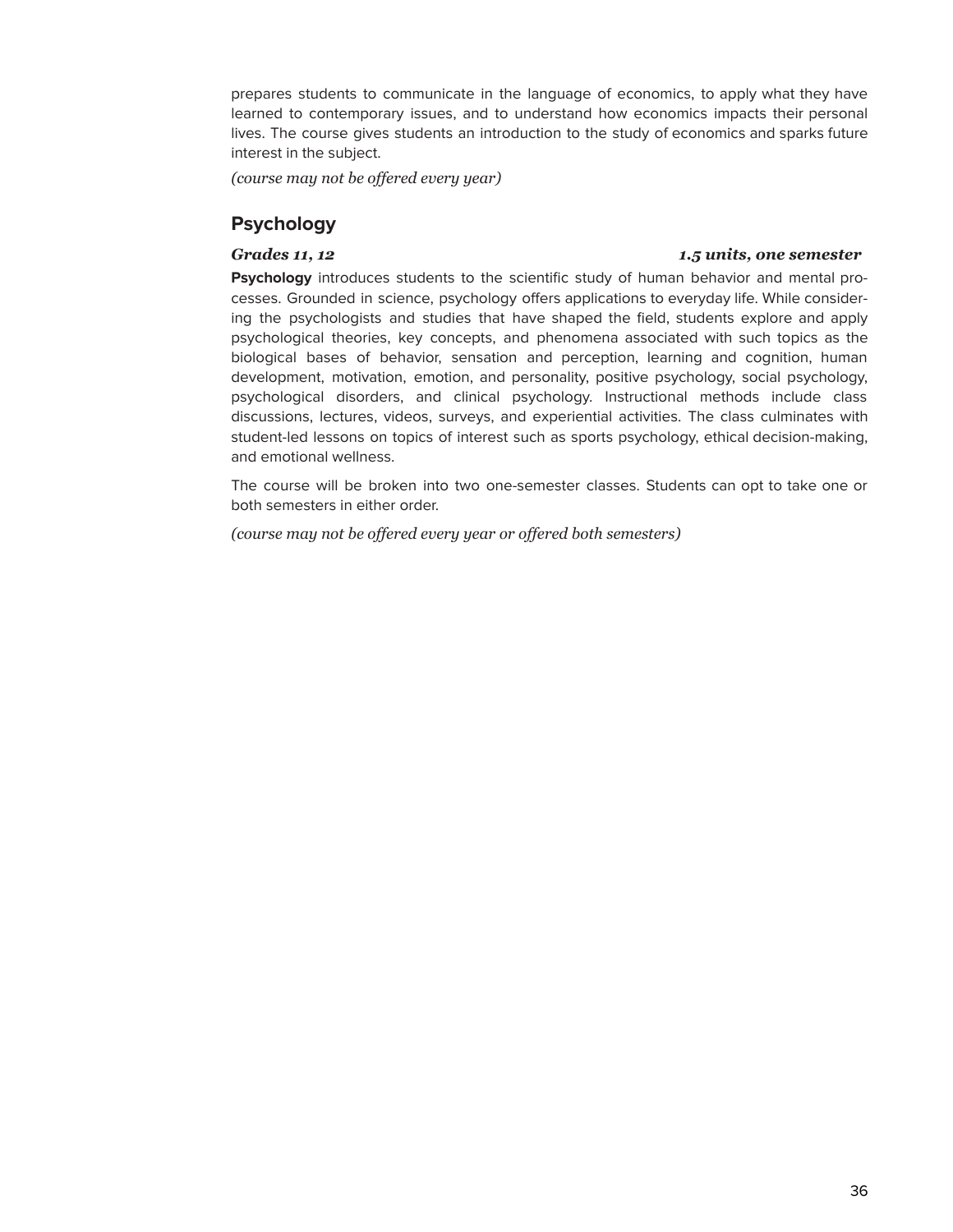## World Language Curriculum

*An appreciation of world cultures is at the heart of Pinewood's world language curriculum that of ers students the opportunity to become proficient in either French, Spanish, or Mandarin. Students learn that ef ective communication is the key to understanding, relating to, and respect- fully engaging with other* cultures. To that end, total language immersion is practiced at every level, and students are encouraged to use their French, Spanish, or Mandarin language skills in and out of school in order to solidify their knowledge *and broaden their cultural experiences. The goal of the world language program is to prepare students to successfully communicate in either French, Spanish, or Mandarin as they become thoughtful, engaged citizens in the ever expanding global society of the 21st Century.*

*The World Language Department strongly encourages students to take four years of high school level language classes in order to achieve maximum proficiency in reading, writing, speaking and listening proficiency standards as determined by the American Council of Teachers of Foreign Languages (ACTFL). Upon entrance into our World Language program, students are given a placement exam to ensure they will* be enrolled in a course that aligns with their current proficiency level. In addition, all students enrolled in our program take an annual proficiency exam. The exam report is sent to families and students at the end of each *school year to demonstrate student achievement and areas of growth from year to year.*

The proficiency levels referred to in the course descriptions come from the American Council of Teachers of *Foreign Languages (ACTFL) proficiency guidelines:*

*<http://www.actfl.org/publications/guidelines-and-manuals/actfl-proficiency-guidelines-2012>*

## *Junior High: Grades 7 & 8 French*

*Minimum requirement Grades 7 & 8: 2 years of French, Spanish, or Mandarin*

### **French 1A**

**French 1A** is an introductory course designed for students who have had little or no exposure to the subject. The curriculum prepares students to perform interpersonal, interpretive and presentational communicative tasks within the novice range on the ACTFL Proficiency Guidelines. Students will interpret, exchange and present information, concepts and ideas on everyday topics using high frequency vocabulary. Students will develop an under- standing of the products, practices and perspectives of French and Francophone cultures as well as develop insight into their own language and culture. In addition, language learners will practice the four modalities (reading, writing, speaking, listening) in order to communicate, meaningfully, effectively, and creatively in French for real life purposes. The course proficiency goal is novice mid. Themes for this course include relationships, school, pastimes and hobbies, family, and celebrations.

#### **French 1B**

**French 1B** leads students further on their path to proficiency. The curriculum prepares students to: perform interpersonal, interpretive and presentational communicative tasks within the novice range on the ACTFL Proficiency Guidelines. Students will interpret, exchange, and present information, concepts and ideas on a variety of familiar topics. Students will develop an understanding of the products, practices and perspectives of the French and Franco-

#### *Grade 7 3 units, one year*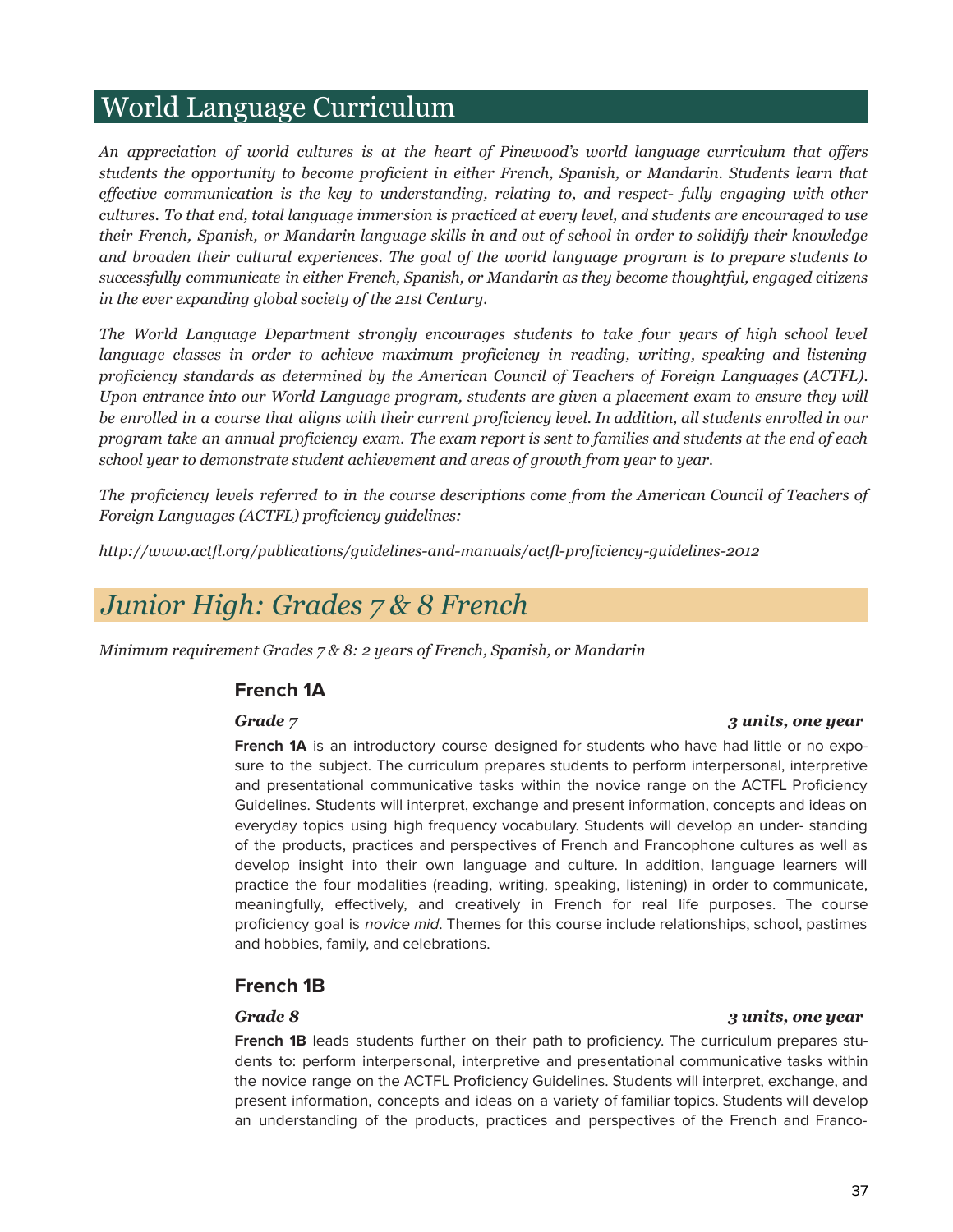phone cultures as well as develop insight into their own language and culture. In addition, language learners will practice the four modalities (reading, writing, speaking, listening) in order to communicate, meaningfully, effectively, and creatively in French for real life purposes. The course proficiency goal is novice high. Themes for this course may include pastimes and hobbies, stages of life and family celebrations, Mardi Gras, clothing and fashion in France, travels, French Polynesia.

## *Junior High: Grades 7 & 8 Spanish*

*Minimum requirement Grades 7 & 8: 2 years of French, Spanish, or Mandarin*

#### **Spanish 1A**

#### *Grade 7 3 units, one year*

**Spanish 1A** is an introductory course designed for students who have had little or no exposure to the subject. The curriculum prepares students to perform interpersonal, interpretive, and presentational communicative tasks within the novice range on the ACTFL Proficiency Guidelines. Students will interpret, exchange and present information, concepts, and ideas on everyday topics using high frequency vocabulary. Students will develop an understanding of the products, practices and perspectives of Spanish-speaking cultures as well as develop insight into their own language and culture. In addition, language learners will practice the four modalities (reading, writing, speaking, listening) in order to communicate meaningfully, effectively, and creatively in Spanish for real life purposes. The course proficiency goal is novice mid. Themes for this course may include family, school, pastimes and hobbies, and famous people from the Spanish-speaking world.

#### **Spanish 1 Accelerated**

**Spanish 1 Accelerated** is a communicative novice-level course for students who have previous experience with the Spanish language. Students will continue to develop their proficiency through extensive interaction in Spanish. The curriculum prepares students to perform interpersonal, interpretive, and presentational communicative tasks within the novice range on the ACTFL Proficiency Guidelines. Students will interpret, exchange, and present information, concepts, and ideas on a variety of familiar topics. Students will develop an understanding of the products, practices and perspectives of Spanish-speaking cultures as well as develop insight into their own language and culture. In addition, language learners will practice the four modalities (reading, writing, speaking, listening) in order to communicate meaningfully, effectively, and creatively in Spanish for real life purposes. A focus on more complex communication prepares students for Spanish 2 Accelerated. The course proficiency goal is novice high. Themes for this course may include identities, school, family, celebrations, food, and communities.

#### **Spanish 1B**

**Spanish 1B** leads students further on their path to proficiency. The curriculum prepares students to perform interpersonal, interpretive, and presentational communicative tasks within the novice range on the ACTFL Proficiency Guidelines. Students will interpret, exchange, and present information, concepts, and ideas on a variety of familiar topics. Students will develop an understanding of the products, practices, and perspectives of Spanish-speaking cultures as well as develop insight into their own language and culture. In addition, language learners

#### *Grade 7 3 units, one year*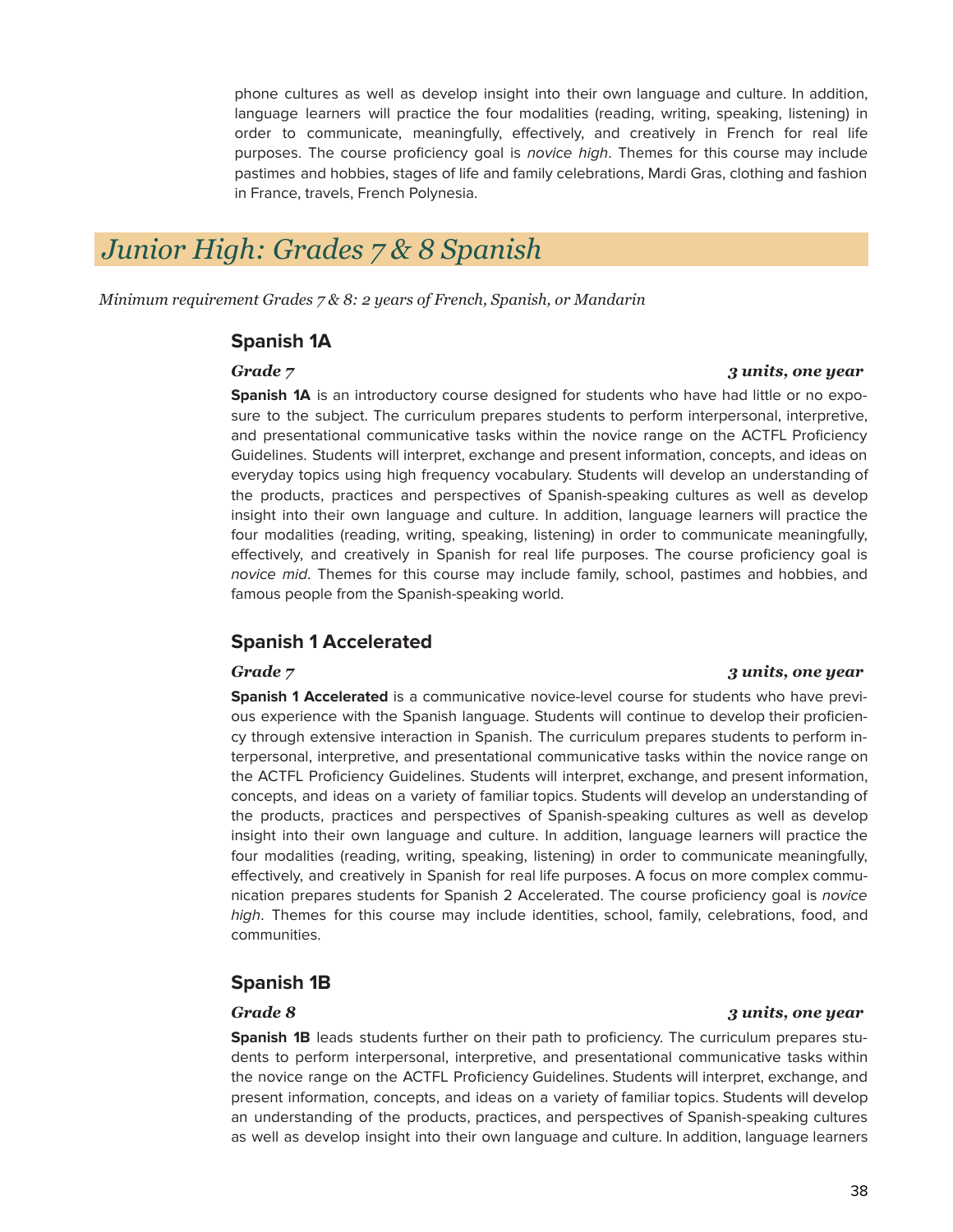will practice the four modalities (reading, writing, speaking, listening) in order to communicate meaningfully, effectively, and creatively in Spanish for real life purposes. The course proficiency goal is novice high. Themes for this course may include social media/technol- ogy, Day of the Dead, Afro Latinx culture, daily routines, street food, Felipe Alou, and homes around the Spanish-speaking world.

### **Spanish 2 Accelerated**

#### *Grade 8 3 units, one year*

**Spanish 2 Accelerated** continues to develop students' oral and written proficiency in Spanish. The curriculum prepares students to perform interpersonal, interpretive and presentational communicative tasks within the intermediate range on the ACTFL Proficiency Guidelines. Students will interpret, exchange, and present information, concepts and ideas on a variety of familiar topics. Students will develop an understanding of the relationship among the products, practices and perspectives of Spanish-speaking cultures and other cultures as well as develop insight into their own language and culture. In addition, language learners will practice the four modalities (reading, writing, speaking, listening) in order to communicate meaningfully, effectively, and creatively in Spanish for real life purposes. The course proficiency goal is intermediate low. A more rigorous curriculum with a focus on more complex communication will prepare students for Spanish 3 Advanced. Themes for this course may include storytelling, Day of the Dead, childhood memories, sustainable fashion, Cuban culture and history, Selena Quintanilla, travel and Afro Latinx culture.

## *Junior High: Grades 7 & 8 Mandarin*

*Minimum requirement Grades 7 & 8: 2 years of French, Spanish, or Mandarin*

#### **Mandarin 1A**

#### **Mandarin 1A** is designed to provide beginners with basic communication skills in Mandarin. In this introductory course, the curriculum prepares students to perform interpersonal, interpretive, and presentational communicative tasks within the novice range on the ACTFL Proficiency Guidelines. Students will interpret, exchange, and present information, concepts, and ideas on everyday topics. Students will develop an understanding of the products, practices, and perspectives of Chinese culture as well as develop insight into their own language and culture. Students will be learning pinyin (the Romanization system for standard Chinese) and four tones in Chinese. Students will develop their use of Chinese characters to include radicals and strokes and the way Chinese characters are structured. In addition, language learners will practice the four modalities (reading, writing, speaking, listening) in order to communicate meaningfully, effectively, and creatively in Mandarin for real life purposes. Themes presented in this course may include Chinese into pinyin, identities, family, communities, family, school, and introductions and greetings.

#### **Mandarin 1B**

**Mandarin 1B** leads students further on their path to proficiency. The curriculum prepares students to perform interpersonal, interpretive, and presentational, communicative tasks within the novice range on the ACTFL Proficiency Guidelines. Students will interpret, exchange, and present information, concepts, and ideas on a variety of familiar topics. Students will develop an understanding of the products, practices, and perspectives of Chinese

#### *Grade 7 3 units, one year*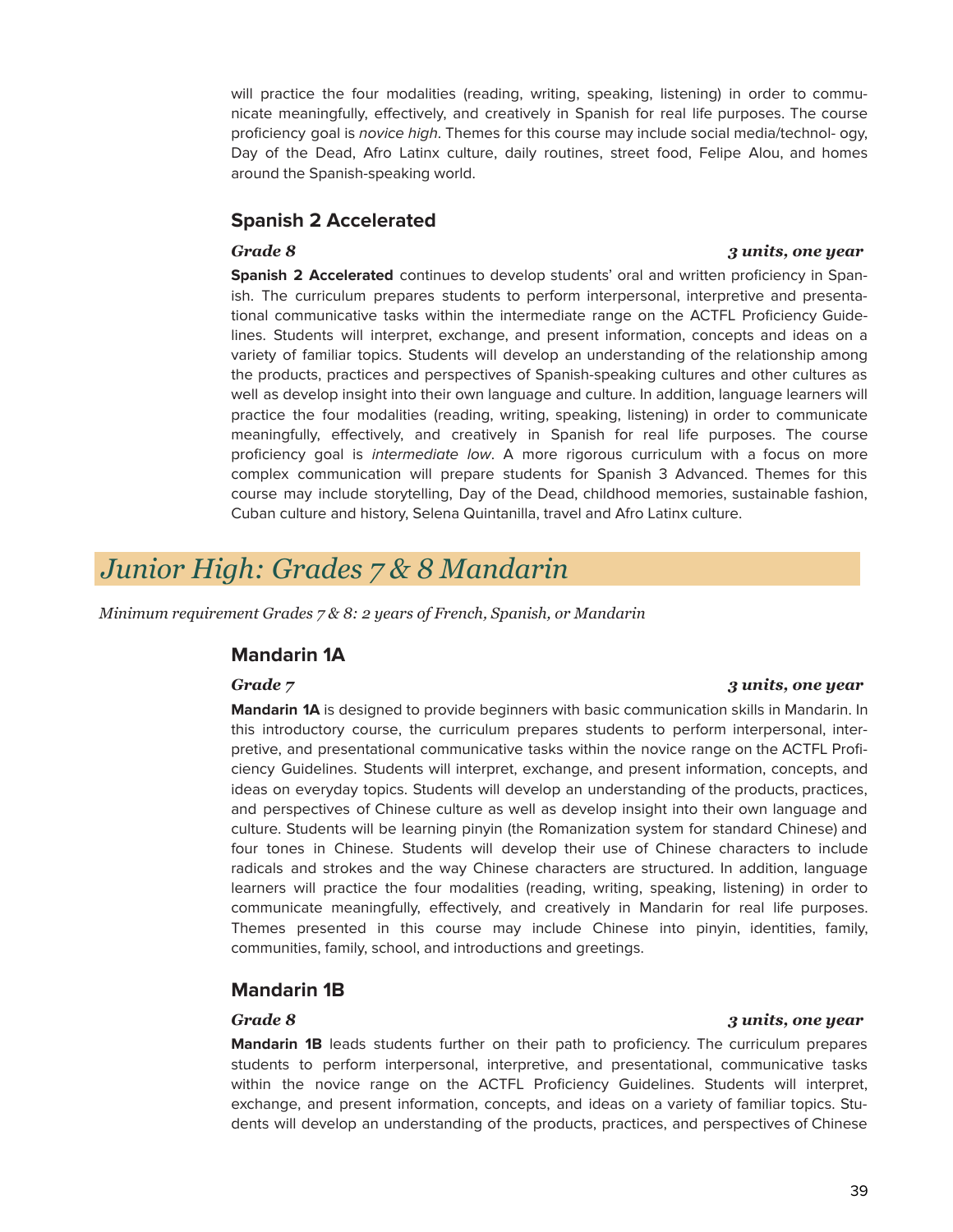culture as well as develop insight into their own language and culture. Students will use pinyin (the Romanization system for standard Chinese) as a tool to enhance their language development. In addition, language learners will practice the four modalities (reading, writing, speaking, listening) in order to communicate meaningfully, effectively, and creatively in Mandarin for real life purposes. Themes for this course may include a review of pinyin, clothing, hobbies, relationships, food, and sports.

## *High School: Grades 9–12 French*

*Minimum graduation requirement Grades 9–12: students must take French, Spanish, or Mandarin in grades 9 and 10, AND level 3 must be completed*

#### **French 1**

#### *Grade 9 3 units, one year*

**French 1** is designed for students who have had little or no exposure to the subject. The curriculum prepares students to perform interpersonal, interpretive, and presentational communicative tasks within the novice range on the ACTFL Proficiency Guidelines. Students will interpret, exchange and present information, concepts, and ideas on a variety of familiar and everyday topics using high frequency vocabulary. Students will develop an understanding of the products, practices, and perspectives of French and Francophone cultures as well as develop insight into their own language and culture. In addition, language learners will practice the four modalities (reading, writing, speaking, listening) in order to communicate meaningfully, effectively, and creatively in French for real life purposes. The course proficiency goal is novice high. Themes for this course may include French diversity and the Francophone world, history, geography, school, pastimes and hobbies, places and activities around town, family, stages of life, celebrations and fashion.

*(course may not be of ered every year)*

### **French 2**

#### *Grades 9, 10 3 units, one year*

**French 2** leads students further on their path to proficiency. The curriculum prepares students to perform interpersonal, interpretive, and presentational communicative tasks within the novice to intermediate range on the ACTFL Proficiency Guidelines. Students will interpret, exchange, and present information, concepts, and ideas on a variety of familiar topics. Students will develop an understanding of the relationship among the products, practices, and perspectives of French and Francophone cultures and other cultures as well as develop insight into their own language and culture. In addition, language learners will practice the four modalities (reading, writing, speaking, listening) in order to communicate meaningfully, effectively, and creatively in French for real life purposes. The course proficiency goal is intermediate low. Themes for this course may include diversity of France and its people, typical foods in French and Québecois restaurants, the role of sports in French society, home life and accommodations in France, travel and transportation.

### **French 3**

#### *Grades 9, 10, 11 3 units, one year*

**French 3** continues to refine students' oral and written communication. The curriculum prepares students to perform interpersonal, interpretive, and presentational communicative tasks within the intermediate low to mid range on the ACTFL Proficiency Guidelines. Students will interpret, exchange, and present information, concepts, and ideas on a variety of familiar and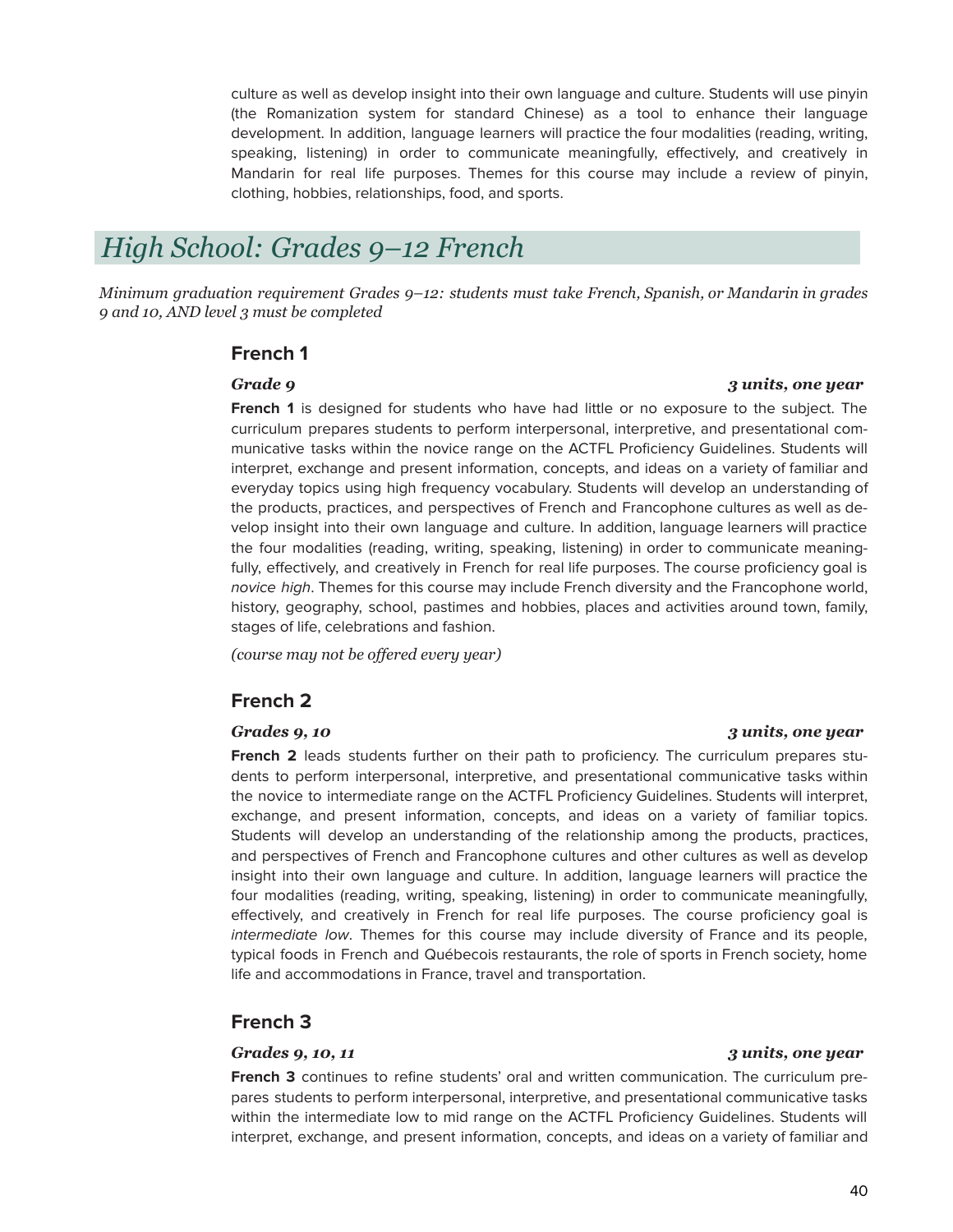more complex topics. Students begin to make comparisons between the products, practices, and perspectives of French and Francophone cultures and other cultures, as well as develop insight into their own language and culture. In addition, language learners will practice the four modalities (reading, writing, speaking, listening) in order to communicate effectively in French with more accuracy in authentic real world situations. The course proficiency goal is emerging intermediate mid. Themes for this course may include daily routines, household duties, outdoor activities and the environ- ment, shopping, travel, cities and city life, relationships and family life, and university studies and careers.

#### **French 4**

#### *Grades 10, 11, 12 3 units, one year*

#### **French 4** provides students an opportunity to demonstrate their proficiency in a variety of contexts. The curriculum prepares students to perform interpersonal, interpretive, and presentational communicative tasks within the intermediate mid to high range on the ACTFL Proficiency Guidelines. Students will interpret, exchange, and present information, concepts, and ideas on a wide variety of topics including current events and social and global challenges. Students will be able to make comparisons between the products, practices, and perspectives of French and Francophone cultures and other cultures, as well as develop insight into their own language and culture. In addition, language learners will practice the four modalities (reading, writing, speaking, listening) in order to communicate effectively and accurately in French using more complex structures and vocabulary in authentic and meaningful ways. Students will continue to develop their proficiency at the intermediate mid to high level. Themes for this course may include cultural stereotypes, housing in France and Francophone countries, food and dining, eating habits in France and the US, famine in the world, Parisian arts and museums, dreams and aspirations, technology, news, movies and the Festival de Cannes.

### **French 5: Film, Culture, Conversation**

#### *Grades 11, 12 3 units, one year*

**French 5: Film, Culture, Conversation** introduces aspects of French-speaking societies through French and Francophone films. The class will explore not only social, political, and economic aspects of modern France but also important events in French history and influential people from various time periods. Students will gain a thorough understanding of the influences that have shaped French civilization through the perspective of art and literature. Students will interact with a variety of authentic resources including, but not limited to podcasts, short films, and TV5 Monde. This course includes a review of the following topics:

- French cuisine and its significance
- high fashion
- justice
- business
- racism and tolerance
- youth and education

### **AP French Language and Culture**

#### *Grades 11, 12 3 units, one year*

**AP French Language** is comparable to an advanced-level university French language course. Students thoroughly review grammar, and learn new vocabulary and idiomatic expressions in order to express themselves with increased fluency and sophistication. They read and ana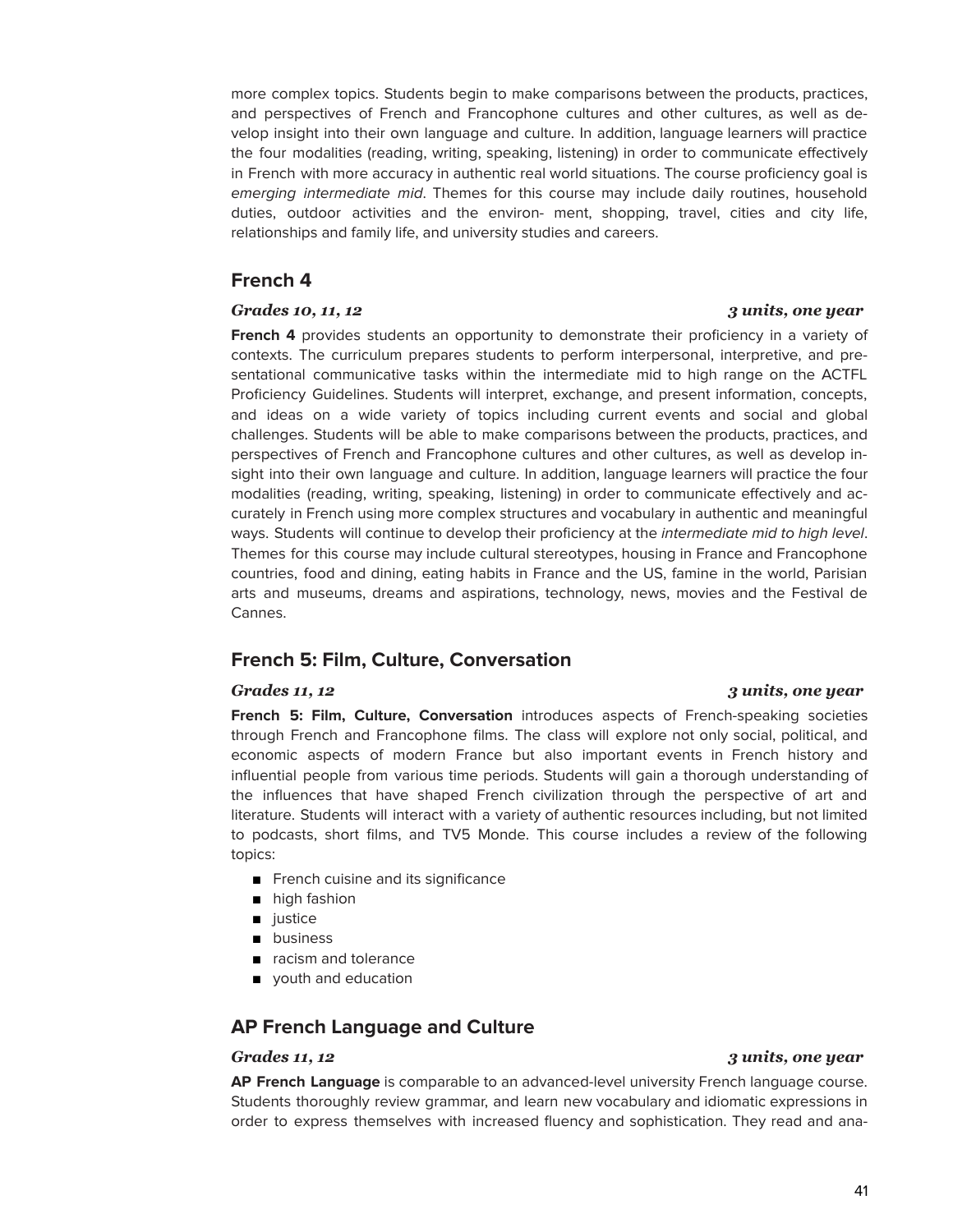lyze selections from French literature and other authentic written texts, make frequent oral presentations, prepare compositions, listen to authentic audio, and view films. They explore the rich aspects of the French and Francophone cultures as they examine and relate to the French-speaking world through the six themes of the AP course: families and communities, science and technology, beauty and aesthetics, contemporary life, global challenges, and personal and public identities. By completion of this course, the students are prepared to take the AP Exam in French Language and Culture.

## *High School: Grades 9–12 Spanish*

*Minimum graduation requirement Grades 9–12: students must take French, Spanish, or Mandarin in grades 9 and 10, AND level 3 must be completed*

### **Spanish 1**

#### *Grade 9 3 units, one year*

**Spanish 1** i is designed for students who have had little or no exposure to the subject. The curriculum prepares students to perform interpersonal, interpretive, and presentational communicative tasks within the novice range on the ACTFL Proficiency Guidelines. Students will interpret, exchange, and present information, concepts, and ideas on a variety of familiar and everyday topics using high frequency vocabulary. Students will develop an understanding of the products, practices, and perspectives of Spanish-speaking cultures as well as develop insight into their own language and culture. In addition, language learners will practice the four modalities (reading, writing, speaking, listening) in order to communicate meaningfully, effectively, and creatively in Spanish for real life purposes. The course proficiency goal is novice high. Themes for this course may include family, school, pastimes and hobbies, and famous people from the Spanish-speaking world.

### **Spanish 2**

**Spanish 2** leads students further on their path to proficiency. The curriculum prepares students to perform interpersonal, interpretive, and presentational communicative tasks within the novice to intermediate range on the ACTFL Proficiency Guidelines. Students will interpret, exchange, and present information, concepts, and ideas on a variety of familiar topics. Students will develop an understanding of the relationship among the products, practices, and perspectives of Spanish-speaking cultures and other cultures as well as develop insight into their own language and culture. In addition, language learners will practice the four modalities (reading, writing, speaking, listening) in order to communicate meaningfully, effectively, and creatively in Spanish for real life purposes. The course proficiency goal is emerging intermediate low. Themes for this course may include street art, fashion, ecotourism in Costa Rica, travel, Celia Cruz and salsa music, and notable Afro Latinx.

### **Spanish 2 Advanced**

#### *Grades 9, 10 3 units, one year*

**Spanish 2 Advanced** leads students further on their path to proficiency. The curriculum prepares students to perform interpersonal, interpretive, and presentational communicative tasks within the intermediate range on the ACTFL Proficiency Guidelines. Students will interpret, exchange, and present information, concepts, and ideas on a variety of familiar topics. Students will develop an understanding of the relationship among the products, practices, and perspectives of Spanish-speaking cultures and other cultures as well as develop insight

#### *Grades 9, 10 3 units, one year*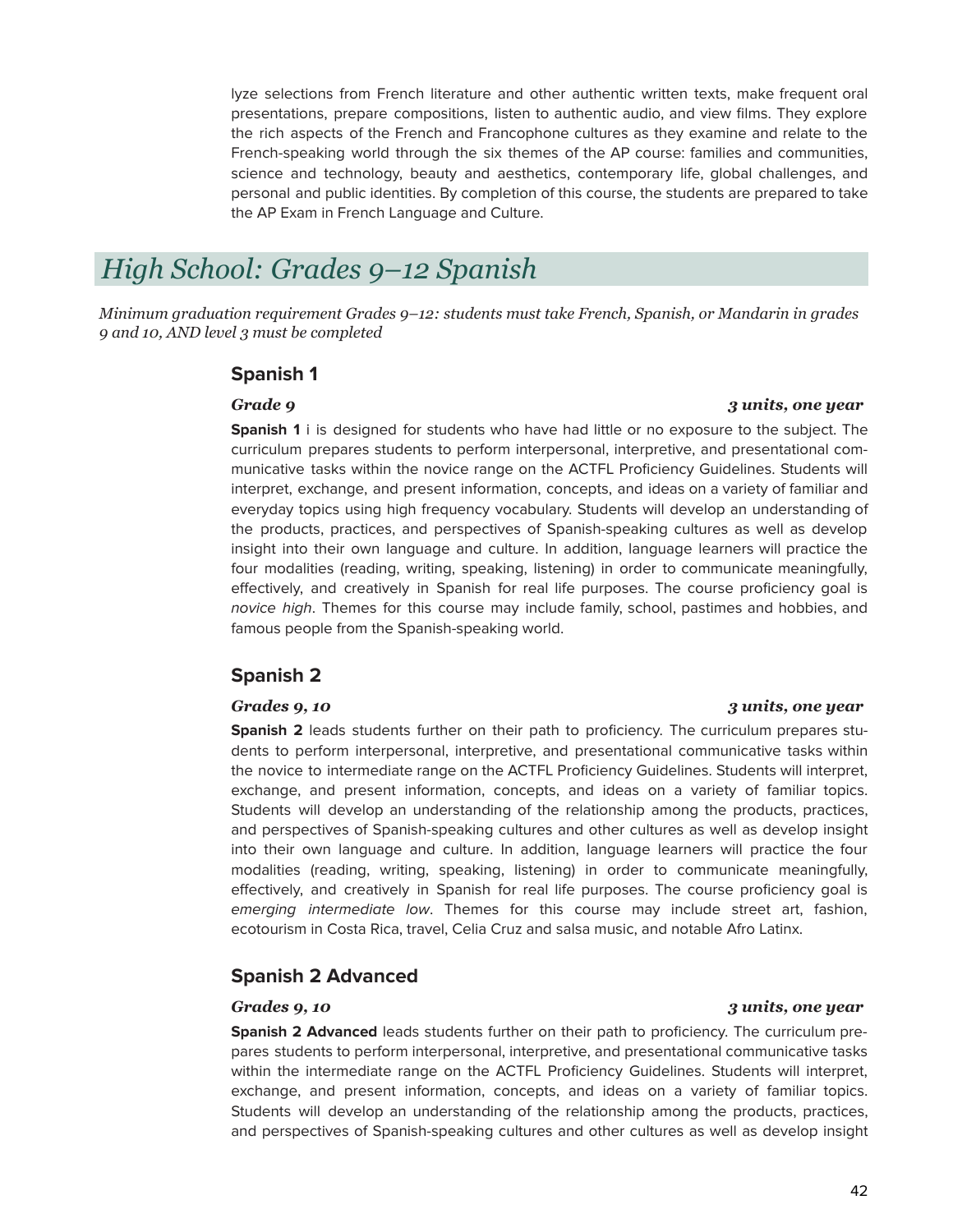into their own language and culture. In addition, language learners will practice the four modalities (reading, writing, speaking, listening) in order to communicate meaningfully, effectively, and creatively in Spanish for real life purposes. The course proficiency goal is intermediate low. A more rigorous curriculum with a focus on more complex communication will prepare students for Spanish 3 Advanced. Themes for this course may include attitudes during challenging times, daily routines, sustainable fashion, Afro Latinx identities, and habits of a healthy lifestyle.

#### **Spanish 3**

**Spanish 3** continues to refine students' oral and written communication. The curriculum prepares students to perform interpersonal, interpretive, and presentational communicative tasks within the intermediate low to mid range on the ACTFL Proficiency Guidelines. Students will interpret, exchange, and present information, concepts, and ideas on a variety of familiar and more complex topics. Students begin to make comparisons between the products, practices, and perspectives of Spanish-speaking cultures and other cultures as well as develop insight into their own language and culture. In addition, language learners will practice the four modalities (reading, writing, speaking, listening) in order to communicate effectively with more accuracy in authentic real world situations. The course proficiency goal is emerging intermediate mid. Themes for this course may include Afro Latinx identities, sustainable communities, healthy lifestyles, work life and digital citizenship.

### **Spanish 3 Advanced**

#### *Grades 9, 10, 11 3 units, one year*

#### **Spanish 3 Advanced** leads students further on their path to proficiency. The curriculum prepares students to perform interpersonal, interpretive, and presentational communicative tasks within the intermediate mid range on the ACTFL Proficiency Guidelines. Students will interpret, exchange, and present information, concepts, and ideas on a variety of familiar topics. Students begin to make comparisons between the products, practices, and perspectives of Spanish-speaking cultures and other cultures as well as develop insight into their own language and culture. In addition, language learners will practice the four modalities (reading, writing, speaking, listening) in order to communicate effectively with more accuracy in authentic real world situations. The course proficiency goal is *intermediate mid*. A rigorous curriculum with a focus on more complex communication will prepare students for Spanish 4 Honors. Themes for this course may include Sandra Cisneros, Frida Kahlo, Guerra Sucia, Nicolás Guillen and the Christmas lottery in Spain.

#### **Spanish 4**

**Spanish 4** provides students an opportunity to demonstrate their proficiency in a variety of contexts. The curriculum prepares students to perform interpersonal, interpretive, and presentational communicative tasks within the intermediate mid range on the ACTFL Proficiency Guidelines. Students will interpret, exchange, and present information, concepts, and ideas on a wide variety of topics including current events and social and global challenges. Students will be able to make comparisons between the products, practices, and perspectives of Spanish-speaking cultures and other cultures as well as develop insight into their own language and culture. In addition, language learners will practice the four modalities (reading, writing, speaking, listening) in order to communicate effectively and accurately using more complex structures and vocabulary in Spanish in authentic and meaningful ways. Students will continue to develop their proficiency at the intermediate mid level. Themes for

#### *Grades 10, 11, 12 3 units, one year*

#### *Grades 9, 10, 11 3 units, one year*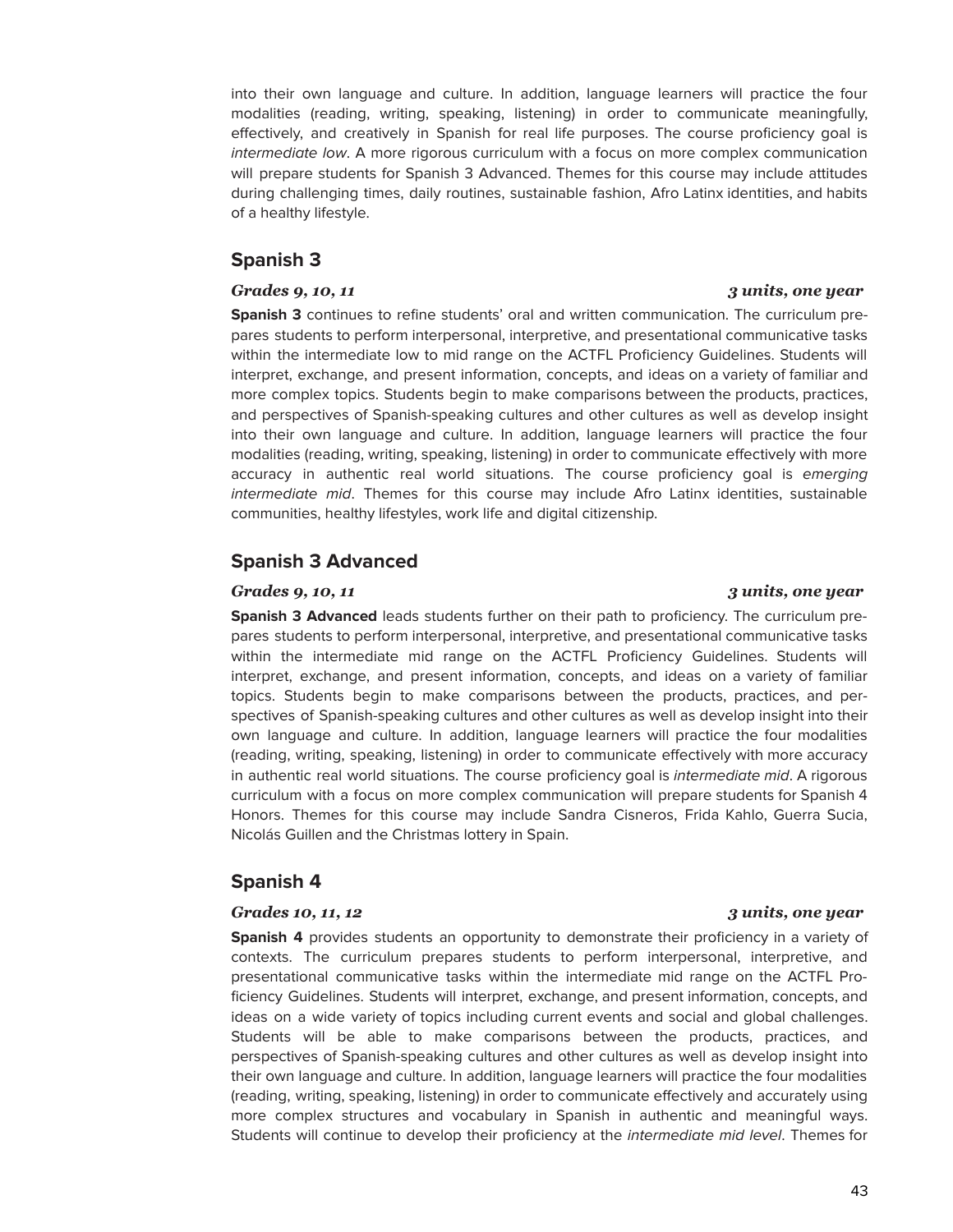this course may include ecotourism, chefs and recipes, sports, our communities, and the contributions of women.

### **Spanish 4 Honors**

#### *Grades 10, 11, 12 3 units, one year*

**Spanish 4 Honors** is a course in advanced conversation and composition designed to hone the language skills practiced in previous courses. In addition to a thorough review, students learn more advanced grammar, vocabulary, and idiomatic expressions. Students understand and convey information on topics of social and personal interest (music, literature, arts, and sciences) and on concepts of broader cultural significance (education systems, government, political and social issues, literary themes). To enhance exposure to current and contemporary events, students discuss current events taken from media resources related to Hispanic cultures. Students analyze a variety of literary and cultural readings and become sensitive to differences in formal and informal styles. Students practice supporting opinions, and they hypothesize using native-like discourse strategies as they make frequent presentations, both oral and written. After successfully completing this course, students are prepared for AP Spanish Language and Culture.

### **Hispanic Culture and Society**

**Hispanic Culture and Society** presents a general introduction to the main aspects of Hispanic Culture and Society through cinematographic representation in various films. The class will cover social, political, and economic aspects of Hispanic life from the twentieth century until today, with special emphasis on current affairs. Analysis of films and, occasionally, some written sources will help to illustrate the different realities of the countries that compose the Hispanic world. Classes will be structured considering the central topics which have marked the history of some Spanish speaking nations: the struggle between urban vs. rural environments, the role of women in society, youth problems and education, film as ideological propaganda, and cultural and national diversity. Additionally, students will be exposed to the way in which films offer multiple perspectives of Hispanic identity while learning about the famous directors of each film.

#### **AP Spanish Language and Culture**

#### *Grades 11, 12 3 units, one year*

The **AP Spanish Language** course emphasizes communication (understanding and being understood by others) by applying interpersonal, interpretive, and presentational skills in real-life situations. This includes vocabulary usage, language control, communication strategies, and cultural awareness. The AP course strives not to overemphasize grammatical accuracy at the expense of communication. The course is taught exclusively in Spanish. In this course, students engage in an exploration of culture in both contemporary and historical contexts. The course develops student's awareness and appreciation of cultural products (e.g. tools, books, music, laws, conventions, institutions); practices (patterns of social interactions, within a culture); and perspectives (values, attitudes, and assumptions).

The course is organized thematically into six units.

- Families and Communities
- Science and Technology
- Beauty and Aesthetics
- Contemporary Life
- Global Challenges

#### *Grades 11, 12 3 units, one year*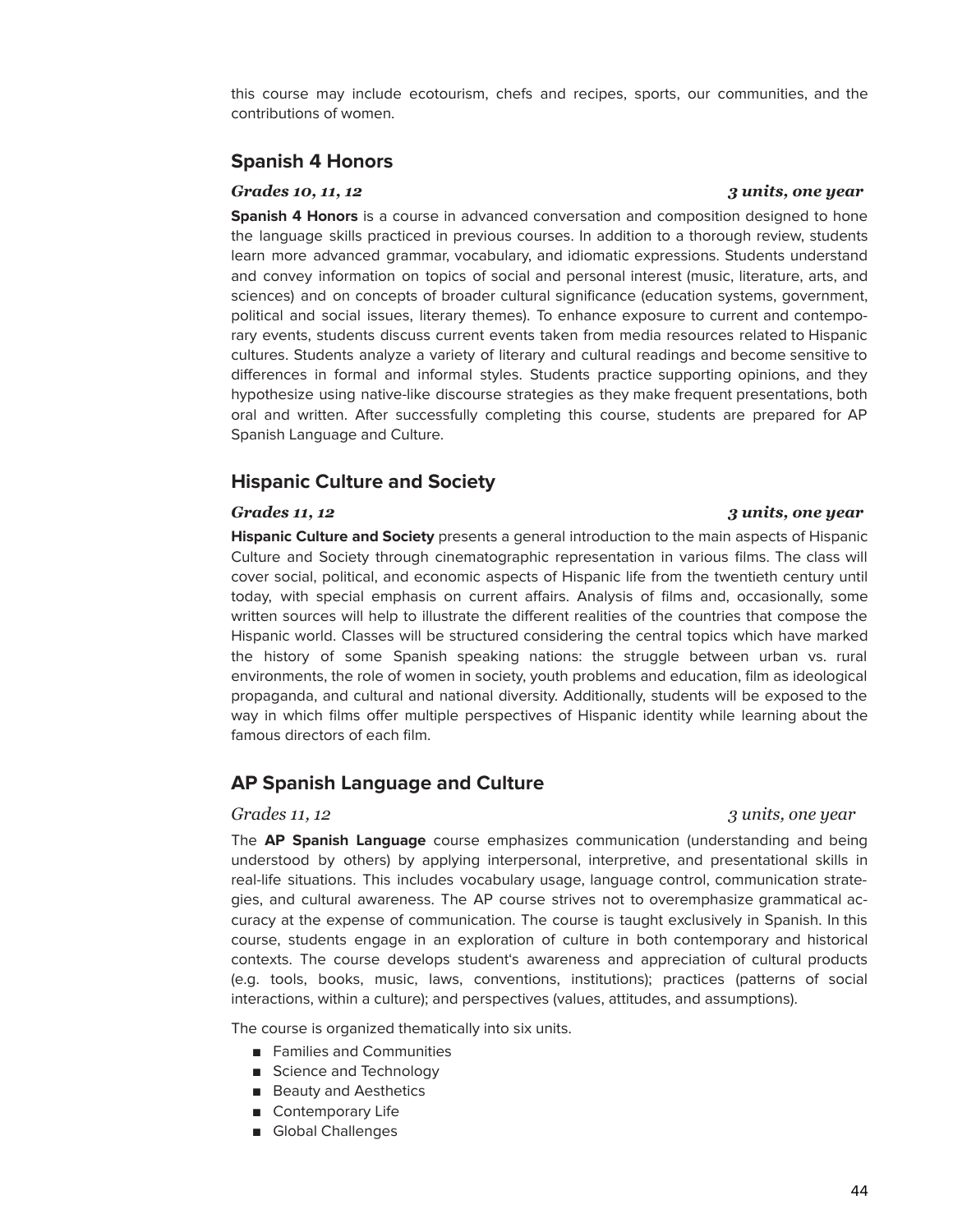■ Personal and Public Identities

## *High School: Grades 9–12 Mandarin*

*Minimum graduation requirement Grades 9–12: students must take French, Spanish, or Mandarin in grades 9 and 10, AND level 3 must be completed*

### **Mandarin 1**

**Mandarin 1** is designed for students who have had little or no exposure to the subject. The curriculum prepares students to perform interpersonal, interpretive, and presentational communicative tasks within the novice range on the ACTFL Proficiency Guidelines. Students will interpret, exchange, and present information, concepts, and ideas on a variety of familiar and everyday topics using high frequency vocabulary. Students will develop an understanding of the products, practices, and perspectives of Chinese culture as well as develop insight into their own language and culture. Students will learn pinyin (the Romanization system for standard Chinese) and four tones in Chinese. Students will develop their use of Chinese characters to include radicals and strokes and the structure of Chinese characters. In addition, language learners will practice the four modalities (reading, writing, speaking, listening) in order to communicate meaningfully, effectively, and creatively in Mandarin for real life purposes. The course proficiency goal is *novice high*. Themes for this course may include Chinese into pinyin, identities, family, communities, family, school, and introductions and greetings.

### **Mandarin 2**

#### **Mandarin 2** leads students further on their path to proficiency. The curriculum prepares students to perform interpersonal, interpretive, and presentational communicative tasks within the novice to intermediate range on the ACTFL Proficiency Guidelines. Students will interpret, exchange, and present information, concepts, and ideas on a variety of familiar topics. Students will develop an understanding of the relationship among the products, practices and perspectives of Chinese culture and other cultures as well as develop insight into their own language and culture. Students will continue to hone their use of pinyin (the Romanization system for standard Chinese) as a tool to enhance their language devel- opment. Students will refine their use of Chinese characters to include radicals and strokes and the structure of Chinese characters. In addition, language learners will practice the four modalities (reading, writing, speaking, listening) in order to communicate effectively and creatively in Mandarin for real life purposes. The course proficiency goal is intermediate low. Themes for this course may include a review of pinyin, shopping, getting around town, hobbies, daily routines, weather, and a trip to China.

### **Mandarin 3**

#### *Grade 11 3 units, one year*

**Mandarin 3** continues to refine students' oral and written communication. The curriculum prepares students to perform interpersonal, interpretive, and presentational communicative tasks within the intermediate low to mid range on the ACTFL Proficiency Guidelines. Students will interpret, exchange, and present information, concepts, and ideas on a variety of familiar and more complex topics. Students continue to learn about Chinese culture such as Chinese traditional festivals and begin to make comparisons between the products, practices, and

#### *Grade 10 3 units, one year*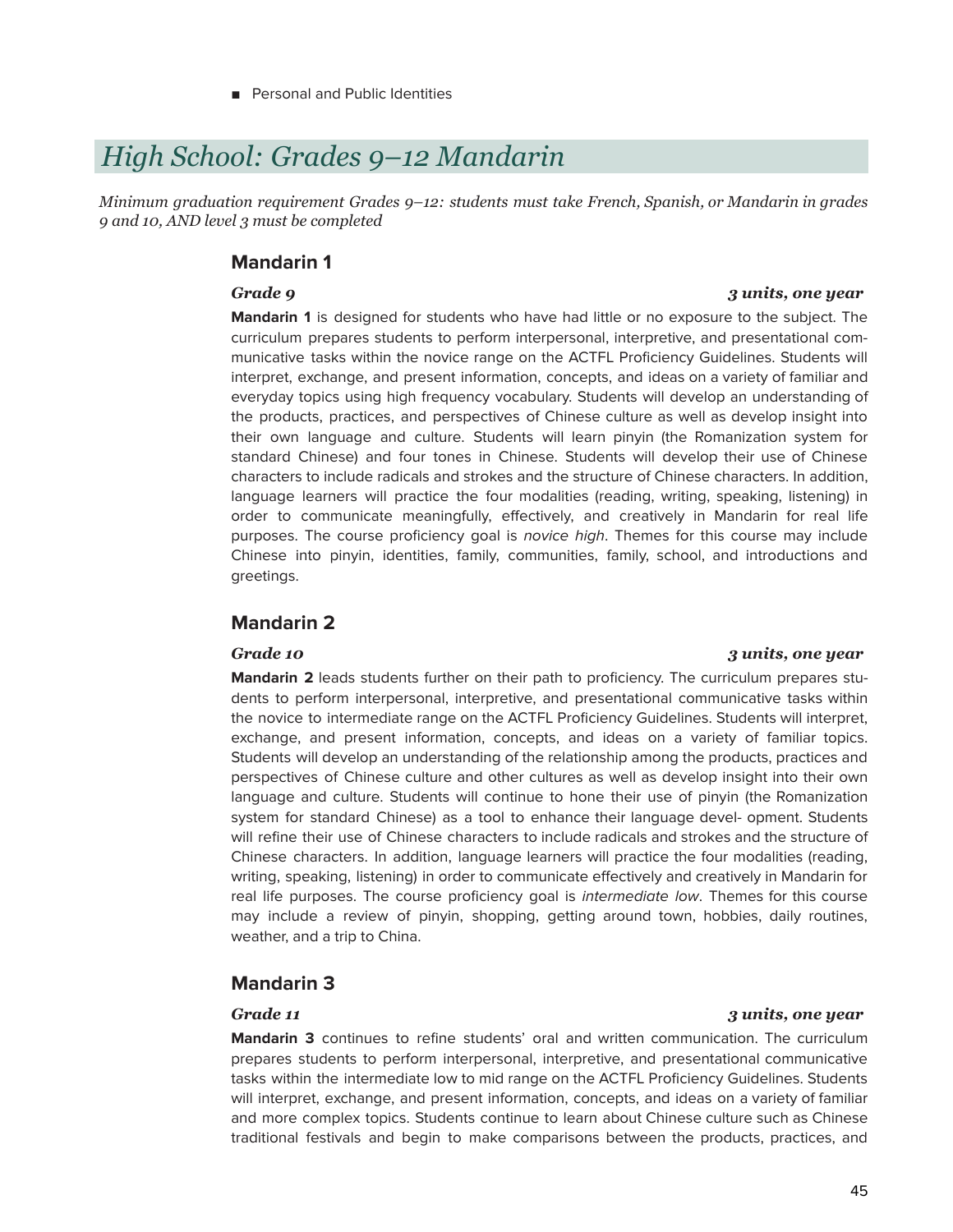perspectives of Chinese culture and other cultures. Students will continue to use pinyin (the Romanization system for standard Chinese) as a tool to enhance their language development. Students will refine their use of Chinese characters to include radicals and strokes and the way structure of Chinese characters. In addition, language learners will practice the four modalities (reading, writing, speaking, listening) in order to communicate effectively with more accuracy in Mandarin for real life purposes. The course proficiency goal is emerging intermediate low/intermediate range. Themes for this course may include a review of pinyin, physical attributes, expressing preferences, sports, leisure activities, travel and transportation.

#### **Mandarin 4**

#### *Grade 12 3 units, one year*

#### **Mandarin 4** continues to provide students an opportunity to demonstrate their proficiency in a variety of contexts. The curriculum continues to prepare students to perform interpersonal, interpretive, and presentational communicative tasks within the intermediate low to emerging intermediate mid range on the ACTFL Proficiency Guidelines. Students will interpret, exchange, and present information, concepts, and ideas on a wide variety of topics. The units for this course may include media and technology, holiday and celebration, environment, health and travel. Students will be able to make comparisons between the products, practices, and perspectives of Chinese-speaking cultures and other cultures and develop insight into their own language and culture. In addition, language learners will practice the four modalities (reading, writing, speaking, listening) in order to communicate effectively and accurately in Chinese using more complex structures and vocabulary in authentic and meaningful ways. Students also begin to use paragraphs to express their oral and written communication and use transition words to improve their overall fluency.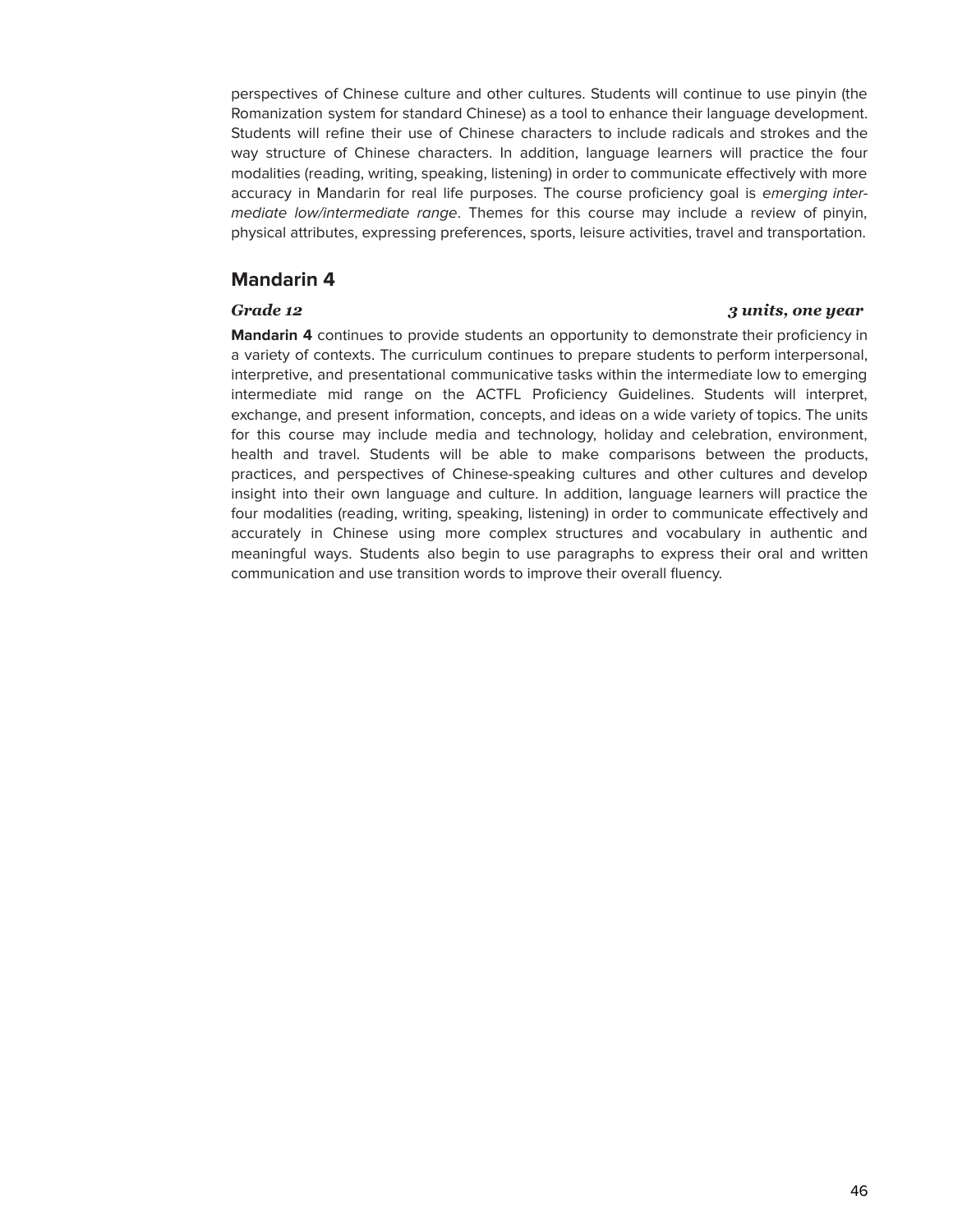47

## Visual and Performing Arts Curriculum

*The Visual and Performing Arts program focuses on creating competent, confident performers, artists, and communicators. The theater and music classes give students many opportunities to participate in onstage performances as actors, musicians, singers, dancers or members of the technical support staf . Students can participate in full-stage plays and musical performances as well as tour with Pinewood's choirs. The visual arts curriculum encourages experimentation and helps young artists communicate their unique voice, develop proficiency in various media, cultivate a growth mindset, and appreciate art history and contemporary art.*

## *Junior High: Grades 7 & 8*

*Minimum requirement Grades 7 & 8: 1 semester of 7th grade arts rotation—exposure to Art, Musical Theatre, and Communications in three six-week mini-courses—and 1 semester of 8th grade arts curriculum— Art 8, Musical Theatre 8, or Design and Engineering 8*

### **Art 7**

### *Grade 7 0.5 unit, six weeks*

**Art 7** is an introductory art course in which all 7th grade students participate. The course provides students with the opportunity to explore a wide variety of media and techniques through a six-week theme-based unit. Students explore the chosen theme through drawing, painting, sculpture, and animation. iPads are used to conduct research, and create and publish student artwork. At the end of the semester, all three Art 7 sections share their projects during a culminating art show.

### **Musical Theatre 7**

**Musical Theatre Workshop 7** gives students the opportunity to learn techniques and develop skills in music, dance, and acting. Students sing a varied musical repertoire, perform monologues and scenes, and learn different styles of dance. This course contains some lectures, reading and written work, but primarily focuses on performance-based activities. At the end of the six-week course, students present a performance showcasing the skills they have learned in a daytime performance for their peers and an evening performance for friends and family.

### **Communications 7**

**Communications 7** is a foundational course in formal public speaking and presentation. Students will be taught basic communication mechanics including, but not limited to: eye contact, volume and inflection, stance and dress, prop usage, hand and body gestures and language. The main goal is to remove the stress and anxiety associated with public speaking by preparing students with an organized plan and structure in a nurturing environment. In addition to extemporaneous speeches, students will give a variety of formal speeches including one group speech. Students will prepare a proper outline for each formal speech and participate in the critique process. Teacher and peer reviews will help students refine their skills. Classroom use of the iPad will allow students to record their presentations, practice, review,and self-evaluate their performances.

#### *Grade 7 0.5 unit, six weeks*

#### *Grade 7 0.5 unit, six weeks*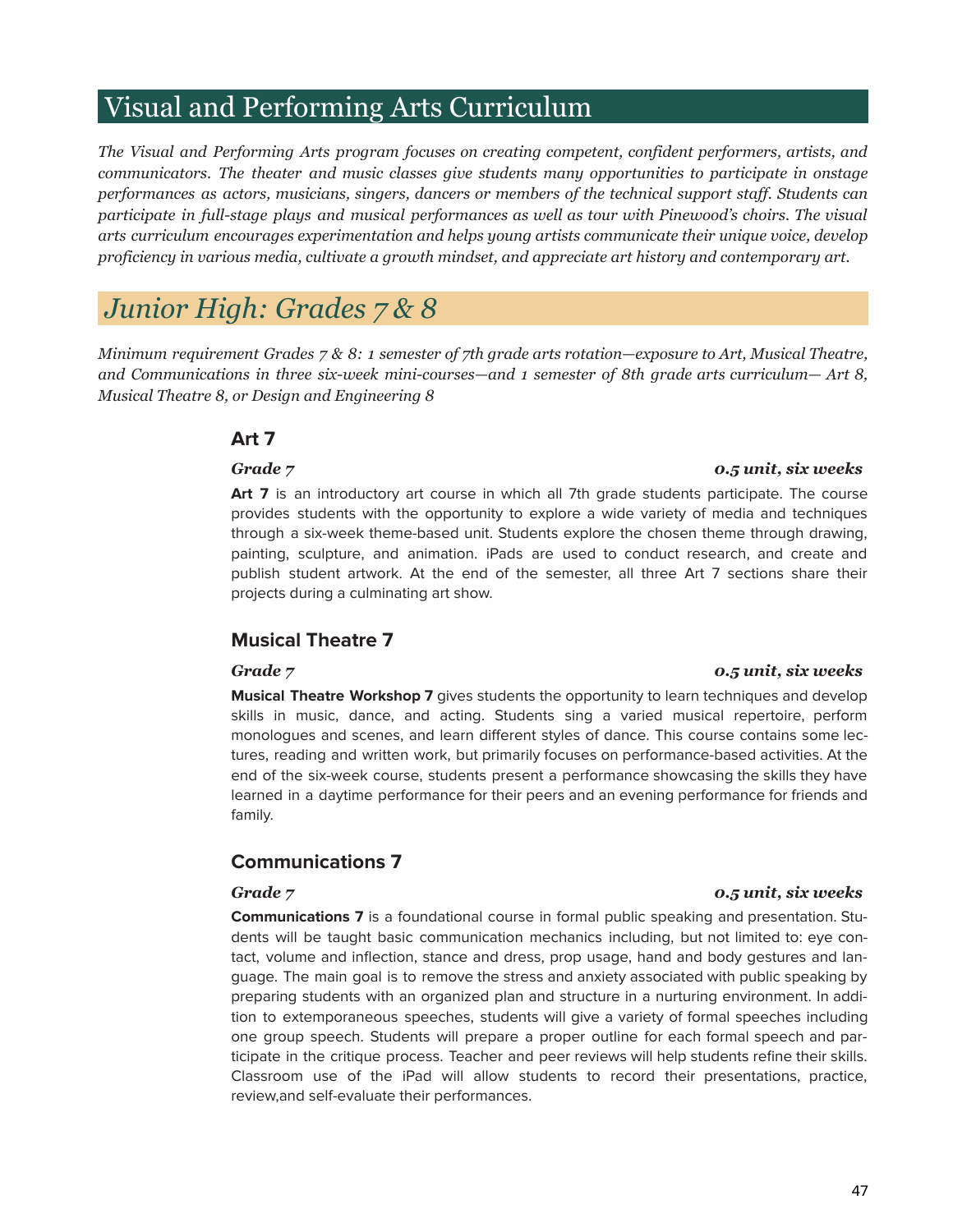### **Art 8**

**Art 8** builds on concepts and techniques introduced in Art 7. Student artists continue to explore a wide variety of media and techniques through several theme-based units and projects. In each unit, they acquire new technical skills allowing them to successfully communicate their unique artistic viewpoint. Students continue to use technology to conduct research, and create and publish their artwork. At the end of the semester they display their work in the Winter Arts Festival.

### **Musical Theatre 8**

**Musical Theatre Performance 8** gives students a more in-depth experience developing the techniques and skills learned in Musical Theatre 7 through the rehearsal and presentation of a fully-staged musical theatre production. Students will audition for roles, and learn songs, scenes, and choreography within the context of the show. In addition to performance-based activities, this course also contains lectures, and reading and written work. At the end of the semester, students perform in required performances for friends and family.

### **Design and Engineering 8**

#### **Design and Engineering 8** is a project-based course in which students will evaluate complex problems, as they invent, design, prototype, test, and communicate about each project they undertake. Expanding on prior experience and knowledge, students will be inspired to design and create using new tools, skills, and software, including 3D printers and laser cutters. Through an ePortfolio, students will create their own Engineering Journal to document and reflect on the design process as it relates to each class challenge. Failure and risk, inherent aspects of the design thinking process will provide added potential for gaining knowledge and learning new skills. Throughout the semester, students will take an active role in deciding the scope and content of the projects with fun and creativity being key cornerstones of the class.

## *High School: Grades 9–12 Humanities*

*Minimum graduation requirement Grades 9–12: 1 semester of Humanities*

#### **Humanities**

#### *Grade 9 1.5 units, one semester*

**Humanities**, a one-semester course required for all students in Grade 9, is designed to provide students with a historical overview of the visual and performing arts in Western Culture as it reflects the growth of our civilization. Humanities is taught in three, six-week sections by three, discipline-specific teachers, in the areas of art, music appreciation, and theatre history. During the art rotation, students will learn about the time periods and movements from the birth of art in caves to contemporary art. They demonstrate their understanding of the evolution of artistic theories and practices through both traditional academic assessments and the creation of artwork. The music unit covers historical music topics from the ancient through contemporary music periods. Students study each topic through a variety of activities ranging from listening and analysis to performance-based activities. The theatre section is a lecture-based class that tracks the evolution of theatre from the fields of ancient Greece, to the

#### *Grade 8 1.5 units, one semester*

#### *Grade 8 1.5 units, one semester*

#### *Grade 8 1.5 units, one semester*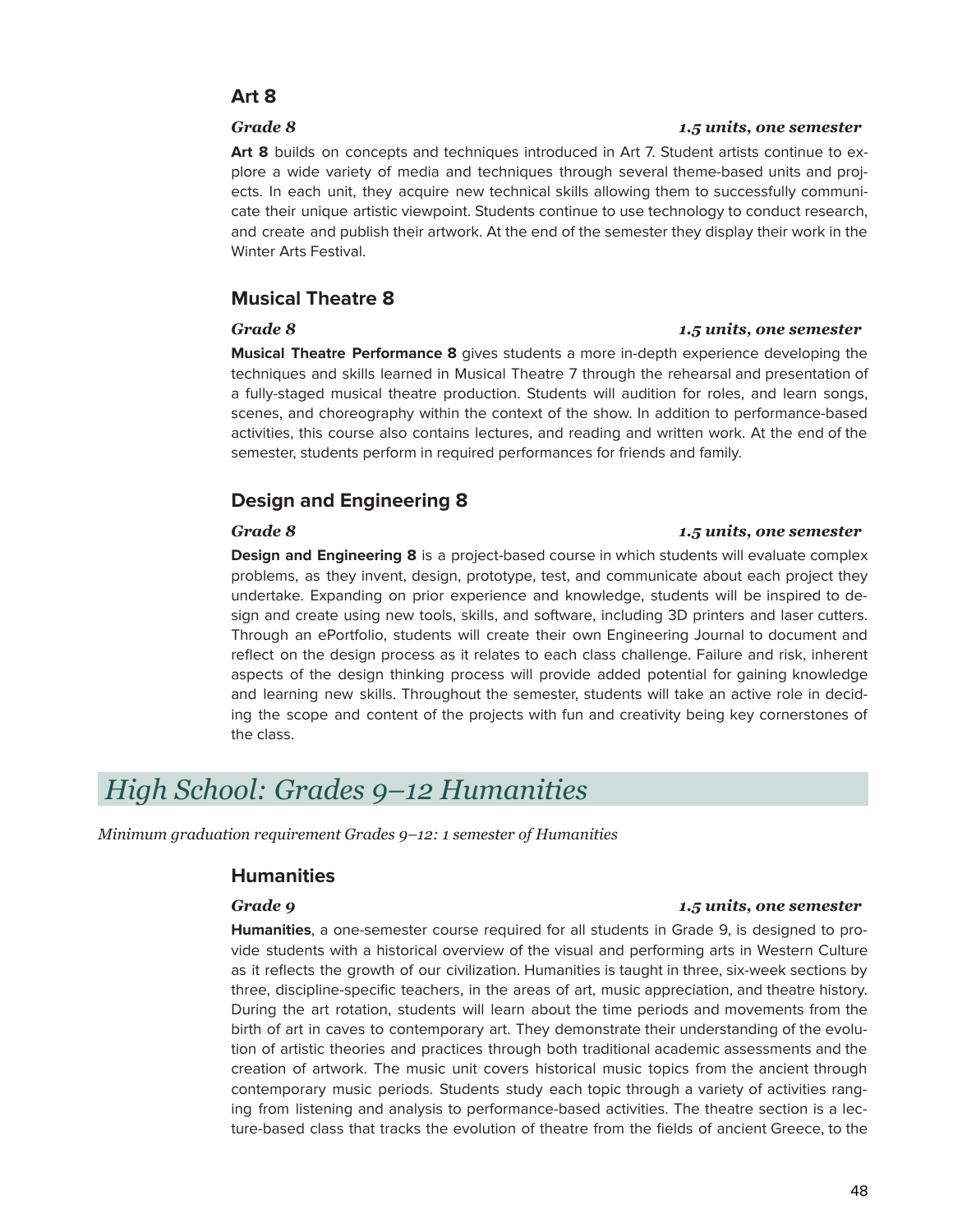platform stage of the English Renaissance. For practical reinforcement, students complete creative projects throughout the course. The class provides students with a foundation in the humanities that will help them achieve further success in their literature, social studies, and arts classes.

## *High School: Grades 9–12 Art*

*Minimum graduation requirement Grades 9–12: 1 year of Studio Art, Music Theory, or Theatre (1 semester will be taken in 10th grade, one semester in 11th grade)*

#### **Studio Art 1**

#### *Grade 10 1.5 units, one semester*

**Studio Art 1** is an introductory art course that focuses on the elements of art and how to apply them to art making. Students become proficient in drawing, painting, sculpting, and collage materials. Group critiques sharpen critical thinking skills while students also become familiar with art history and how artists apply the elements of design in their work. This course fulfills half of the Visual and Performing Arts requirement.

### **Studio Art 2**

#### *Grade 11 1.5 units, one semester*

**Studio Art 2** is an intermediate art course that focuses on learning the principles of design and how to apply them to art making. Students continue to work in both 2-D and 3-D media as they refine their techniques and begin to add meaning and depth to their work. To sharpen critical thinking skills, students frequently discuss, write, and blog about their artwork. Students also become familiar with art history and how artists apply the principles of design in their work, especially in contemporary art. This course completes the Visual and Performing Arts requirement.

### **Graphic Design 1**

**Graphic Design I** incorporates a number of different design and computer skills that challenge creativity. The creative design programs, Adobe Procreate, Adobe Illustrator, and Adobe Photoshop, are the focus throughout the semester. Students learn about the elements and principles of design as they complete a number of projects ranging from showing emotion through a visual rather than text form to CD and poster designs. This course fulfills an Upper Division Elective requirement.

### **Graphic Design 2**

#### *Grades 11, 12 1.5 units, one semester*

**Graphic Design 2** is an extension of Graphic Design 1. Students explore complex lessons where self-motivation drives the project development. Students use Adobe Illustrator as the main creation tool while also strengthening basic Adobe Photoshop skills. Projects range from activist posters to developing a brand for a product line. This course fulfills an Upper Division Elective requirement.

#### *Grades 10–12 1.5 units, one semester*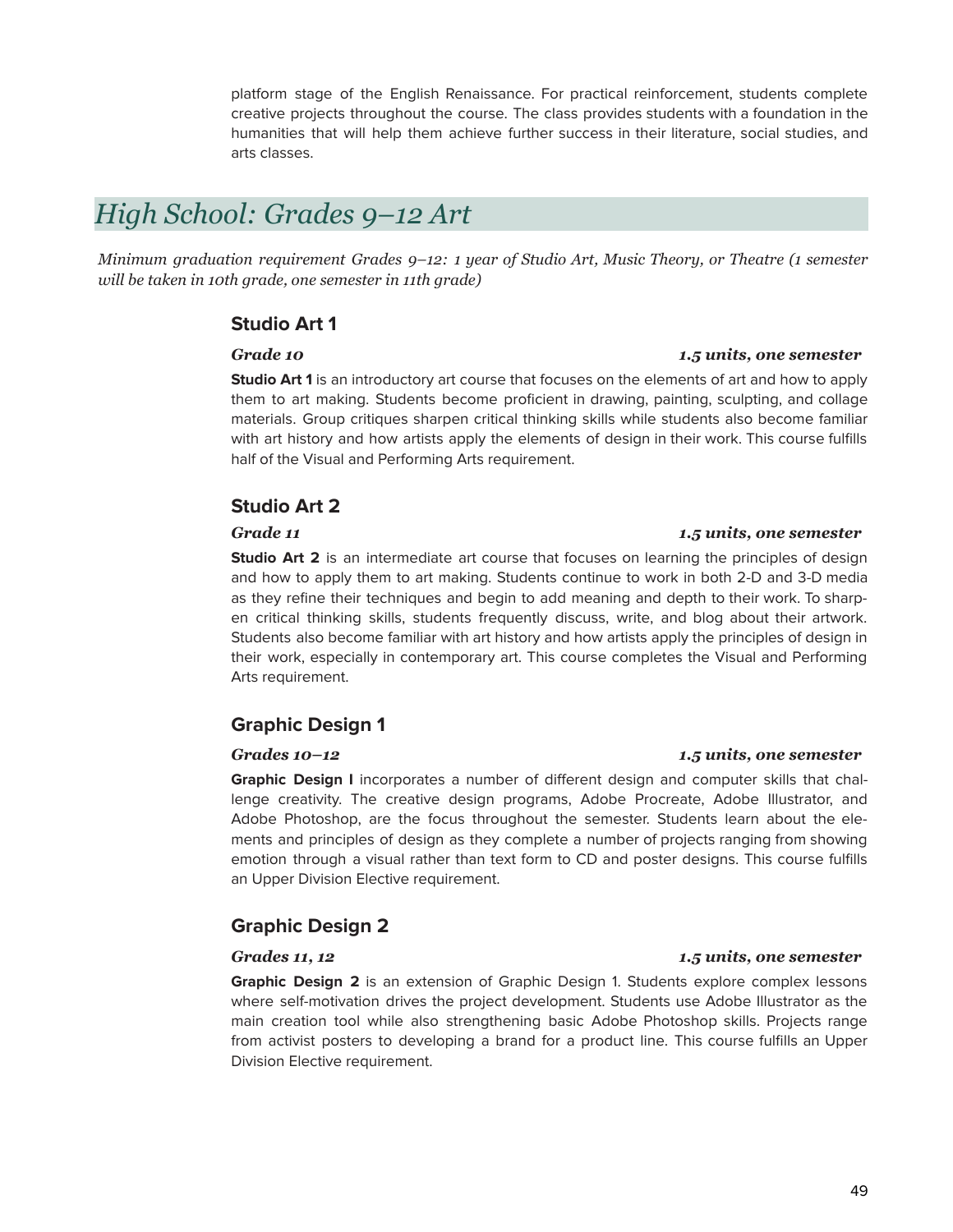### **Stop Motion Animation**

#### *Grades 10–12 1.5 units, one semester*

**Stop Motion Animation** is an introduction to animation and filmmaking. Students explore a wide variety of media and techniques through theme-based units and projects. Claymation, paper stop motion, and other forms of animation will be covered. Students learn basic film editing, plot design, character design, and digital storytelling techniques as they work in groups and learn delegation and teamwork. In each unit, students acquire new skills that allow them to successfully communicate their unique artistic viewpoint. Students continue to use tech- nology to communicate, conduct research, and create and/or publish artwork.

### **Digital Photography**

**Digital Photography** is an introductory photography course in which students look at landscapes, portraits, abstractions, advertisements and many other content areas to influence their work and showcase how they view the world. Students become familiar with digital cameras as well as the programs, Adobe Lightroom and Adobe Photoshop. Students express themselves creating unique projects that are thought-provoking and attractive.

#### **Required materials:**

DSLR Camera

### **Art Independent Study**

#### *Grades 9–12 0.5 unit, one semester*

Art independent study is a project-based course which is student focused. The instructor provides a thematic prompt and students create work to correspond to this prompt. This class is intended for beginners or for advanced students who want to have time to focus on shorter sustained projects. Art mediums range from drawing, painting, digital art, design, sculpture, or photography. Direction for the projects and the medium used is chosen by the students in this fun and flexible class. Taught two days a week at lunch.

### **Art History**

**Art History** is a semester-long elective that will focus on art and architecture from around the world, starting from the late 19th century up through the present. We will discuss how Modernism came to North and South America as well as the story of how art became Contemporary. We will focus on major movements like Abstract Expressionism, Cubism, Expressionism, Pop Art, and Minimalism as well as many more. Students will make cross cultural connections between works of art from around the world. They will learn how culture, religion, politics, and modernization shaped and continues to shape art. In addition to lecture and discussion, students will create artwork, engage in project based learning, and conduct research in order to delve deeper into the history of art.

### **AP Drawing**

#### *Grade 11, 12 3 units, one year*

**AP Drawing** is a college-level course for juniors and seniors. Students complete twenty-four pieces of art before the end of the year; twelve pieces correspond to the breadth section of their portfolio and twelve pieces correspond to the concentration section of their portfolio. The Drawing Portfolio addresses a very broad interpretation of drawing issues and media.

### *Grades 10–12 1.5 units, one semester*

#### *Grades 10–12 1.5 units, one semester*

#### 50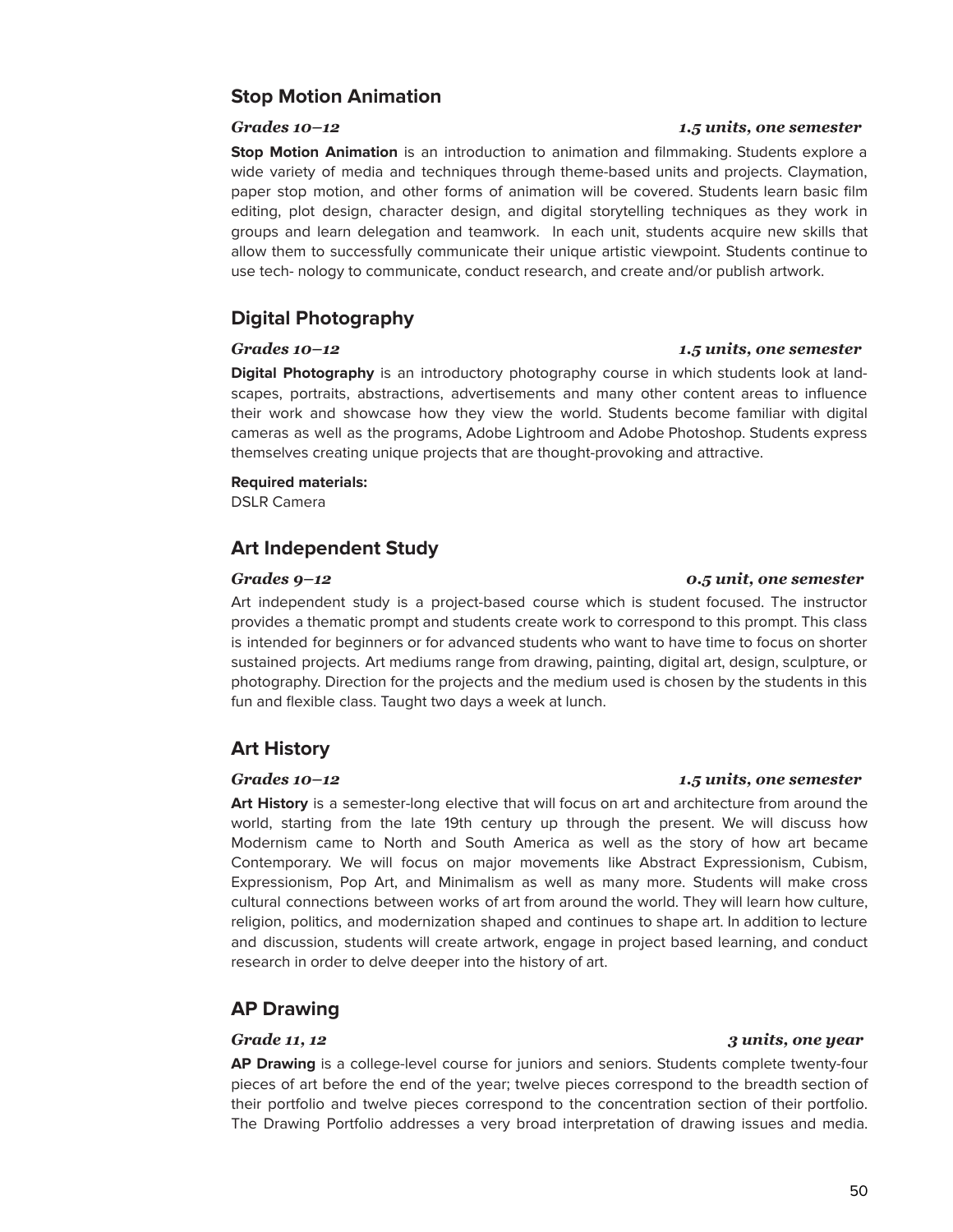Students learn line quality, light and shade, rendering of form, composition, surface manipulation, the illusion of depth, and mark-making through a variety of means which could include painting, printmaking, and mixed media. Student abstract, observational, and invented works demonstrate drawing competence. At the conclusion of the course the students submit their portfolio of twenty-four pieces to the AP Board for review.

### **AP 2D Art and Design**

**AP 2D Art and Design** is a college-level course for juniors and seniors. Students complete twenty-four pieces of art before the end of the year; twelve pieces correspond to the breadth section of their portfolio and twelve pieces correspond to the concentration section of their portfolio. The 2D Art and Design Portfolio addresses two-dimensional design issues. Students demonstrate understanding of 2D design through any two-dimensional medium or process, including, but not limited to, graphic design, digital imaging, photography, collage, fabric design, weaving, fashion design, fashion illustration, painting, and printmaking. At the conclusion of the course the students submit their portfolio of twenty-four pieces to the AP Board for review.

### **AP Art History**

#### *Grades 11, 12 3 units, one year*

**AP Art History** is a college-level course designed to help students develop their critical thinking skills as they acquire an understanding and knowledge of artwork and the historical context in which it was produced throughout history. Students will examine and critically analyze major forms of artistic expression from the earliest artwork through contemporary pieces from a variety of cultures. While visual analysis is a fundamental tool of the art historian, AP Art History also emphasizes understanding how and why art functions in context, considering such issues as patronage, gender, and the functions and effects of the art itself. After completing this course, students will take the AP Art History Exam.

### **Film as Literature**

**Film as Literature** develops students' skills in reading, thinking, writing, listening, and speaking through in-depth study of films in a variety of genres. Students discover how to "read" a film, analyzing its narrative structure, genre conventions, subtext, technical and artistic factors, and purpose. Students view films as an art form and as a means of communication beyond their entertainment purposes. Students examine how film reflects the culture and times in which they are made, and conversely, how motion pictures sometimes help shape attitudes and values in society.

Due to the mature nature of the content, parent permission is required to join this class.

#### **Course Materials:**

2001: A Space Odyssey The Graduate Rear Window Jaws Vertigo **Run Lola Run Lola Run** A Bronx Tale **Memento** The Godfather **Amelie** Pulp Fiction **American Beauty** Shawshank Redemption Truman Show One Flew Over the Cuckoo's Nest Flection The Martian The Mood for Love

#### *Grade 11, 12 1.5 units, one semester*

#### *Grade 11, 12 3 units, one year*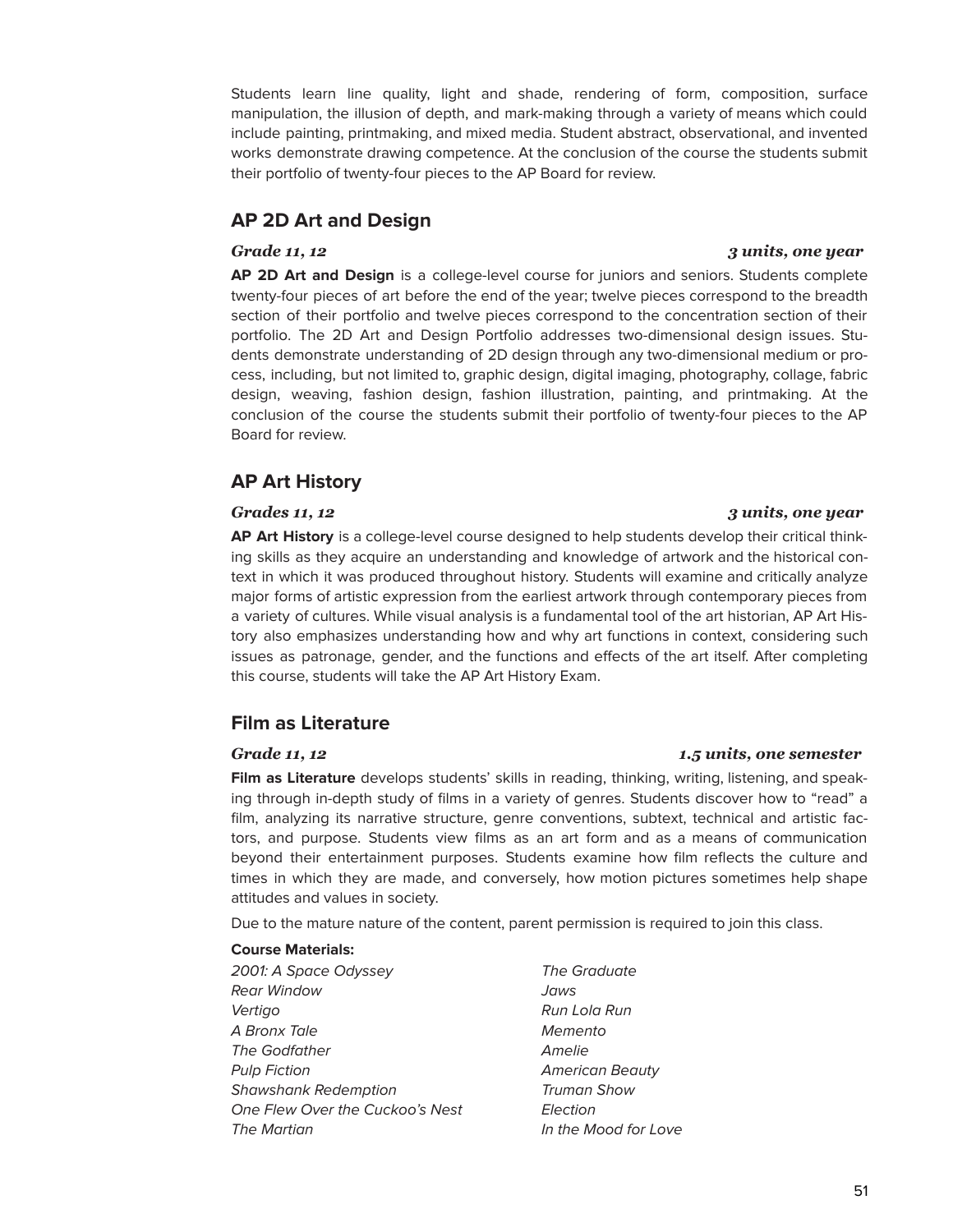## *High School: Grades 9–12 Music*

*Minimum graduation requirement Grades 9–12: 1 year of Studio Art, Music Theory, or Theatre*

### **Music Theory 1**

**Music Theory 1** introduces students to the fundamentals of music theory and practice. This course contains lectures, critical listening, written work, and creative composition activities, beginning with simple note and rhythm reading and advancing to basic harmonic analysis and musical composition. This course fulfills half of the Visual and Performing Arts require- ment.

### **Music Theory 2**

#### *Grade 11 1.5 units, one semester*

**Music Theory 2** gives students an intermediate overview of music theory and practice, building upon the foundational concepts learned in Music Theory 1. Topics of study begin with triads and advance to intermediate harmonic and formal analysis and musical arranging and composition. This course contains lectures, critical listening, written work, and creative composition activities. This course fulfills half of the Visual and Performing Arts requirement.

### **Women's Chorus**

**Women's Chorus** is a choir for girls in grades 9–10. This course gives students the opportunity to rehearse and perform a variety of choral literature encompassing many different musical styles and traditions, and to participate in concerts, festivals, and com- petitions. In rehearsal, students learn vocal technique, stage presence, performance, ear training skills, choral singing (up to 3 or 4 part harmony), and work on solo and/or small group singing and creative projects. Each year, the Women's Chorus may participate with the Pinewood Singers in a touring opportunity, generally rotating between international and national tours.

*(course may be taken multiple times)*

### **Pinewood Singers**

#### *Grades 9, 10 (boys, 11, 12 (co-ed) 3 units, one year*

**Pinewood Singers** is a mixed voice vocal ensemble for boys in grades 9–12 and girls in grades 11–12. The group rehearses and performs a variety of choral literature encompassing many different musical styles and traditions, and participates in concerts, festivals, and competitions. In rehearsal, students learn vocal technique, stage presence, performance, ear training skills, choral singing (up to 6 part harmony), and work on solo and/or small group singing and creative projects. Each year, students may participate in a touring opportunity, generally rotating between international and national tours.

*(course may be taken multiple times)*

### **A Cappella Ensemble—Take Note**

#### *Grades 9–12 (audition required) 3 units, one year*

This year-long course is designed to give students an intermediate/advanced understanding of vocal technique, harmony, rhythm, and musical expression through the rehearsal and per-

#### *Grades 9, 10 3 units, one year*

### *Grade 10 1.5 units, one semester*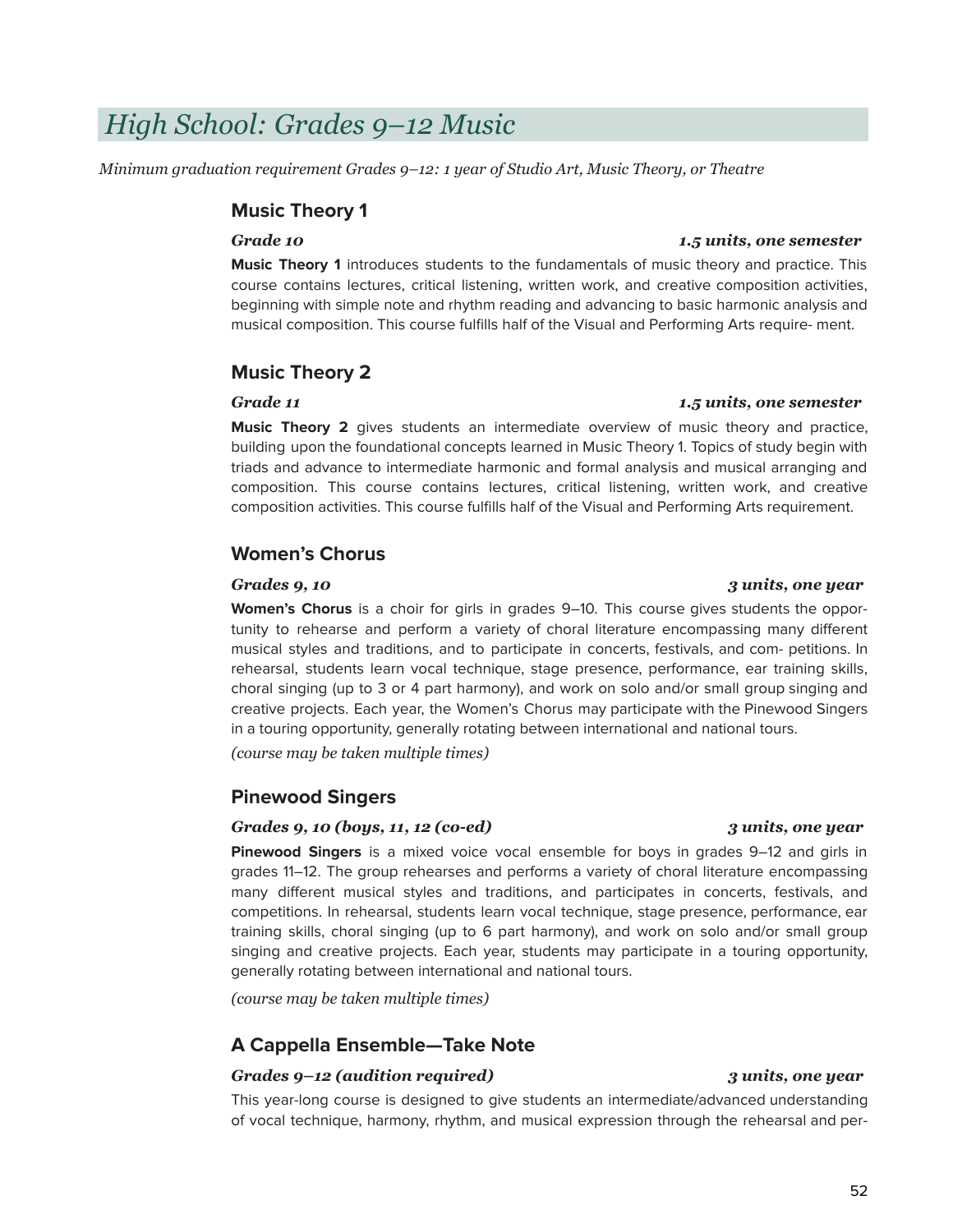formance of small ensemble contemporary pop and jazz a cappella music. Solo and ensemble performance technique will be taught and practiced, and choreography may be added to certain pieces. Students may also have the opportunity to learn about a cappella arranging. Enrollment in Take Note is determined by an audition held at the end of the previous school year. Each year, the group has opportunities to perform in concerts, competitions, festivals, and other local gigs. The group also produces a professional studio recording of three to four songs each year.

*(course may be taken multiple times)*

## *High School: Grades 9–12 Theatre*

*Minimum graduation requirement Grades 9–12: 1 year of Studio Art, Music Theory, or Theatre*

#### **Theatre 1**

#### *Grade 10 1.5 units, one semester*

#### **Theatre 1** is a beginning acting class that introduces students to the dramatic arts, allowing them to experience the diversity and excitement of theater and enabling them to gain confidence in performance on stage and off. Students will study and perform exercises designed to build skills in character development, vocal projection and voice, face, and body expressiveness. Some of the specific areas of study may include improvisation, storytelling, method acting, memorization techniques, and non-verbal communication. Students will communicate their understanding of concepts covered in this class through short essays on character analysis and dramatic criticism, and through peer evaluations and oral presentations. This course fulfills one-half of the Visual and Performing Arts requirement.

#### **Theatre 2**

**Theatre 2** continues to build on the skills introduced in the Theatre 1 class. Additional areas of study will include an emphasis on acting techniques, voice and diction, blocking and movement, script analysis, set and lighting design, production process, and audition techniques. Performances will be filmed for self-review and evaluation and students will be graded on daily participation, monologues, scenes, and readings presented in class as well as through a variety of written work. This course fulfills one-half of the Visual and Performing Arts requirement.

#### **Technical Theatre**

In **Technical Theatre** students work hands-on as designers, carpenters, and technicians in the areas of stagecraft, lighting, and stage management. Students in Technical Theatre will provide the essential technical assistance for all productions and events held at Pinewood. Technical Theatre students may be asked to participate during evening hours to work backstage during dress rehearsals and during the run of the show.

*(course may be taken multiple times)*

#### **Drama**

#### *Grades 9, 10, 11, 12 pass/no pass, one semester*

Every year, Pinewood Performing Arts produces two full-scale theatrical productions, a

#### *Grade 11 1.5 units, one semester*

#### *Grades 9–12 0.5 unit, one semester*

#### 53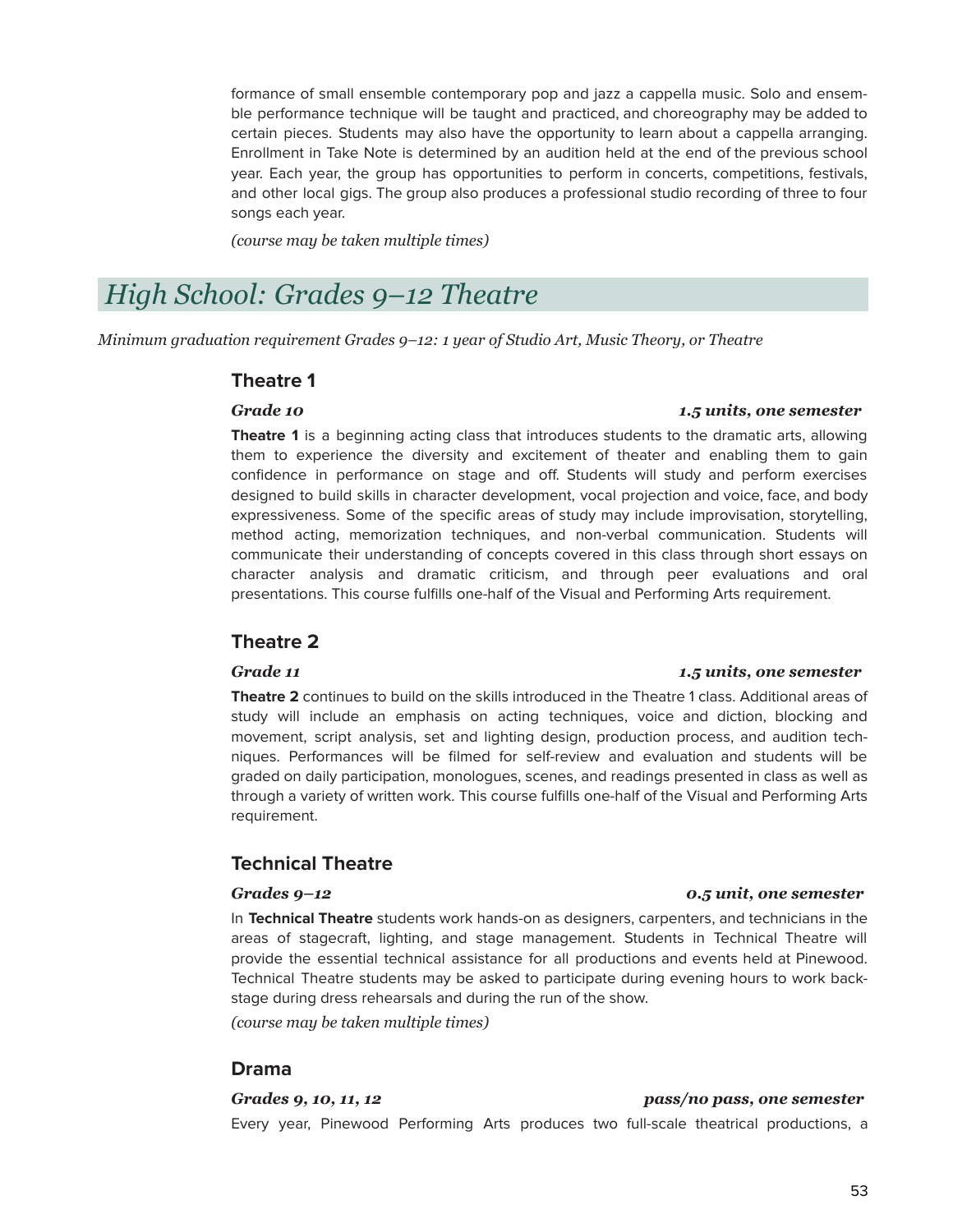straight play in the fall and a large-scale musical in the spring. Though it varies from season to season, an additional small-cast musical may also be offered in the winter. Casting is done at the discretion of the director and musical director who base their decisions on the student audition, availability, and overall impression. All roles are available to all students who audition regardless of experience or class year. Each production takes six to twelve weeks with rehearsals held after school. Rehearsals culminate in a run of fully produced performances open to the public.

*(course may be taken multiple times)*

### **Dance Fitness**

#### *Grades 9, 10, 11, 12 pass/no pass, one semester*

**Dance Fitness** gives students the opportunity to develop their skills and technique in dance. Students will learn various genres of dance, learn basic choreographic skills, build cardiovascular stamina, and have performance opportunities both on-campus and in the community.

*(course may be taken multiple times)*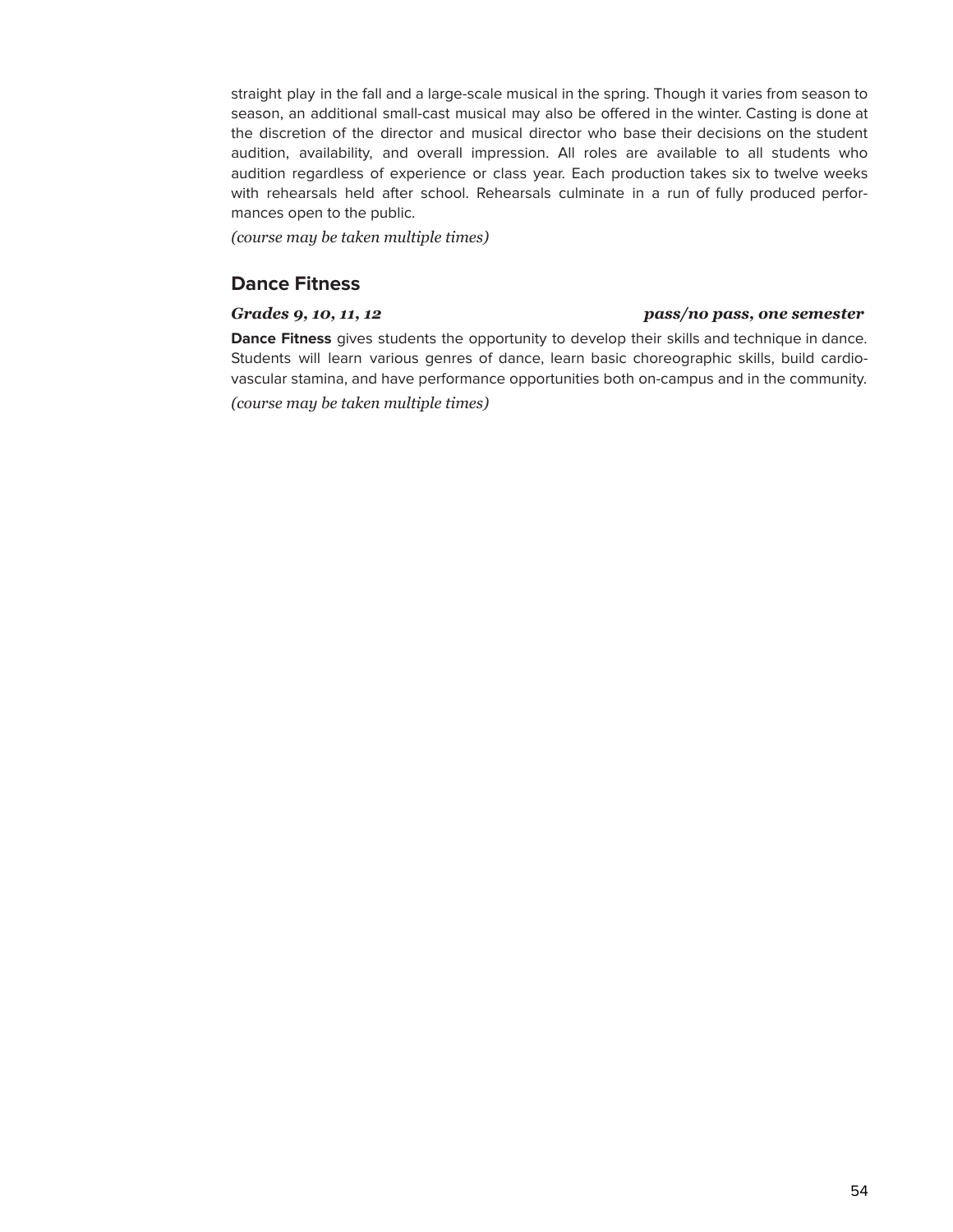## Computer Science Curriculum

*The Computer Science curriculum prepares students for the 21st century by providing them with foundational knowledge, concepts, and critical thinking skills in a project-based learning environment. Students engage in active learning through collaborative as well as individual projects. Knowledge, concepts, reflections, problem solving, and analytical skills are practiced in all classes.*

*Incorporation of the design thinking and engineering process model will help students explore prototyping, iterations, testing, making, and communicating—a natural partner to computer science and technology. In addition, students learn and practice solving problems by applying computational thinking concepts and skills to logic-based processes and challenges. Student-centered learning, risk-taking, and accepting and embracing change is the approach modeled and expressed. A variety of content and methods are presented to* empower students. A key skill and factor for success in the 21st century world is embracing and accepting *change and continued improvement.*

## *Junior High: Grades 7 & 8*

*Minimum requirement Grades 7 & 8: Computer Science, Technology, and Engineering 7 and 8*

### **Computer Science, Technology, and Engineering 7**

#### *Grade 7 0.5 unit, one semester*

**Computer Science, Technology, and Engineering 7** focuses on providing a solid foundation and understanding of computer science by delving into technology concepts and developing critical thinking skills. This course covers computer fundamentals, an introduction to coding languages and web design, block programming, technology concepts and trends, computer/network troubleshooting, extensive technology vocabulary, and digital citizenship. A well rounded approach includes ensuring that students are efficient and comfortable with design thinking concepts such as problem solving, communicating, ideation, prototyping, and testing.

### **Computer Science, Technology, and Engineering 8**

#### *Grade 8 0.5 unit, one semester*

**Computer Science, Technology, and Engineering 8** builds upon previous knowledge and skills acquired in the 7th grade computer science class by delving into technology concepts and applying design and computational thinking problem solving methodologies. This course covers design thinking, computational thinking, programming concepts, physical programming, robot programming, HTML/CSS/JavaScript, and prototyping tools proficiency. Students will keep an online engineering-type journal to follow, organize, share, reflect, and communicate their journey. Advanced students will be challenged with additional projects, as well as the opportunity to assist the teacher with other students, thus providing a more in-depth understanding of the material and concepts.

### **Design and Engineering 8**

**Design and Engineering 8** is a project-based course in which students will evaluate complex problems as they invent, design, prototype, test, and communicate about each project they undertake. Expanding on prior experience and knowledge, students will be inspired to design and create using new tools, skills, and software, including 3D printers and laser cutters. Through an ePortfolio, students will create their own Engineering Journal to document and

#### *Grade 8 1.5 units, one semester*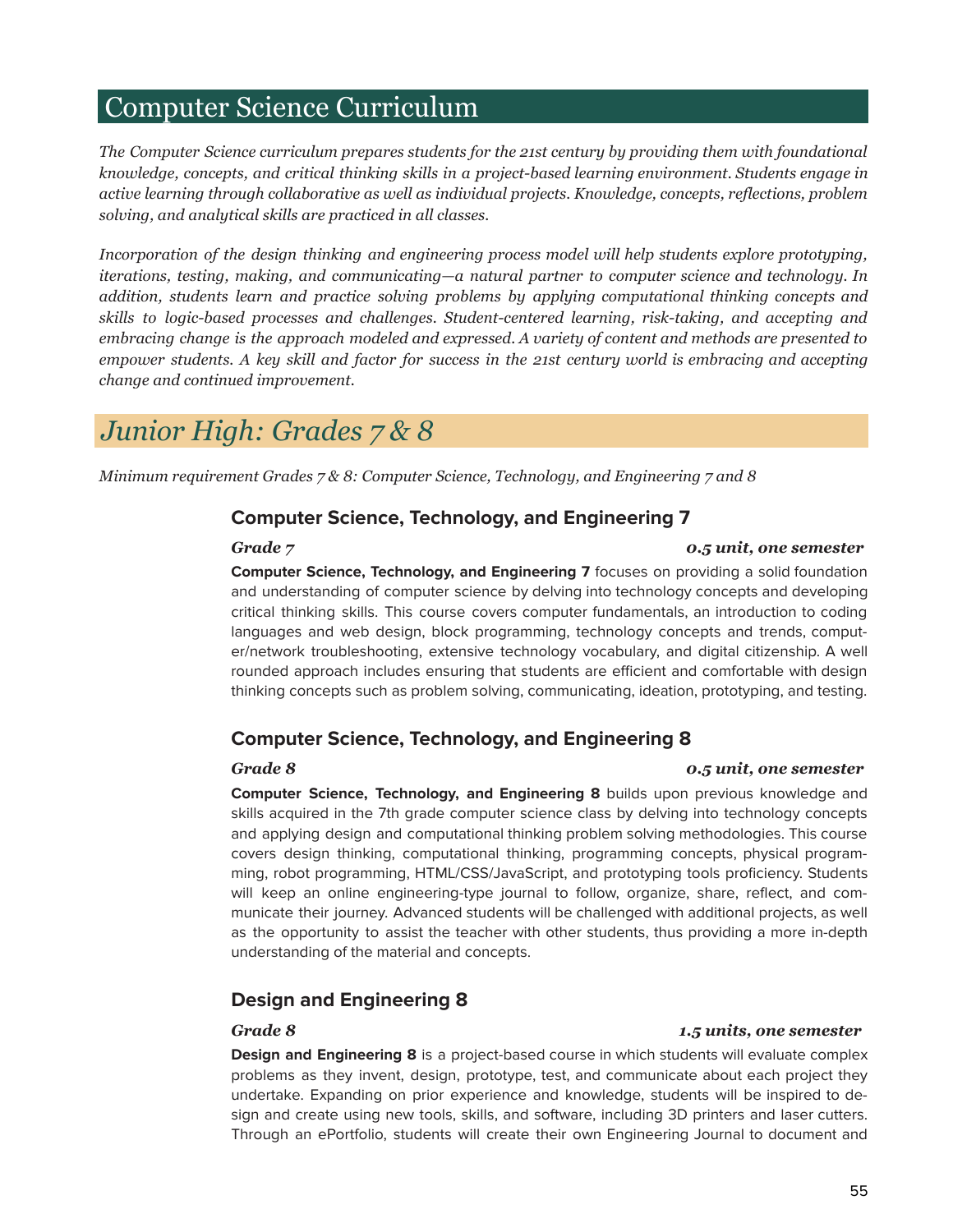reflect on the design process as it relates to each class challenge. Failure and risk, inherent aspects of the design thinking process will provide added potential for gaining knowledge and learning new skills. Throughout the semester, students will take an active role in deciding the scope and content of the projects with fun and creativity being key cornerstones of the class.

*(Design and Engineering 8 is one of three courses that satisfy the 8th grade arts rotation)*

## *High School: Grades 9–12*

*Minimum graduation requirement Grades 9–12: 1 semester of Exploring Computer Science*

#### **Exploring Computer Science**

#### *Grade 9 1.5 units, one semester*

**Exploring Computer Science** is an introductory class that exposes students to the beauty, joy, and usefulness of computing and its effects on their lives and on the evolution of society. Students learn about and practice computational thinking and programming through a combination of lectures, regular hands-on lab activities, and numerous programming projects. They learn about computing as a creative human activity, levels of abstraction, algorithms, and the impacts of computing on our lives. Students also develop and sharpen their computational thinking abilities and skills by analyzing and solving problems through programming, building a project portfolio, and regularly reflecting on their own work as well as the work of others.

#### **Digital Production and Fabrication**

#### *Grades 9–12 1.5 units, one semester*

**Digital Production and Fabrication** will focus on expansive usage of makerspace tools and equipment and the digital applications that inform them. In addition to using a variety of professional platforms to design and create digital projects, students will also learn how to properly calibrate and customize machines, drivers, and workflows to best suit each project's specific needs and features. Students will be encouraged to push the limits of their imaginations and the tools that help bring their digital creations to life.

#### **Fundamentals of Computer Science**

## *Grades 10, 11, 12 1.5 units, one semester*

**Fundamentals of Computer Science** builds upon the foundation developed in the Exploring Computer Science course, covering more advanced principles, topics, and skills. This handson, project-based course uses the Python programming language which is very popular in colleges and universities, and makes it easy for students to branch out into new languages in the future. In this course, students use programming to compose music, create their own adventure games, learn to process and manipulate digital images, and solve various problems using algorithms designed for effectiveness and efficiency. In addition to programming, this course covers some "Big Ideas" of computing, such as abstraction, recursion, design, concurrency, simulation, and the limits of computation.

### **Mobile App Development**

#### *Grades 11, 12 1.5 units, one semester*

**Mobile App Development** takes the knowledge and skills gained in the Exploring Computer Science and Fundamentals of Computer Science courses and applies them to mobile app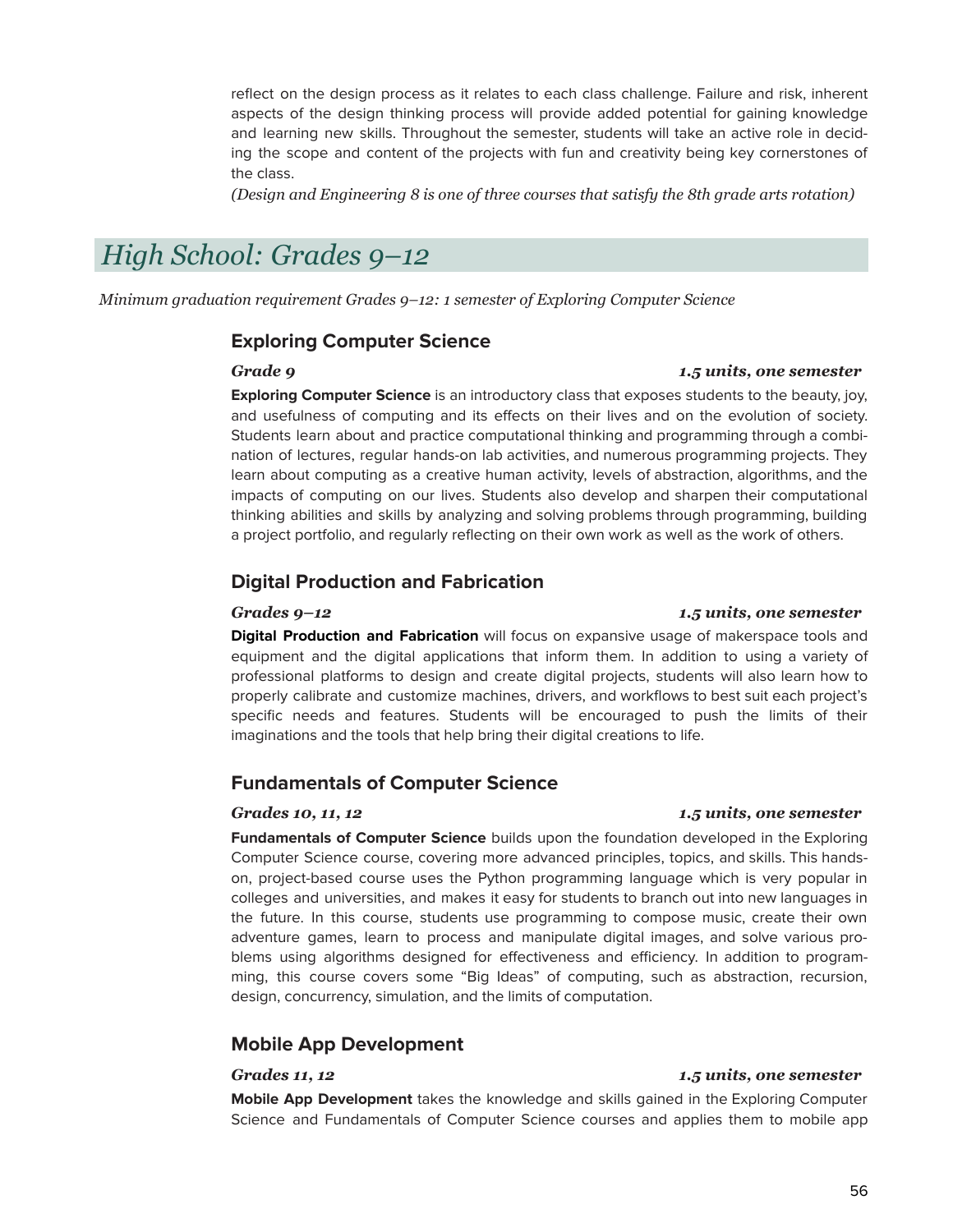and game development. The students learn to design and create mobile apps and games using a cross-platform software development environment and language, enabling them to run and showcase their projects on both Apple and Android devices. The course covers key mobile app principles and challenges, like user interface design issues, interactivity, performance, and resource utilization. In addition to programming, this course covers important computational thinking concepts and skills, such as connecting computing to the real world, creating innovative and useful computer programs, abstracting, analyzing problems and computer artifacts, communicating using computing, and effective collaboration.

### **Advanced Computer Science**

#### *Grades 11, 12 1.5 units, one semester*

**Advanced Computer Science** is a follow-on course to Fundamentals of Computer Science (a prerequisite course), and covers more advanced topics and concepts using object orientation, recursion, data structures, and algorithms, to more effectively and efficiently solve different kinds of problems. Students learn how to create their own "software agents" and program them with intelligent behavior so that they can perform "search and rescue" (or "find and destroy") missions, as well as walk/solve different types of mazes of various difficulty levels. Like the other courses in the CS curriculum, this course covers and reinforces some "Big Ideas" of computing, such as data and functional abstraction, design, recursion, concurrency, simulation, and the limits of computation.

This course is entirely online, which means that students can take the lessons on their own schedule, as long as they stay on the course timeline and complete projects and assignments in sync with the other students in this "virtual class."

### **AP Computer Science Principles**

#### *Grades 11, 12 1.5 units, one semester*

**AP Computer Science Principles (AP CSP)** teaches students to effectively create data and functional abstractions, models, and simulations of phenomena and processes, and gain knowledge and skills which are an important "computing literacy," both personally and to society as a whole.

The course deepens the understanding and skills taught in previous prerequisite courses, around the "Big Ideas" of computing, such as creativity, networking, abstraction, programming, big data, privacy, security, algorithms, and more. The curriculum emphasizes making connections between computing and other knowledge domains, and researching the potentially beneficial and harmful impacts of computing on individuals and society.

As part of the course, students are completing the in-course Performance Tasks defined by the College Board, and are prepared to take the AP CSP exam in May.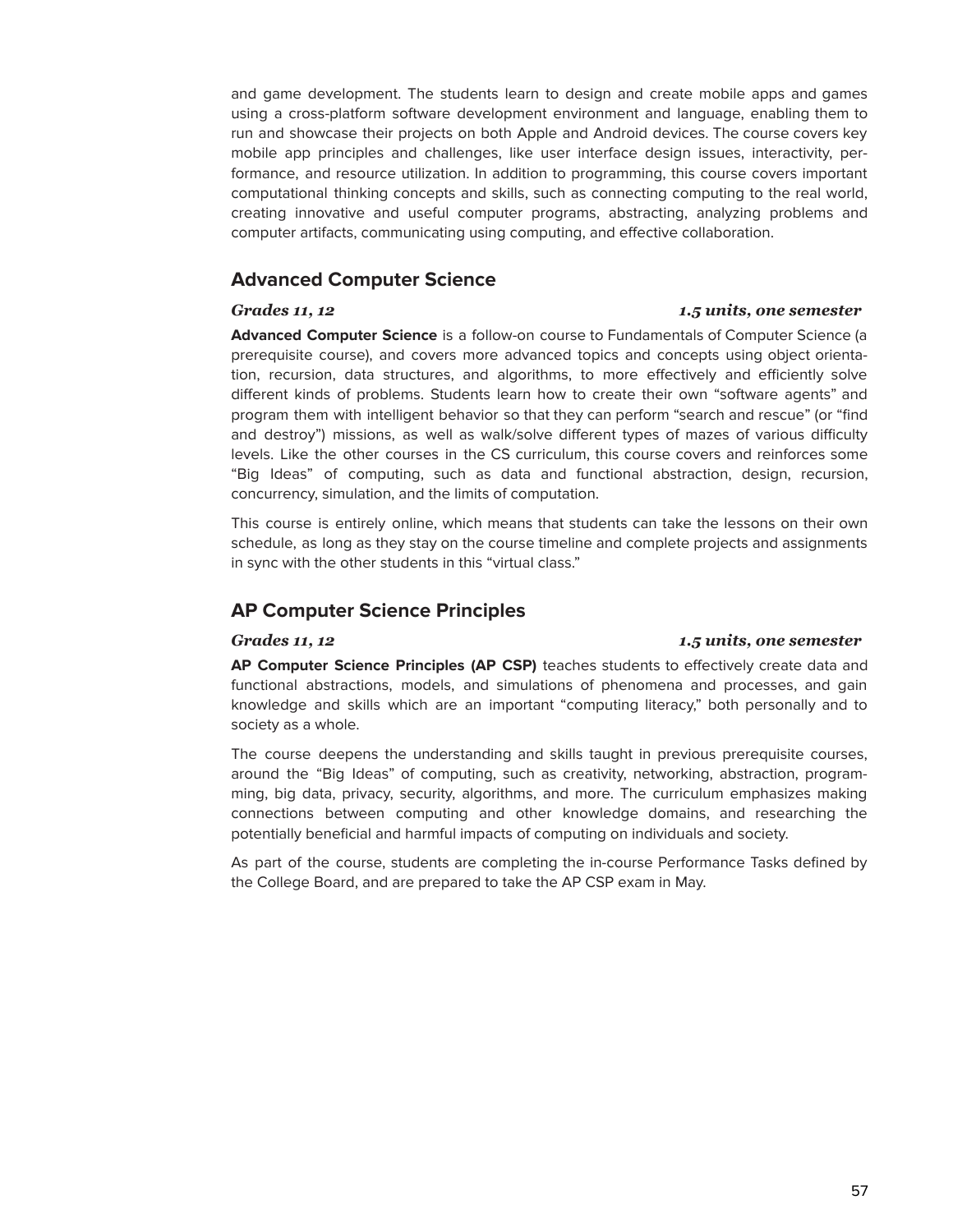## Communications Curriculum

*Communication courses at Pinewood establish a solid foundation for ef ective presentation through public speaking, news reporting, opinion and editorial writing, structured speech and debate, and an annual record of the school news, events, and community.*

## *Junior High: Grade 7*

### **Communications 7**

#### **Communications 7** is a foundational course in formal public speaking and presentation. Students will be taught basic communication mechanics including, but not limited to: eye contact, volume and inflection, stance and dress, prop usage, hand and body gestures and language. The main goal is to remove the stress and anxiety associated with public speaking by preparing students with an organized plan and structure in a nurturing environment. In addition to extemporaneous speeches, students will give a variety of formal speeches including one group speech. Students will prepare a proper outline for each formal speech and participate in the critique process. Teacher and peer reviews will help students refine their skills. Classroom use of the iPad will allow students to record their presentations, practice, review, and self-evaluate their performances.

*(Communications 7 is one of three mini-courses included in the 7th grade arts rotation)*

### **Junior High Speech and Debate Club**

#### *Grades 7 & 8 club only, one semester commitment*

The focus for **Junior High Debate** is on allowing 7th and 8th graders to gain exposure to parliamentary debate, as well as to learn the basics of research and public speaking skills in a non-competitive environment.

*(course may be taken multiple times)*

## *High School: Grades 9–12*

#### **Speech and Debate**

#### *Grades 9–12 0.5 unit, one semester*

**Debate** offers students an opportunity to refine their research, analytical, and public speaking skills. Pinewood competes in parliamentary and Lincoln-Douglas debate formats and participates in competitions within the Coast Forensic League (CFL) and at invitational tournaments. Pinewood is an affiliate member of both the National Forensic League (NFL) and the California High School Speech Association (CHSSA).

*(course may be taken multiple times)*

### **Journalism**

**Journalism** students in grades 9–12 produce the Pinewood newspaper and corresponding website, The Perennial, giving interested students first-hand experience in the production and circulation of a monthly newspaper. The class emphasizes news, editorial, feature and sports writing as well as photography, illustration, and design. Reporters have one to three weeks,

#### *Grades 9–12 0.5 unit, one semester*

#### *Grade 7 0.5 unit, one semester*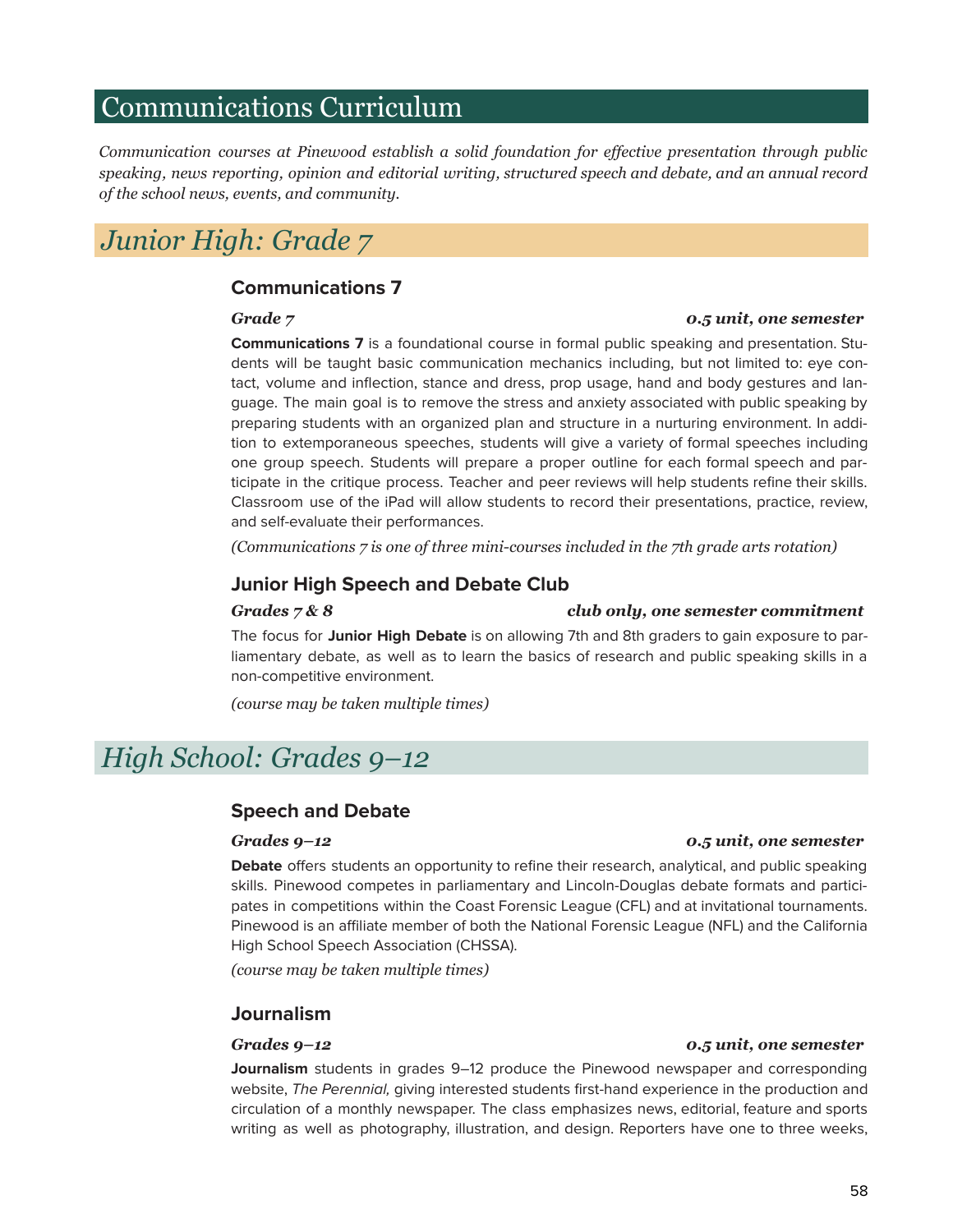depending on the monthly issue, for researching, interviewing, and writing the drafts and final copies of stories assigned to them. Student photographers attend school events and take professional photos for print and online use. Illustrators create comics and graphic design elements to add visual impact. Editors learn journalistic editing skills and how to men- tor younger writers. This class meets regularly twice a week, plus outside hours when necessary to meet deadlines.

*(course may be taken multiple times)*

#### **Yearbook**

#### *Grades 9–12 0.5 unit, one semester*

The **Yearbook** class produces the Paragon, Pinewood's yearbook for grades 9–12. Yearbook students create a comprehensive record of the people, organizations, and events that take place each year at Upper Campus. Yearbook staff members develop publishing skills and learn the basics of digital photography, graphic design, interviewing, proofreading, and layout design principles. Because the yearbook is produced through a web-based program, students use the latest design software and become proficient users by the end of the course.

*(course may be taken multiple times)*

### **Audio/Video Production**

#### *Grades 10–12 1.5 units, one semester*

In **Audio/Video Production**, students will be responsible for collectively producing a weekly school news program. The goal will be a 5-6 minute webisode per week, with each webisode containing:

- Announcements/campus updates
- Sports/athletics
- Weather
- Interviews and/or feature segments (ahem, journalism students!)
- Birthdays
- Joke-of-the-week
- …and more!

Students will record, perform, and edit their individual segments using professional-grade equipment including cameras, microphones, audio recorders, lighting, and editing software. Additionally, students will create their own post-production elements such as titles, lower thirds, intros and outros, and more. This course will require students to coordinate with each other as well as other departments, groups, and/or members of the Pinewood community, both during and outside of regular class time, in order to meet the weekly deadline.

*(course may be taken multiple times)*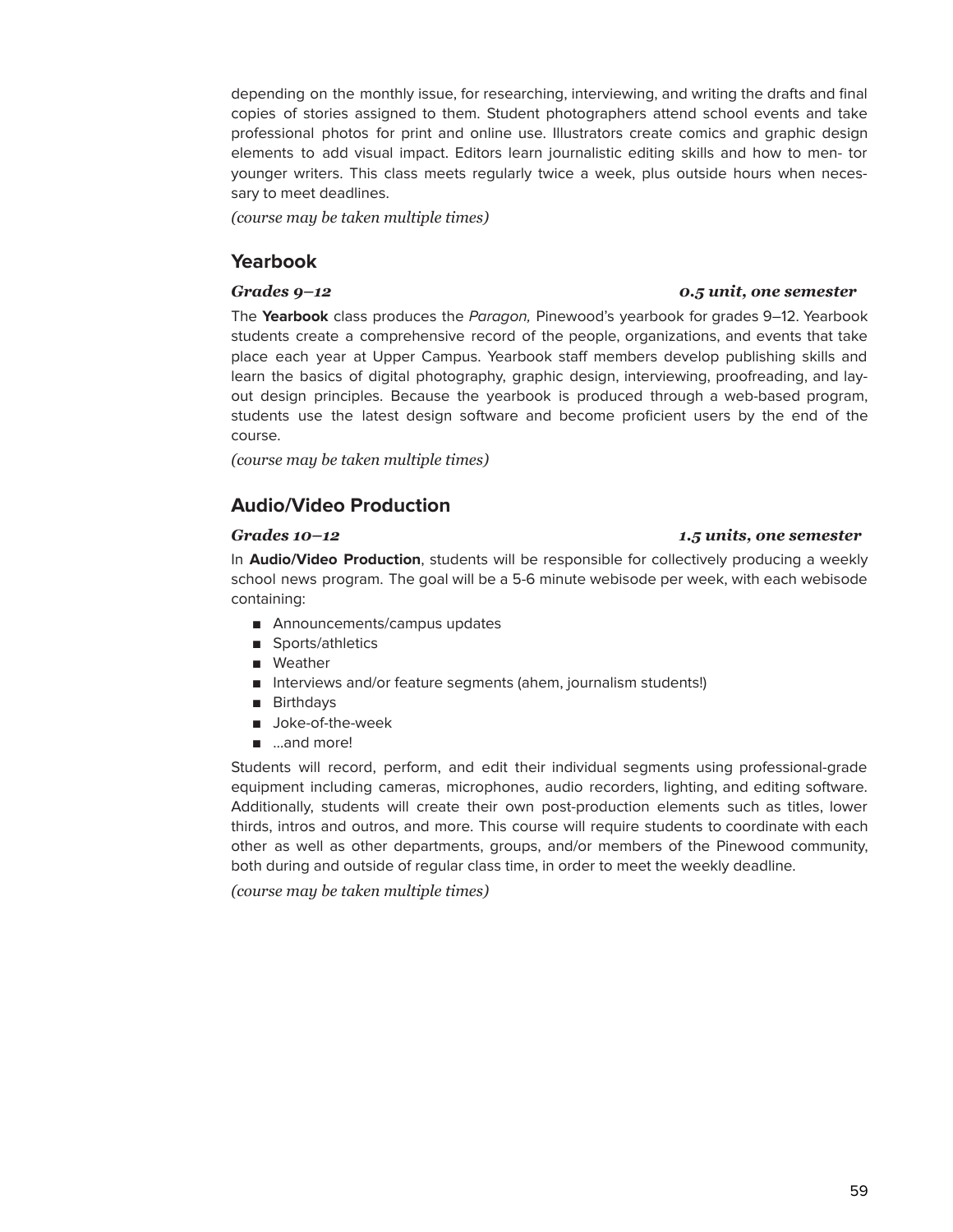## Physical Education & Health Curriculum

The goal of the Pinewood physical education program is to engage students in a variety of activities that will contribute to the development of a positive attitude toward physical fitness and a life-long habit for healthy *living. Through fitness activities, and individual and team sports, Pinewood's physical education classes help foster self-confidence, sociability, teamwork, and sportsmanship. In addition to the required physical education courses, Pinewood encourages all students to participate in the school's interscholastic athletics program.*

Health is a two-week course given during the 7th, 8th, 9th, and 10th grade years. Pinewood health classes aim *to promote healthy choices and decision making by teaching the skills necessary for weighing options, making decisions, and developing behaviors that lead to positive lifestyles. Students assess their attitudes and behavior patterns and evaluate the impact their lifestyle choices have on their communities and their own well-being. Topics suit the developmental needs of each grade level.*

## *Junior High: Grades 7 & 8*

### **Physical Education 7/Physical Education 8**

#### *Grades 7 & 8 1 unit, one year (each grade level)*

**Physical Education 7** and **Physical Education 8** expose students to a variety of activities that engage them in life-long activities, team sports, fitness and wellness. Students learn rules of games, proper sport etiquette, teamwork, and cooperation in a supportive and at times, competitive environment. All students in 7th and 8th grades participate in required physical education class every other day with the goal of gaining self-confidence and developing fitness habits for a healthy life.

### **Health 7**

**Health 7** focuses on establishing personal values, managing stress, anxiety, and depression. Students learn to recognize bullying and discuss tools and processes to combat it. Other topics of discussion include body image and eating disorders, friendship and intimate relationships, human development and reproduction, cigarettes, marijuana, and alcohol.

### **Health 8**

#### *Grade 8 no credit, two weeks*

**Health 8** continues discussing topics from Health 7. Further discussions focus on getting along with diverse peers, media influence on self-esteem, cyber citizenship, drugs and alcohol, responsible relationships, and preparing for high school.

## *High School: Grades 9–12*

#### **PE/Athletics**

#### *Grades 9 & 10 1 unit, one year (each grade level)*

**PE/Athletics** (taken in grades 9 and 10) fulfill the state requirement for physical education. Students participate in individual and team sports, lifelong wellness initiatives, and a variety of physical fitness programs. In addition to focusing on athletics and physical fitness, students

#### *Grade 7 no credit, two weeks*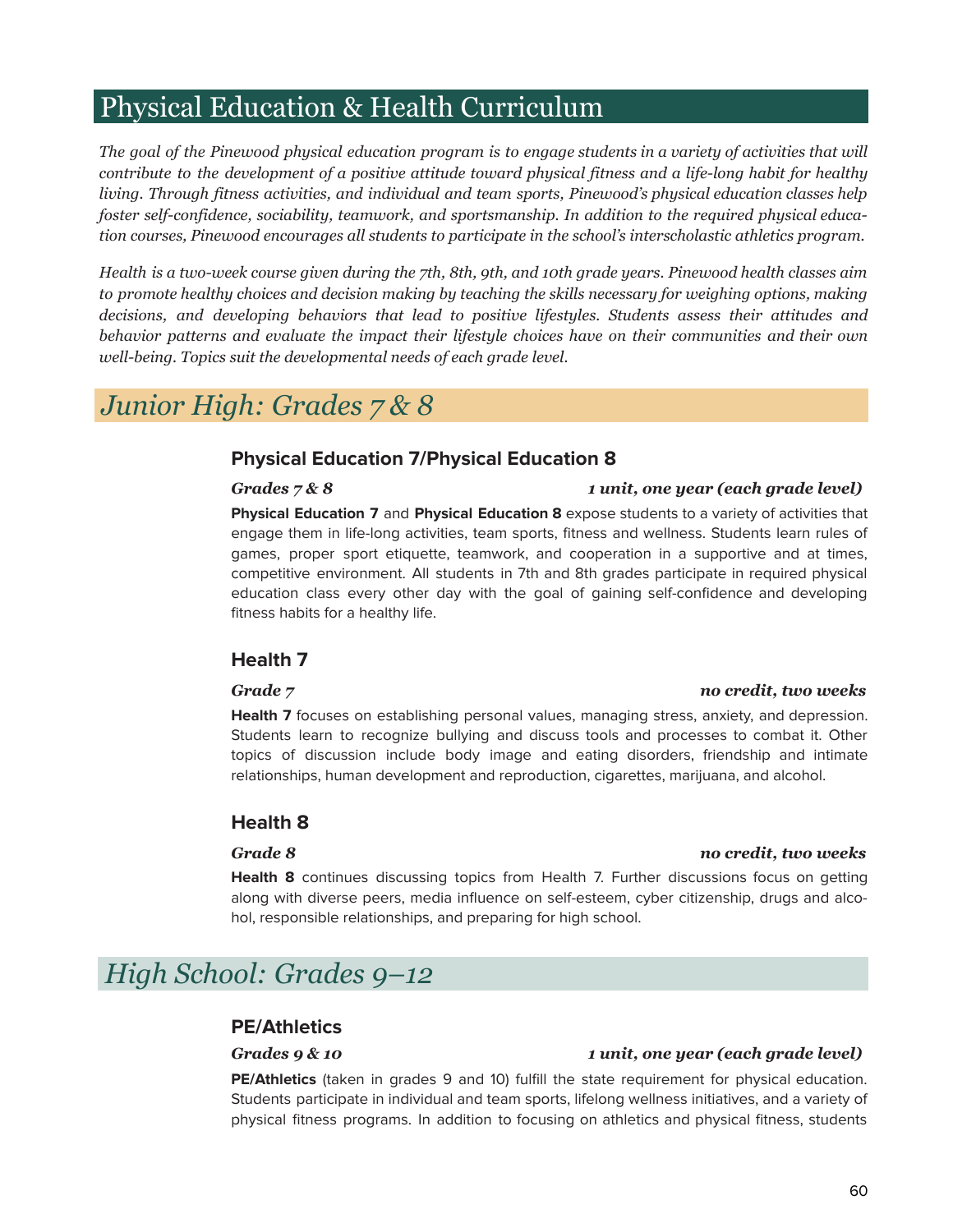certify in first aid and CPR and learn healthy eating habits through nutrition.

Student Athletes may fulfill the 10th grade PE/Athletics requirement by playing on a Pinewood athletic team or on an approved competitive team outside of Pinewood for a minimum of two seasons. This can be a mix of sports, e.g Girls Tennis in Semester 1 and Girls Soccer in Semester 2. One sport season must be completed in 10th grade. One sport season is equal to one semester of PE/Athletics.

### **Health 9**

#### *Grade 9 no credit, two weeks*

**Heath 9** delves deeper into the topics covered in Health 8. Additionally, students discuss gender stereotypes, sexual harassment, sexual assault, and drug abuse.

### **Health 10**

### *Grade 10 no credit, two weeks*

**Health 10** reviews pertinent topics from previous years. New material explores healthy sleep habits, media pressure, sexual choices and accountability including abstinence, contraception and pregnancy, STDs and STIS.

### **Dance Fitness**

**Dance Fitness** gives students the opportunity to develop their skills and technique in dance. Students will learn various genres of dance, learn basic choreographic skills, build cardiovascular stamina, and have performance opportunities both on-campus and in the community. *(course may be taken multiple times)*

#### *Grades 9, 10, 11, 12 pass/no pass, one semester*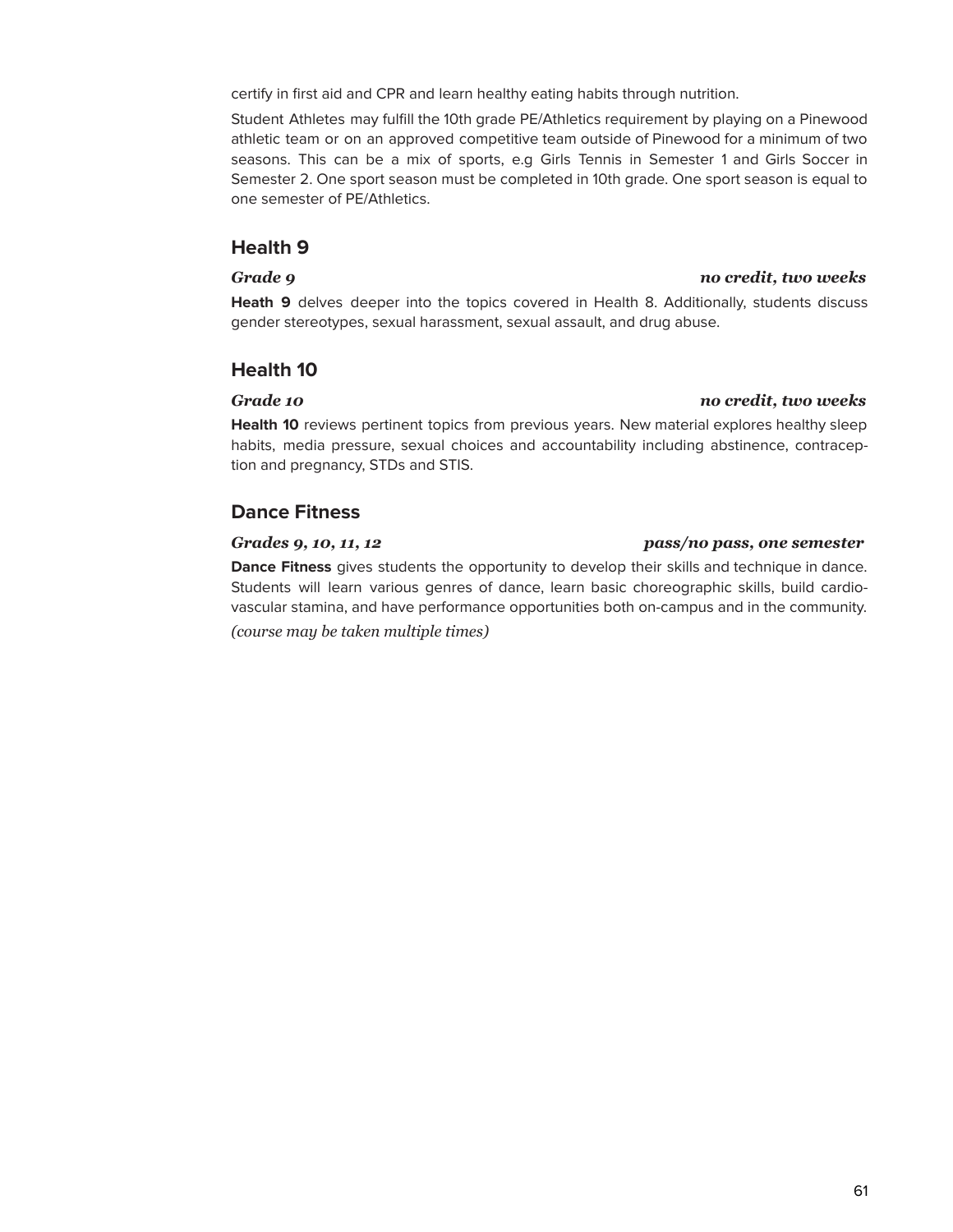## Criteria for Placement and Advancement

## *Junior High: Grades 7 & 8*

<span id="page-61-0"></span>With the exception of math and world language courses, placement in 7th and 8th grade classes is based on student grade level with all students in the grade taking the same course. For students entering 7th grade, *placement in math is based on teacher recommendation and placement test scores. Placement in a 7th grade French, Mandarin, or Spanish class is based on prior experience, placement exam, and teacher recommen*dation. Placement in 8th grade math and world language classes is based on semester 1 and quarter 3 grades *and teacher recommendation.*

#### **Mathematics**

#### **Algebra 1A (7th grade)**

All incoming 7th graders will be enrolled in an Algebra 1 class, either **Algebra 1A and 1B** (a two year Algebra 1 class), or Algebra 1 Accelerated (a one year Algebra 1 class).

#### *Advancement:*

■ students in Algebra 1A continue to **Algebra 1B**

#### **Algebra 1 Accelerated (7th grade)**

To be considered for placement in Algebra 1 Accelerated, students will need:

- teacher recommendation
- grade of 90% or higher on 7th Grade Placement Exam
- an excellent academic record in 6th grade
- demonstrate full mastery of all prerequisite math skills

#### *Advancement:*

- students in Algebra 1 Accelerated who achieve over 75% and have a teacher recommendation will enroll in Geometry (8th grade)
- students who achieve below 75% will enroll in Algebra 1B

#### **Algebra 1B (8th grade)**

Students in Algebra 1A continue to **Algebra 1B**.

#### *Advancement:*

- students in Algebra 1B (8th grade) who achieve over 75% will enroll in high school Geometry (9th grade
- students who achieve below 75% in Algebra 1B will enroll in a one year high school Algebra 1 class (9th grade).

#### **Geometry (8th grade)**

To be considered for placement in Geometry, students will need:

■ a grade of 70% or higher in Algebra 1 Accelerated

#### *Advancement:*

- students in Geometry (8th grade) who achieve over 93%, and who also achieved over 93% in Algebra 1 Accelerated (7th grade) are offered placement in Algebra 2 Advanced
- students who achieve over 70%, but do not place into Algebra 2 Advanced, will enroll in Algebra 2.
- students who achieve below 70% re-enroll in high school Geometry
- an Algebra 2 placement assessment may be given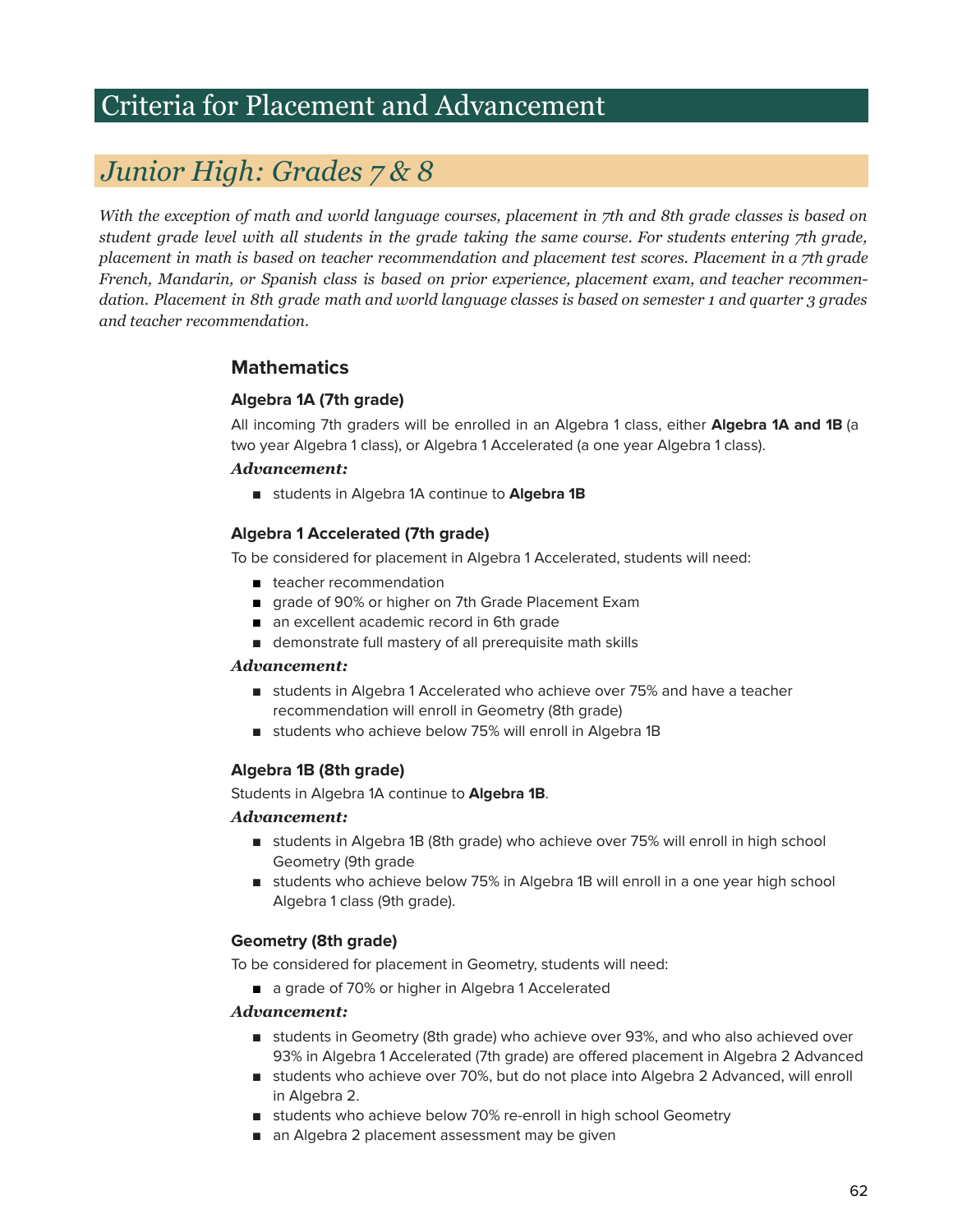### **World Languages**

For all students entering 7th grade (this includes students coming from Pinewood's Middle Campus) and new students entering 8th grade, course placement is based on a combination of the results of our online placement or proficiency exam and teacher recommendation. We use the Avant PLACE exam for students new to Pinewood, and the STAMP 4s for current students. Students are placed according to this [chart.](https://docs.google.com/document/d/1J4YooWYCUkLYZfQz1t5copAg0mVW7WZXszliSXz3F54/edit?usp=sharing) Occasionally, teacher recommendation supersedes the PLACE or STAMP 4s score.

For students new to Pinewood, placement is based on the following criteria:

- PLACE exam results
- previous coursework
- teacher recommendation

## *High School: Grades 9–12*

Course placement in high school depends on grade level as well as specific department and course placement *guidelines. For example, in 9th and 10th grades, students take the same grade-specific Literature class* (Literature 9 and Literature 10 respectively) but in 11th and 12th grades, there are two literature classes offered in each grade. In general, the higher the grade level, the more course differentiation there is.

*Placement in Advanced, Honors and AP level classes require teacher recommendation. Listed below are specific criteria students must satisfy to receive a placement recommendation. Please keep in mind that in* addition to these criteria, the ultimate recommendation is at the discretion of each teacher and may take into *consideration subjective information such as intellectual curiosity, work ethic, academic skills, and classroom behavior.*

#### **Literature**

All students in 9th grade take Literature 9: Myths and Motifs, and all students in 10th grade take Literature 10: World. There are two literature classes offered in 11th grade, a regular and an honors version of Literature 11: American, and two literature classes offered in 12th grade, Literature 12: British and AP English Literature and Composition. The goal of the Pinewood English Department is to ensure that students are placed in the appropriate literature class for junior and senior years. Teacher recommendations are required for the following classes.

#### **Literature 11: American Honors**

To be considered for placement in Literature 11: American Honors, students will need:

- a grade of A- or higher in Literature 10: World
- a grade of B+ or higher in Writing 10
- a teacher recommendation based on the following criteria:
	- strong writing skills
	- intellectual curiosity
	- thoughtful class participation
	- critical thinking ability
	- timed-writing ability
	- level of commitment and maturity
	- attendance
	- interest in the subject matter
	- ability and willingness to collaborate with peers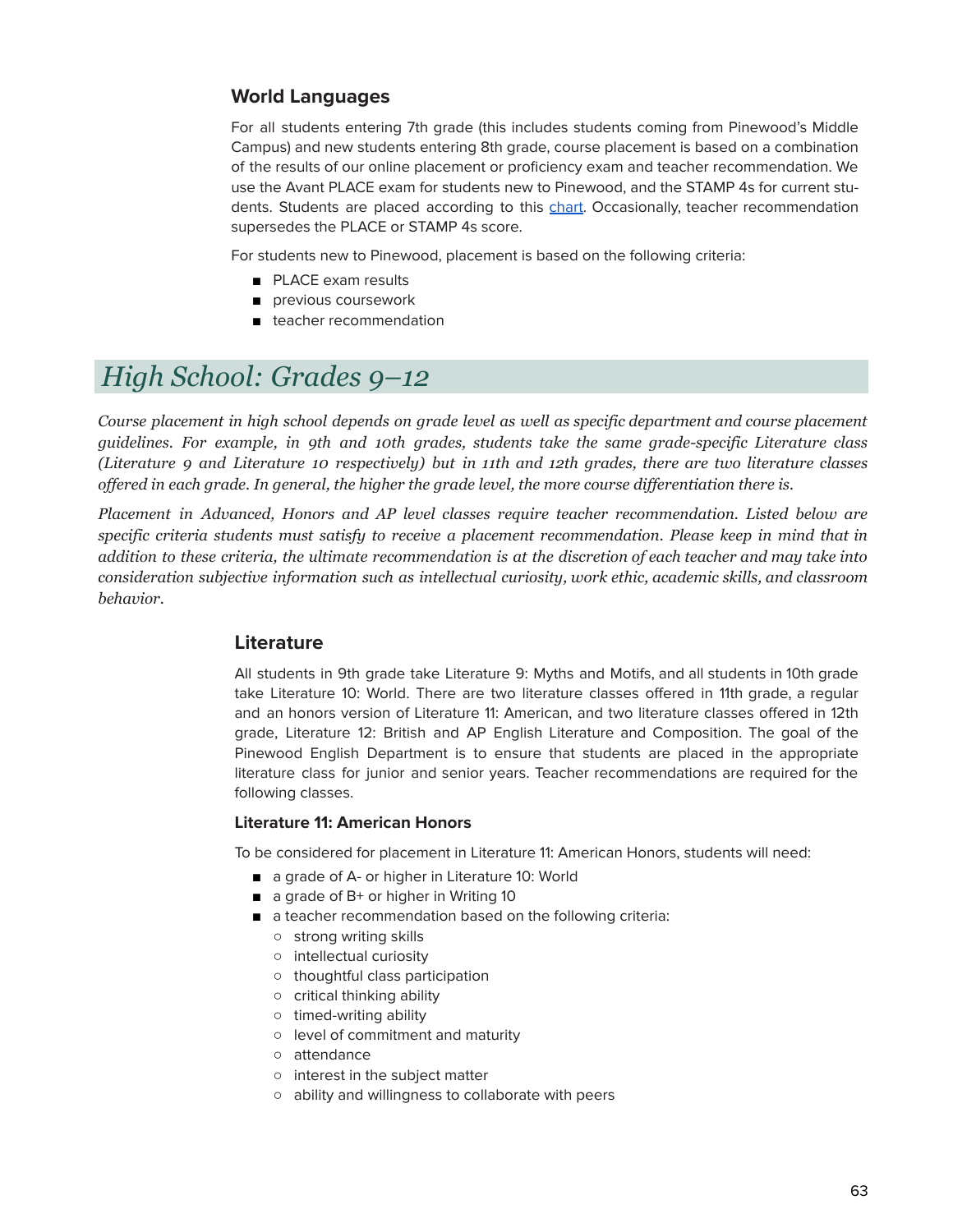#### **AP English Literature and Composition**

To be considered for placement in AP English Literature, students will need:

- a grade of A- or higher in Literature 11: American, or a grade of B+ or higher in Literature 11: American Honors
- a grade of B+ or higher in AP Language and Composition
- a teacher recommendation based on the following criteria:
	- strong writing skills
	- intellectual curiosity
	- thoughtful class participation
	- critical thinking ability
	- timed-writing ability
	- level of commitment and maturity
	- attendance
	- interest in the subject matter
	- ability and willingness to collaborate with peers

### **Mathematics**

#### **Algebra 1**

This course is for students new to Pinewood who have not previously taken Algebra 1, or those 8th grade students who did not achieve above a 70% in Algebra 1B.

#### *Advancement:*

- students who achieve 70% in Algebra 1 will enroll in Geometry
- students who do not achieve above 70% will retake Algebra 1

#### **Geometry**

This course is for students who achieve 70% or higher in Algebra 1.

#### *Advancement:*

- students in Geometry who achieve 70% will enroll in Algebra 2
- students who achieve over 95% in Geometry and over 95% in Algebra 1B or Algebra 1, and receive a teacher recommendation, may be offered placement in Algebra 2 Advanced
- students who do not achieve above 70% will retake Geometry
- an Algebra 2 placement exam may be given

#### **Algebra 2**

This course is for students who achieve 70% or higher in Geometry.

#### *Advancement:*

- students in Algebra 2 who achieve over 80% and have a teacher recommendation may enroll in Precalculus with Trigonometry
- students who achieve over 70% may enroll in College Algebra
- students who do not achieve above 70% will retake Algebra 2
- students who wish to enroll in Precalculus with Trigonometry Honors need to
	- achieve over 93% in Algebra 2
	- have a record of high grades in previous math classes
	- receive a teacher recommendation
	- complete a Pinewood advancement summer course
- students who achieve at least 85% in Algebra 2 may enroll in Statistics in junior or senior year
- students who achieve over 90% and receive a teacher recommendation, may enroll in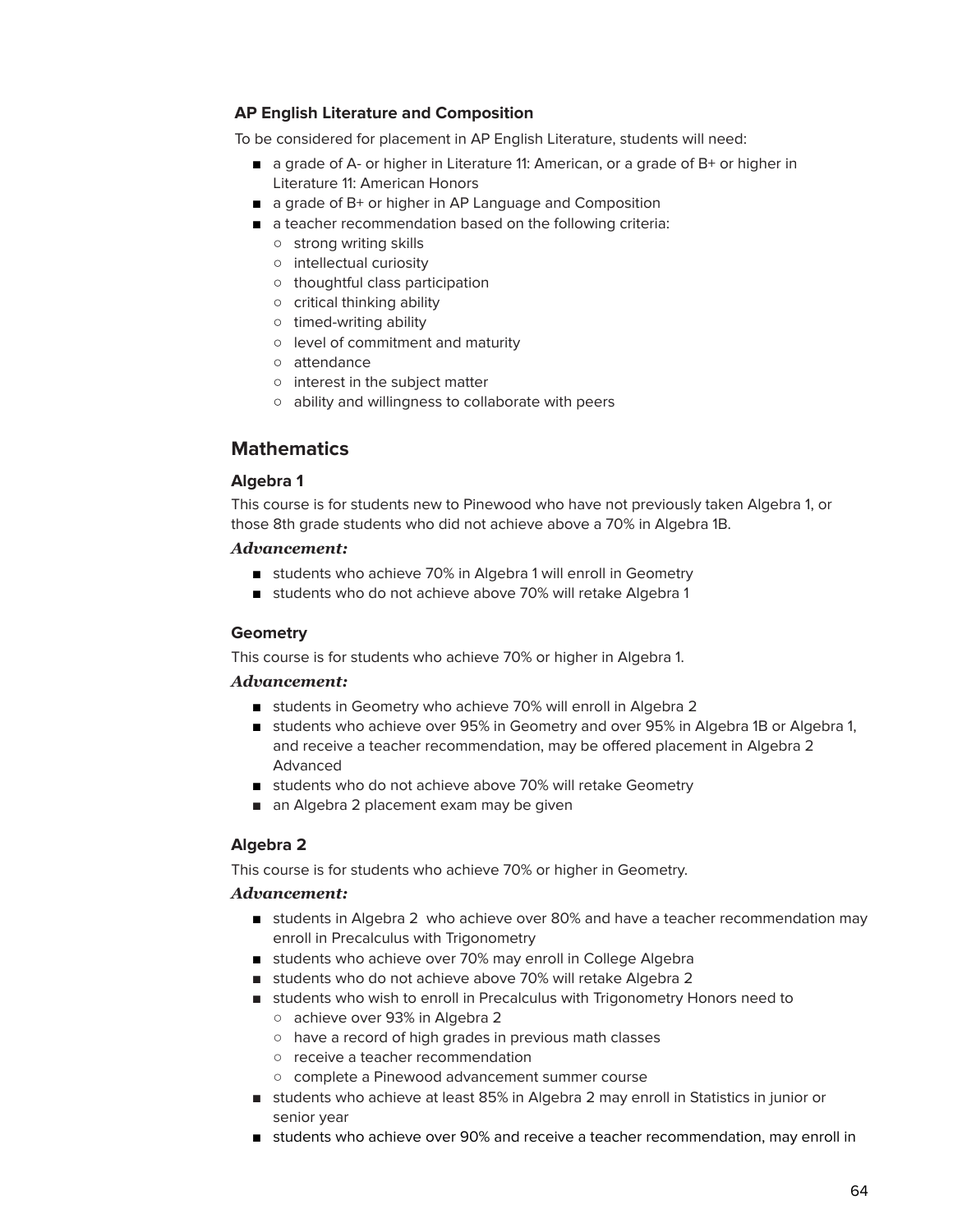#### AP Statistics in junior or senior year

#### **Algebra 2 Advanced**

This course is for students who achieve over 95% in Geometry and over 95% in Algebra 1B or Algebra 1 , and receive a teacher recommendation.

#### *Advancement:*

- students in Algebra 2 Advanced who achieve over 90% and have a teacher recommendation may enroll in Precalculus with Trigonometry Honors
- students who achieve over 75% in Algebra 2 Advanced may enroll in Precalculus with **Trigonometry**
- students who achieve over 70% may enroll in College Algebra
- students who do not achieve above 70% must enroll in Algebra 2
- students who achieve at least 80% in Algebra 2 Advanced may enroll in Statistics in junior or senior year
- students who achieve over 85% and receive a teacher recommendation, may enroll in AP Statistics in junior or senior year

#### **Precalculus with Trigonometry**

This course is for students who achieve over 90% in Algebra 2 or College Algebra and receive a teacher recommendation, or for students who achieve over 75% in Algebra 2 Advanced.

#### *Advancement:*

■ students in Precalculus with Trigonometry who achieve over 90% and have a teacher recommendation may enroll in Calculus

#### **Precalculus with Trigonometry Honors**

This course is for students who

- achieve over 90% in Algebra 2 Advanced and receive a teacher recommendation
- achieve, or for students who achieve over 75% in Algebra 2 Advanced.
- achieve over 93% in Algebra 2 and
	- have a record of high grades in previous math classes
	- receive a teacher recommendation
	- complete a Pinewood advancement summer course

#### *Advancement:*

- students in Precalculus with Trigonometry Honors who achieve over 90% and have a teacher recommendation may enroll in AP Calculus AB
- students in Precalculus with Trigonometry Honors who achieve at least 80% and have a teacher recommendation may enroll Calculus

#### **Calculus**

This course is for students who have a teacher recommendation and achieve over 90% in Precalculus with Trigonometry or achieve over 80% in Precalculus with Trigonometry Honors

#### *Advancement:*

■ students in Calculus who achieve over 90% and have a teacher recommendation may enroll in AP Calculus AB

#### **AP Calculus AB**

This course is for students who have a teacher recommendation and achieve over 90% in Precalculus with Trigonometry or Calculus.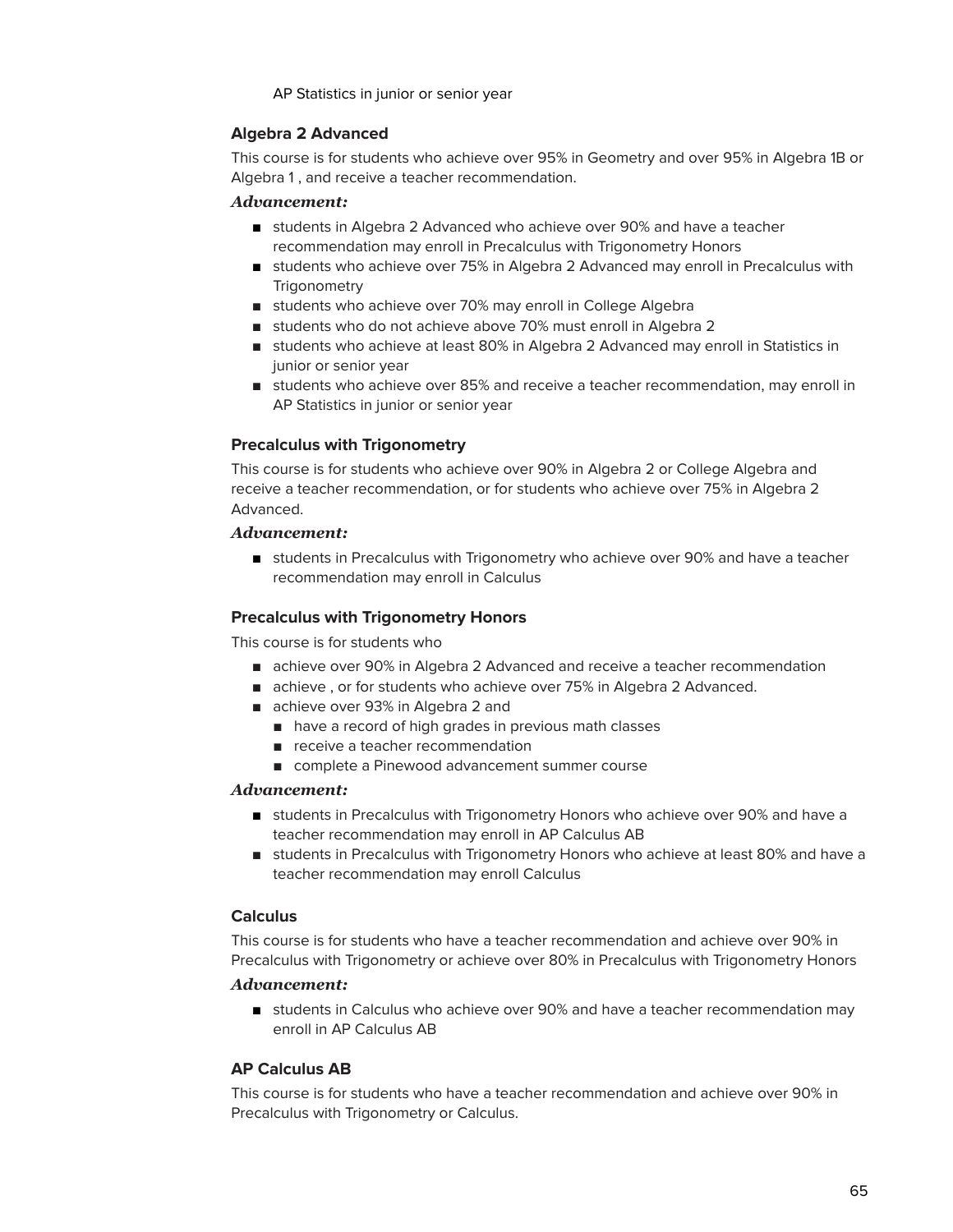#### *Advancement:*

■ students who achieve over 85% in AP Calculus AB and have a teacher recommendation may enroll in AP Calculus BC

#### **AP Calculus BC**

This course is for students who have a teacher recommendation and achieve over 85% in AP Calculus AB.

#### *Advancement:*

■ students who achieve over 85% in AP Calculus AB and have a teacher recommendation may enroll in AP Calculus BC

#### **Statistics**

This course is junior or senior year students who

- achieve over 85% in Algebra 2
- achieve over 80% in Algebra 2 Advanced or College Algebra

#### *Advancement:*

■ students in who achieve over 80% Statistics and have a teacher recommendation may enroll in AP Statistics

#### **AP Statistics**

This course is for junior or senior year students who have a teacher recommendation and

- achieve over 90% in Algebra 2 or College Algebra 2
- achieve over 85% in Algebra 2 Advanced

### **Science**

#### **Physics and Lab**

All students in 9th grade take Physics and Lab. At the end of 9th grade, students earning at least an 85% and showing maturing analytical and mathematical skills can be recommended for Chemistry Honors. Other students will be recommended for General Chemistry.

#### **Chemistry and Lab**

This course is for all 10th grade students not recommended for Chemistry Honors.

#### *Advancement:*

- most students enrolled in Chemistry and Lab will continue to Biology 1 in 11th grade
- strong students who achieve 90% or higher, can ask for a recommendation to Biology Honors I

#### **Chemistry and Lab Honors**

This course is for 10th grade students who earn at least an 85% in Physics and Lab and show maturing analytical and mathematical skills.

#### *Advancement:*

- students who achieve an 87% or higher in Chemistry Honors and show well-developed organizational, analytical, and problem-solving skills may be recommended for Honors Biology 1
- students who achieve below 87% will enroll in Biology 1
- students who achieve at least 90% in Chemistry Honors may be recommended for AP Chemistry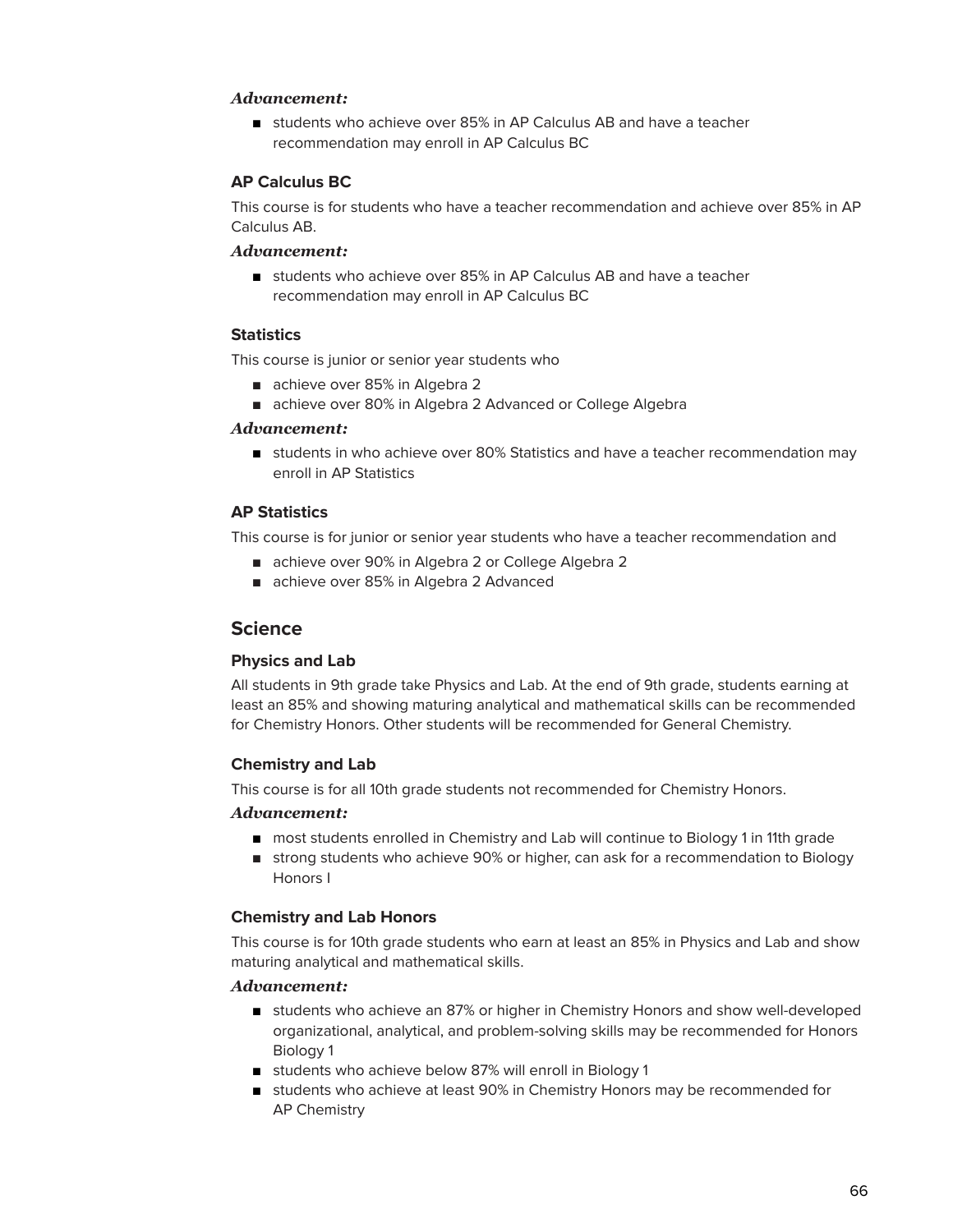#### **Biology 1**

This course is for all 11th grade students not recommended for Honors Biology 1.

#### *Advancement:*

■ students who achieve a 90% or higher in Biology 1 and show strong motivation, and good academic habits can ask to be recommended to Honors Biology II, Advanced **Topics** 

#### **Honors Biology 1**

This course is for 11th grade students who achieve an 87% or higher in Chemistry Honors and show well-developed organizational, analytical, and problem-solving skills.

#### *Advancement:*

- students who achieve a 82% or higher in Honors Biology 1 and show strong motivation, and good academic habits can ask to be recommended to Honors Biology II, Advanced **Topics**
- students who achieve below 87% will enroll in Biology 1
- students can also be recommended for AP Physics C if they are in an approved math class (AP Calculus AB, preferably moving to AP Calculus. BC)

#### **AP Chemistry**

This course is for 11th and/or 12th grade students who achieve a 90% or higher in Chemistry Honors and receive a teacher recommendation.

#### **AP Physics C**

Enrollment in this course is for 11th and/or 12th grade students who receive a recommended by their Chemistry Honors and/or Honors Biology 1 teacher and are in the process of taking the AP Calculus series (AP Calculus AB/BC).

#### **Double Science Enrollment**

11th grade students in any science course may begin doubling up on science courses by taking any science elective or science AP for which they are recommended.

#### **Science Electives**

11th and 12th grade students may enroll in any science elective without a specific teacher recommendation.

### <span id="page-66-0"></span>**Social Studies**

#### **World Cultures and Religions**

All students in 9th grade take the one-semester World Cultures and Religions course.

#### **World History**

World History is the standard history course taken by students in the 10th grade.

#### **AP World History (WHAP)**

Oftentimes, students and parents have questions regarding AP World History placements. First and foremost, it should be stated that no other AP course makes such a large developmental jump in academic skills between courses than between World Cultures and Religions and AP World History. As with all AP courses, AP World has a college-level syllabus and students are expected to read and write essays at a college-level pace. A student should be sure that they are willing to take on the college-level workload. The following is required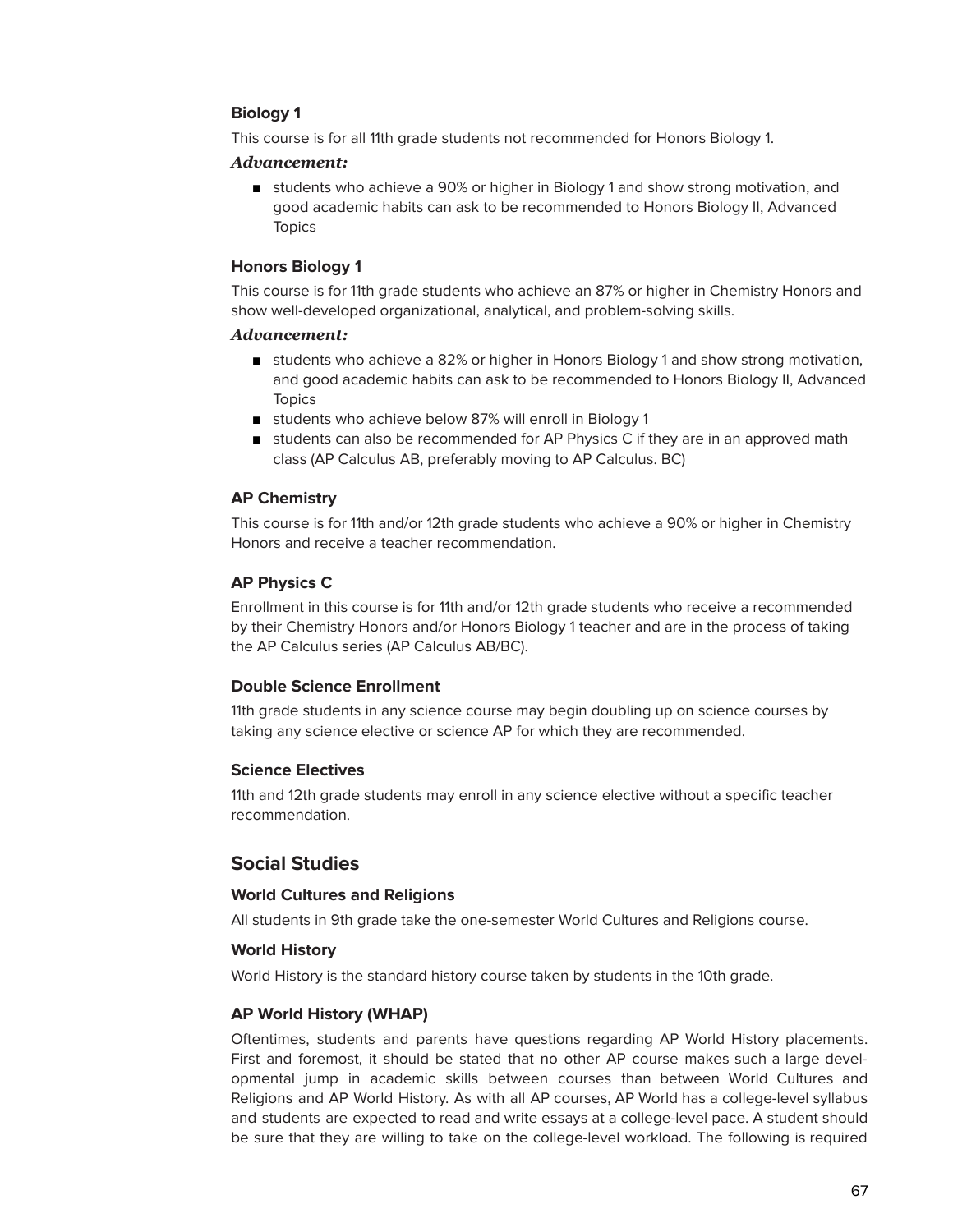for a recommendation to AP World History:

- a grade of 93% or above in World Cultures and Religions
- a grade of 93% or above in the test/quizzes categories of World Cultures and Religions
- students must also demonstrate the following habits
	- active and thoughtful participation that elevates class discussion on a regular basis
	- strong work ethic: work is consistently turned in on time, complete and thorough
	- the student consistently "goes beyond" merely completing the assignment and looks for ways to excel

#### **United States History**

United States History is the standard history course taken by students in the 11th grade.

#### **United States History Honors**

To be considered for placement in United States History Honors, students coming from WHAP or World History will need:

- a recommendation from the tenth grade history teacher
- complete the PSP application and be accepted into the program
- be willing to make a two-year commitment (junior and senior years)

All students must demonstrate the following habits:

- active and thoughtful participation that elevates class discussion on a regular basis
- strong work ethic: work is consistently turned in on time, complete and thorough.
- the student consistently "goes beyond" merely completing the assignment and looks for ways to excel.

#### **AP United States History (APUSH)**

Course placements for 11th grade are done in April but are contingent upon completion of the second semester. In order to be recommended into AP United States History, students must meet the following requirements demonstrate the following habits:

- active and thoughtful participation that elevates class discussion on a regular basis
- strong work ethic: work is consistently turned in on time, complete and thorough
- the student consistently "goes beyond" merely completing the assignment and looks for ways to excel
- consistent growth in writing skills and content mastery throughout the year

In addition, 10th grade students enrolled in AP World History must achieve

■ a grade of 87% or above in Semesters 1 and 2

10th grade students enrolled in World History must achieve

- a grade of 90% or above in Semesters 1 and 2
- a average grade of 92% or above in the *test/guizzes* category

Course placements will be re-evaluated after second semester grades are completed, and if a student does not meet the above criteria, the recommendation will be rescinded. Hence, April course placements should be considered subject to change pending final second semester grades.

#### **American Government**

American Government is the required one-semester government course for all 12th grade students.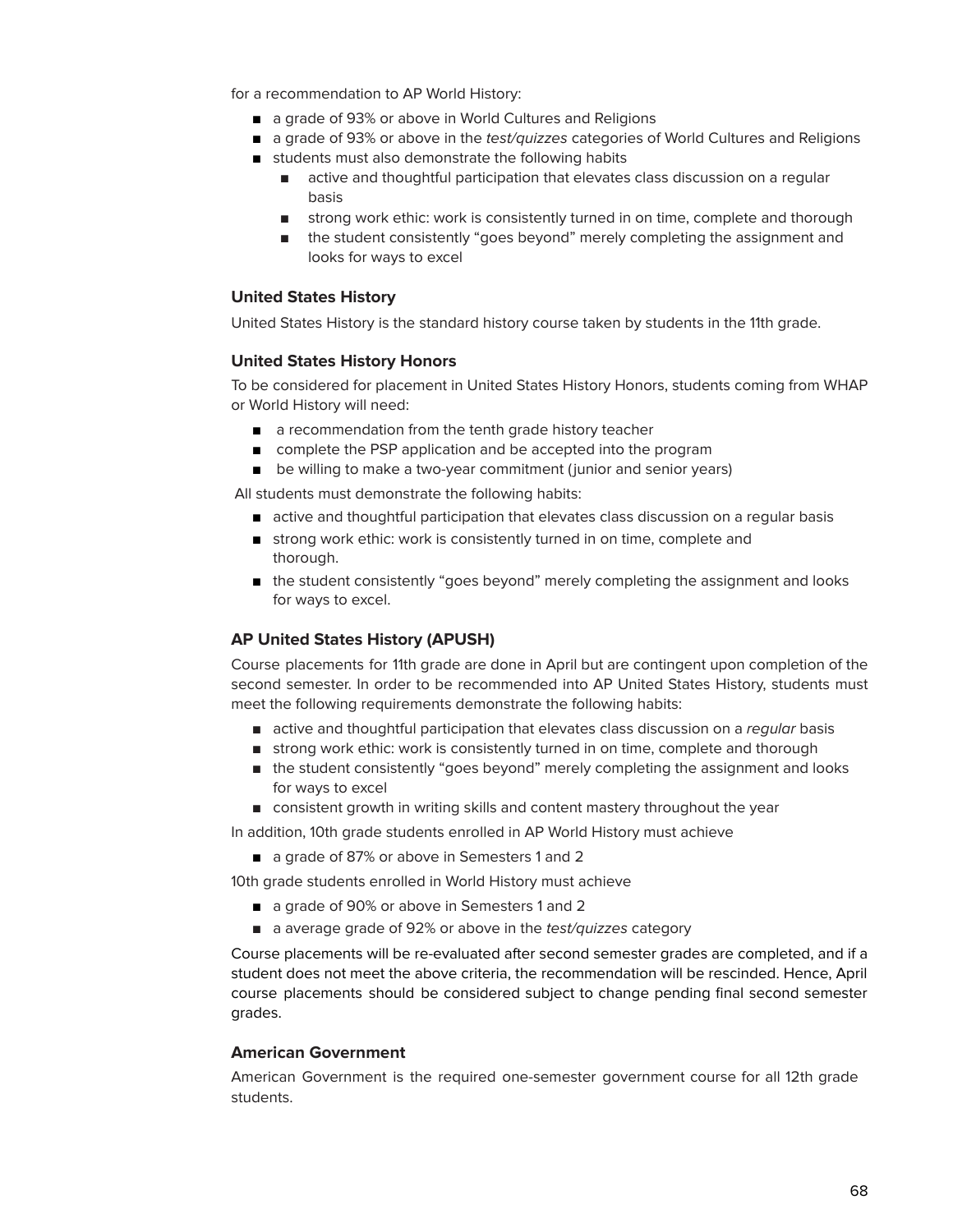#### **AP United States Government and Politics**

Course placements for 12th grade are done in April but are contingent upon completion of the second semester. In order to be recommended into AP United States Government and Politics, students must meet the following requirements demonstrate the following habits:

- active and thoughtful participation that elevates class discussion on a regular basis
- strong work ethic: work is consistently turned in on time, complete and thorough
- the student consistently "goes beyond" merely completing the assignment and looks for ways to excel
- consistent growth in writing skills and content mastery throughout the year

In addition, 11th grade students enrolled in AP United States History must achieve

■ a grade of 87% or above in Semesters 1 and 2

11th grade students enrolled in US History and US History Honors must achieve

- a grade of 90% or above in Semesters 1 and 2
- a average grade of 87% or above in the test/quizzes category

Course placements will be evaluated at the end of Q3. Placements are subject to re-evaluation at the end of Q4.

### <span id="page-68-0"></span>**World Languages**

High school world language placement is based on a combination of the results of our online placement or proficiency exam and teacher recommendation. We use the Avant PLACE exam for students new to Pinewood, and the STAMP 4s for current students. Students are placed according to this [chart](https://docs.google.com/document/d/1J4YooWYCUkLYZfQz1t5copAg0mVW7WZXszliSXz3F54/edit?usp=sharing). Occasionally, teacher recommendation supersedes the PLACE or STAMP 4s score.

For students new to Pinewood, placement is based on the following criteria:

- PLACE exam results
- previous coursework
- teacher recommendation

#### **Advanced and Honors Level Language Courses**

For current students who would like to move from a regular language course to an advanced/honors level course, placement will be based on the following criteria:

- teacher recommendation
- proficiency exam results (STAMP 4s)
- a grade of 87% or above in current course of study
- strong work ethic

#### **AP French or AP Spanish**

To be considered for placement in AP French or AP Spanish, students will need:

- teacher recommendation
- proficiency exam results (STAMP 4s)
- conversation with the AP French or AP Spanish teacher
- a grade of 87% or above in current course of study
- strong work ethic

To ensure students are clear on the AP criteria, the AP instructor will speak with the level 4 and 4 Honors courses in the spring to share the following:

- AP course layout/themes
- AP course expectations during the summer and school year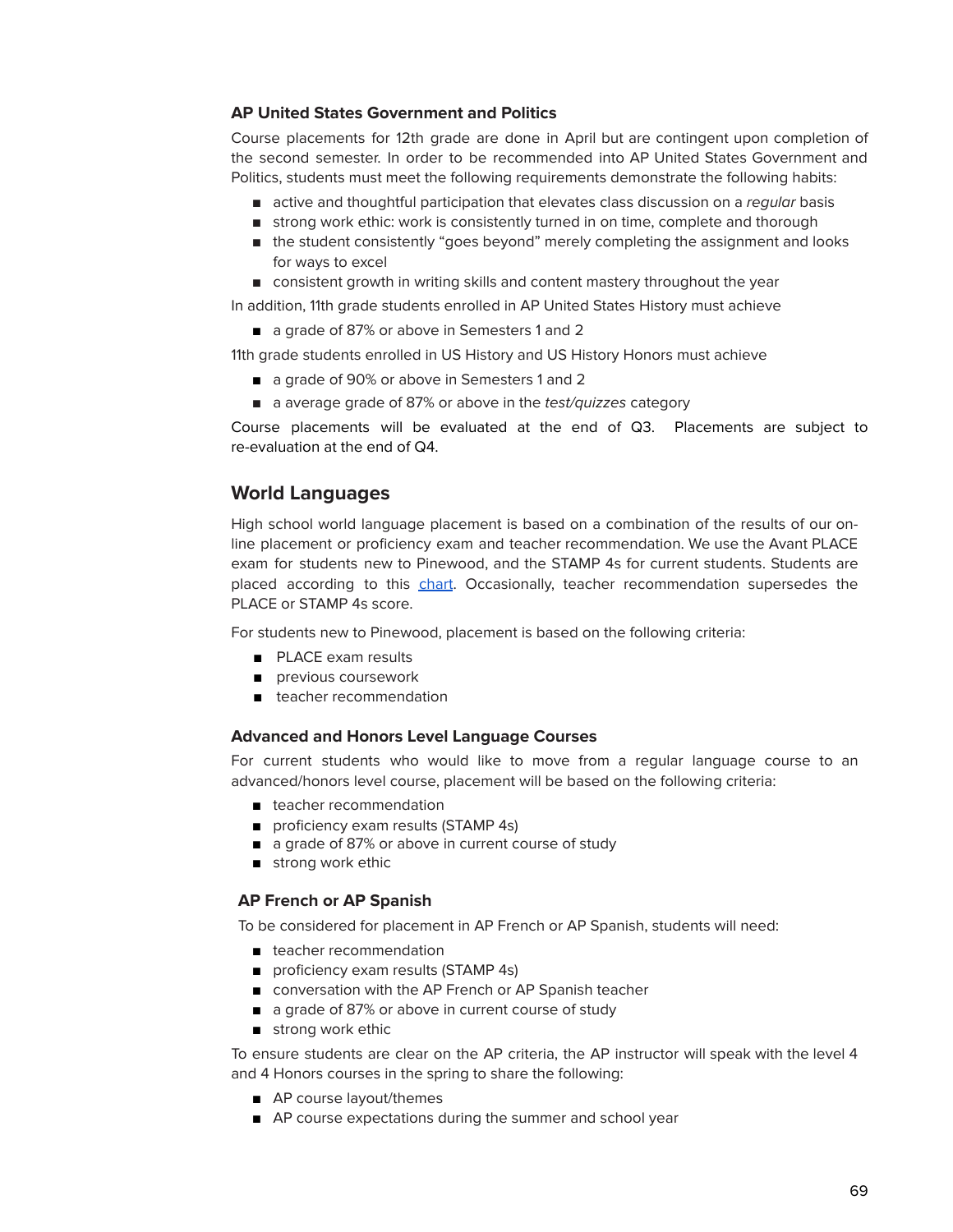### **Visual Arts**

#### **Humanities**

All students in 9th grade take the one-semester Humanities course.

#### **Studio Art 1 and 2**

After taking Humanities in the 9th grade, Pinewood students must choose which Visual and Performing Arts subject area—art, music, theatre—they wish to pursue in 10th and 11th grades. If they choose art, they take one semester of Studio Art 1 in 10th grade, and one semester of Studio Art 2 in 11th grade.

#### **AP 2D Art and Design**

To be considered for placement in AP 2D Art and Design, students will need:

- a grade of 93% in the prerequisite class, Studio Art 1
- meeting with the teacher to discuss the course requirements and get official approval (signature by teacher, student and parent)
- portfolio review (at same time as course requirement meeting)
- complete all assigned summer work

#### **AP 2D Art and Design**

To be considered for placement in AP Drawing, students will need:

- a grade of 93% in the prerequisite class, Studio Art 1
- meeting with the teacher to discuss the course requirements and get official approval (signature by teacher, student and parent)
- portfolio review (at same time as course requirement meeting)
- complete all assigned summer work

#### **AP Art History**

To be considered for placement in AP Art History, students will need:

- a grade of 93% in the prerequisite class, Humanities
- meeting with the teacher to discuss the course requirements and get official approval (signature by teacher, student and parent)
- portfolio review (at same time as course requirement meeting)
- complete all assigned summer work

### **Computer Science**

#### **Exploring Computer Science**

All students in 9th grade take the one-semester Exploring Computer Science class. After 9th grade, students may take computer science electives with teacher recommendation. While most students follow the course progression outlined below, outside study through community college or other programs may substitute for one or more Pinewood course at the discretion of the teacher.

#### **Fundamentals of Computer Science**

To be considered for placement in Fundamentals of Computer Science, students will need:

- prerequisite class: Exploring Computer Science, or equivalent course/experience approved by the teacher, and
- a teacher recommendation